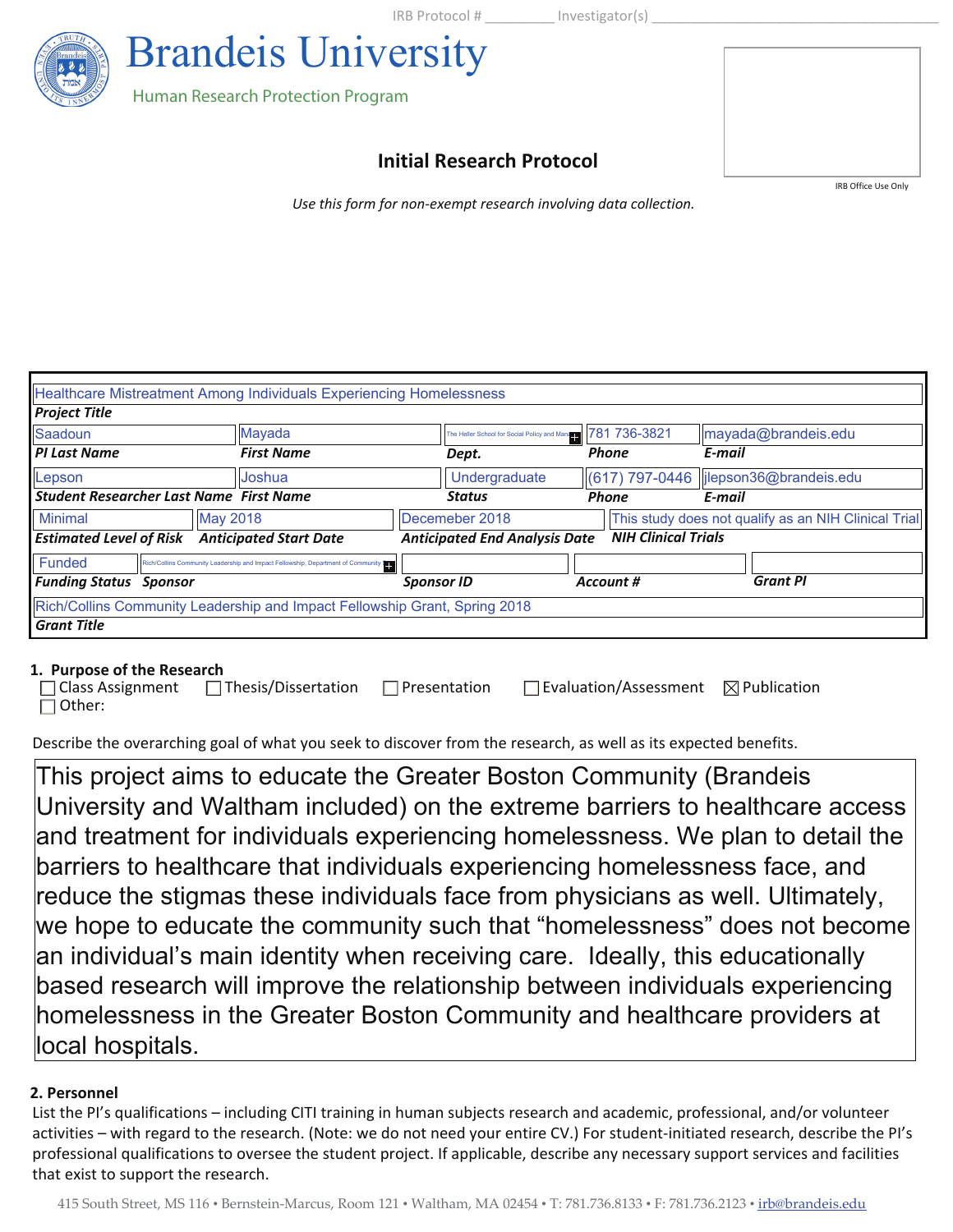This is a student-initiated project supervised by Dr. Mayada Saadoun. Dr. Saadoun brings eight years of work experience in strengthening public health practices in the Middle East as a trained emergency physician, and as a Senior Research Associate and Lecturer at the Heller School for Social Policy and Management at Brandeis University. In Sudan, she worked with the World Health Organization to evaluate the preparedness and response to one of largest yellow fever outbreaks. At the Schneider institute at Brandeis, she analyzed the cost-effectiveness of fitness programs in residential services for adults with chronic moderate-to-severe acquired brain injury in Massachusetts. Currently, Dr. Saadoun is examining the impact of early use of treatment modalities of complementary and integrative medicine for low back pain management in the U.S. military. She is also examining predictors of post deployment opioid use and long-term opioid use among army active duty soldiers. Dr. Saadoun also has experience researching the health outcomes of individuals experiencing homelessness, and her expertise in this field as well as emergency medicine, makes her an excellent choice as a PI for this project investigating health attitudes for individuals experiencing homelessness in eastern Massachusetts health systems.

List the student researcher's qualifications – including relevant courses taken, CITI training in human subjects research, professional and/or volunteer activities, and additional experiences or skills – with regard to the research.  $\Box$  Not Applicable

Joshua Lepson is a third year undergraduate at Brandeis University studying Biology. He will be the primary student researcher responsible for this project. Joshua has served on the board of the Community Day Center of Waltham, a local homeless shelter in Waltham for over one-and-a-half years. He has experience working with vulnerable populations, particularly those experiencing homelessness for four years. Joshua serves as a co-coordinator for Brandeis University's Hunger and Homelessness service organization within Waltham Group and the Department of Community Service. Additionally, he has completed the Brandeis University CITI training in human subjects research. Specifically, he completed the Social & Behavioral Research Investigators module required for "IRB Reference Resource."

Sankirth Madabhushi is currently a junior (undergraduate) at Brandeis University studying Health: Science, Society, and Policy and Biology. He will also be a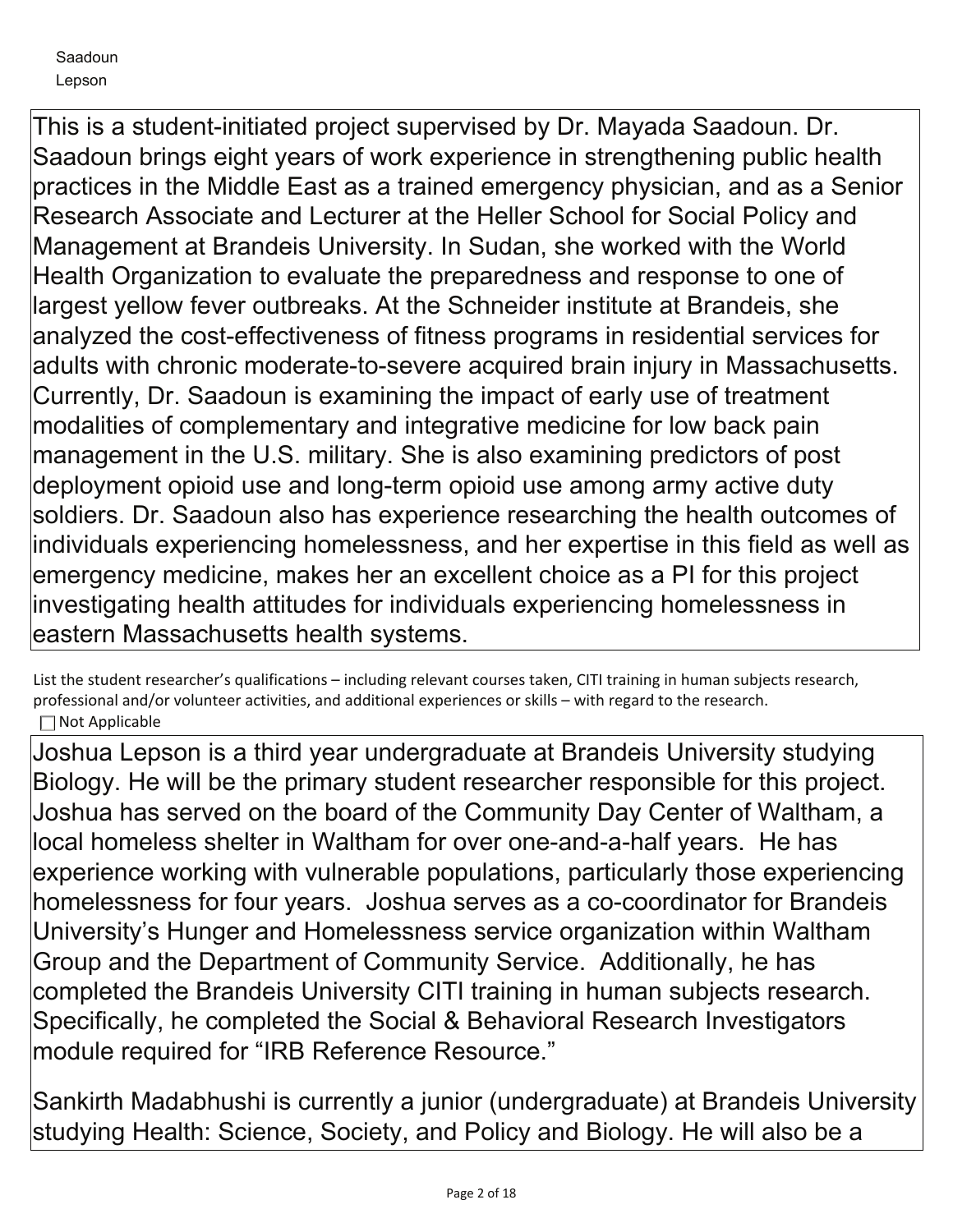student researcher for this project, and has worked as an Associate in Research in Clinical Research at Baystate Medical Center (UMass Medical School-Baystate Campus) during the summer of 2017 in Springfield, MA. As a result, he has completed the Collaborative Institutional Training Initiative (CITI) certification program for Baystate Medical Center, and will be completing the training for Brandeis University. Additionally, he has previously been involved in community service at the St. Francis Day Shelter in Boston, MA as a volunteer. As a member of the Leadership in Health and Medicine Leader-Scholar community, he conducted a research project investigating the prevalence and opinions regarding influenza vaccinations on college campuses while presenting the results at the experiential learning symposium at Brandeis.

List all other personnel who will be taking part in the research, their institutional affiliation, role in the research, CITI training in human subjects research, and relevant experience with regard to the research.  $\Box$  Not Applicable

Executive Director of the Community Day Center of Waltham (CDCW) Carolyn Montalto and CDCW head Case Manager Christina Lordi will assist in the recruitment of human subjects for this study. Executive Director Carolyn Montalto and head Case Manager Christina Lordi will not assist in this study beyond simple recruitment of subjects. They will provide locations within the CDCW day shelter to conduct **the online survey** and will help ensure complete anonymity of human subjects. **Here, anonymity refers to the ability for human subjects to take the online survey that this study will employ alone in a private room in order to protect their privacy.**

# **3. Collaborations**

Describe any additional collaboration or subcontract with an outside institution or vendor. Not Applicable

Human subjects will be recruited through the Community Day Center of Waltham (CDCW) day shelter in Waltham, MA. Findings of this study will be shared with the CDCW with the aims of improving relationships between healthcare providers and individual experiencing homelessness. There are no subcontracts involved with this study.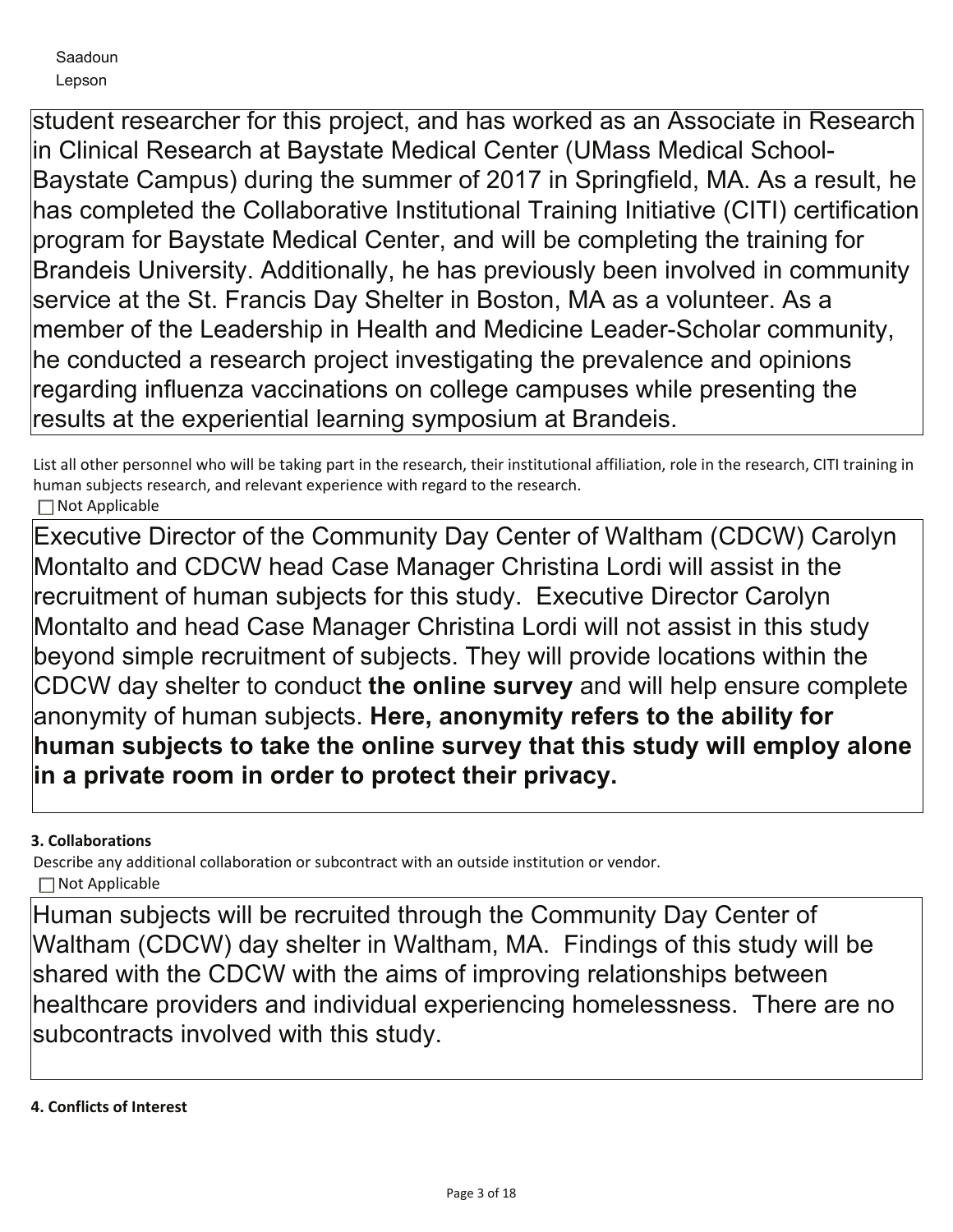List any external or internal funding for the research and describe any possible real or apparent conflicts of interests any research personnel or collaborator may have with the sponsor or any other organization involved in the research. (If PHS funded and a significant financial interest exists confirm that all necessary SFI disclosure forms have been submitted.)

This research study is supported by the the Rich/Collins Community Leadership and Impact Fellowship (R/C CLIF) within the Department of Community Service of Brandeis University. The R/C CLIF is a "mini-grant program" that provides students with the opportunity to implement a community based impact project over one academic year. The R/C CLIF provides financial support to enable completion of the project. No conflicts of interest are stated at this time.

# **5. Study Location**

Outline where the proposed research will be conducted.  $\Box$  Home Institution (e.g. Brandeis campus)

Survey style collection of data will be conducted at the Community Day Center of Waltham (CDCW), which is located at 16 Felton St., Waltham, MA 02453. Specifically, human subjects participating in the survey will be provided a private room within the CDCW to complete the **online** survey anonymously. **Here, completing the survey anonymously indicates that data obtained from human subjects via the online survey will be separated from the subject's name. Any names collected will be coded using a random combination of characters (j3l14) and the list that links name with name code will be entirely separated from data as described in "12. Procedures" of this document.** Data analysis will occur through Brandeis University qualtrics **and data will be stored using Brandeis Box as described in "17. Data Storage" of this document.**

# **6. Results of previous related research**

Discuss past research undertaken by others and/or by yourself that places the proposed research in context and explain how it fits within the literature of your field. (Please keep this brief, 1-2 pages max.)

Although individuals experiencing homelessness are a diverse group, their unstable circumstances indicate that they would benefit from specific approaches in health care services. Overall goals are that we, as well as previous researchers, should enable homeless individuals to have higher quality care in health systems and improved access to the range of services that exist with less stigma, thereby decreasing their need for specialized services (Institute of Medicine (U.S.), 1988).

Prior research studies and literature review have explored the experiences of individuals experiencing homelessness in the health care delivery system.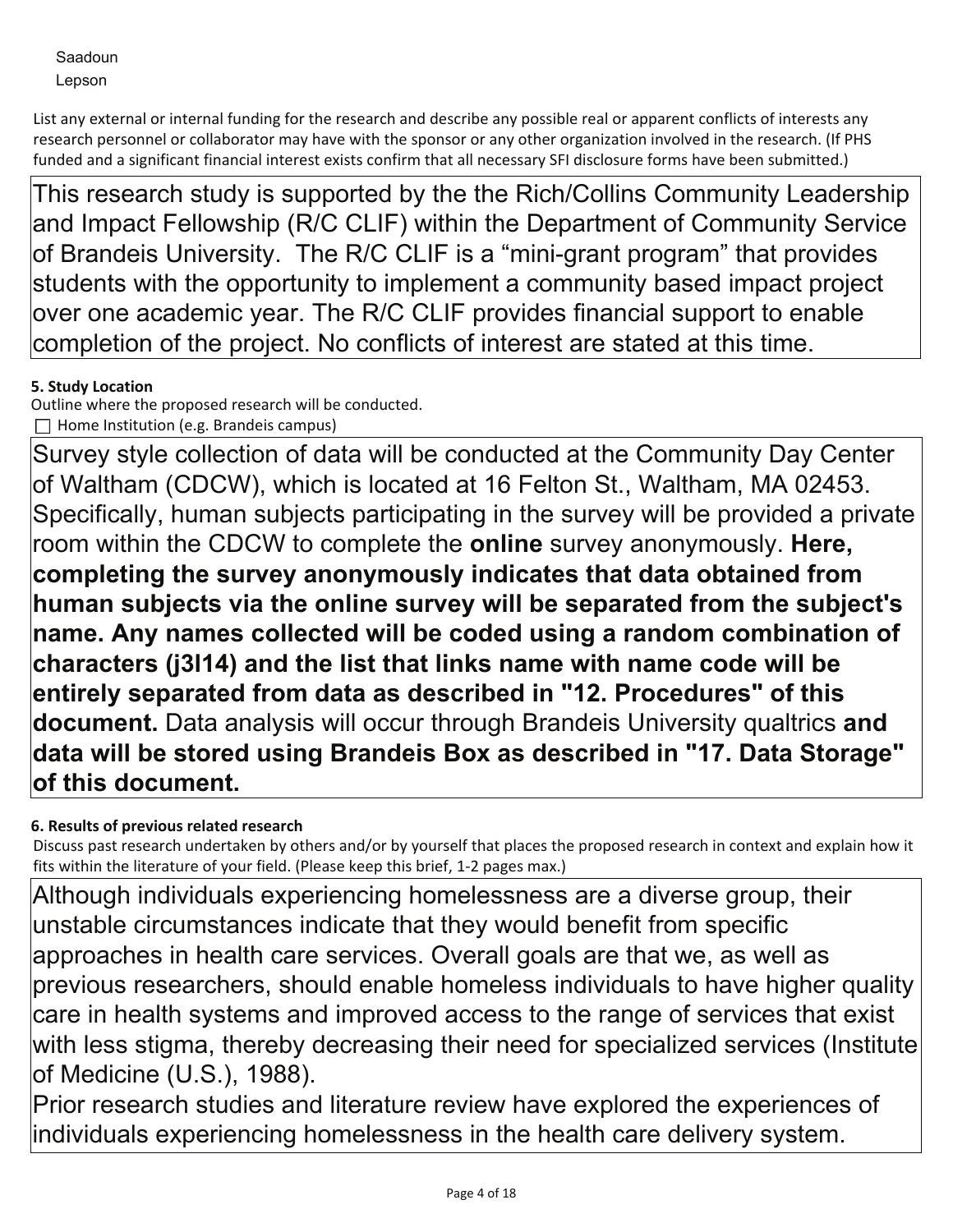Studies have shown that providers were sympathetic to the homeless and viewed them as entitled to social and health services and that stigma was not seen as a problem. However, from the perspective of individuals experiencing homelessness, they stated that sometimes they felt like part of an experiment while in the health care system "like they were animals or research subjects" (Martins, 2008). They often felt invisible, ignored, or not noticed while in the health care system, and worse, sometimes prematurely discharged (Martins, 2008). Furthermore, researchers across various large tertiary care health centers discovered through a cross-sectional study that in the emergency room, negative attitudes and beliefs about homeless people are more prevalent among teachers (attending providers) than learners (residents and students) (Fine, Zhang, & Hwang, 2013). Clearly this discrepancy in attitudes between providers and individuals experiencing homelessness is a concern that needs to be addressed in order to ensure that both parties are satisfied with care and receiving proper treatment to avoid more fatal and costlier complications in the future. Whatever the reason may be, it is crucial to educate the parties on issues individuals experiencing homelessness face, and work on training providers such that these barriers can be mitigated.

Previous research has investigated this discrepancy in different healthcare models that have a variety of strengths and weaknesses. The Institute of Medicine (US) states that stationary clinics are able to provide more sophisticated technology (e.g., x-rays and electrocardiograms [ECGs]). On the other hand, such clinics might be viewed as too threatening for clients, especially if these individuals have had negative experiences with emergency rooms or clinics in the past.

Researchers at the Institute of Medicine (US) found that the most effective health care and other services for homeless people are those that recognize the special needs and characteristics of the homeless. With this in mind, the committee recommends that the following general strategies be adopted. Services should be provided on a voluntary basis**,** respectful of individual privacy and dignity, with appropriately skilled and trained health care professionals to link clients to and provide continuity of services in community-based health care centers. Health care providers should be trained in the special problems of patient engagement and communication and follow-up of those conditions that are especially prevalent among individuals experiencing homelessness. Finally,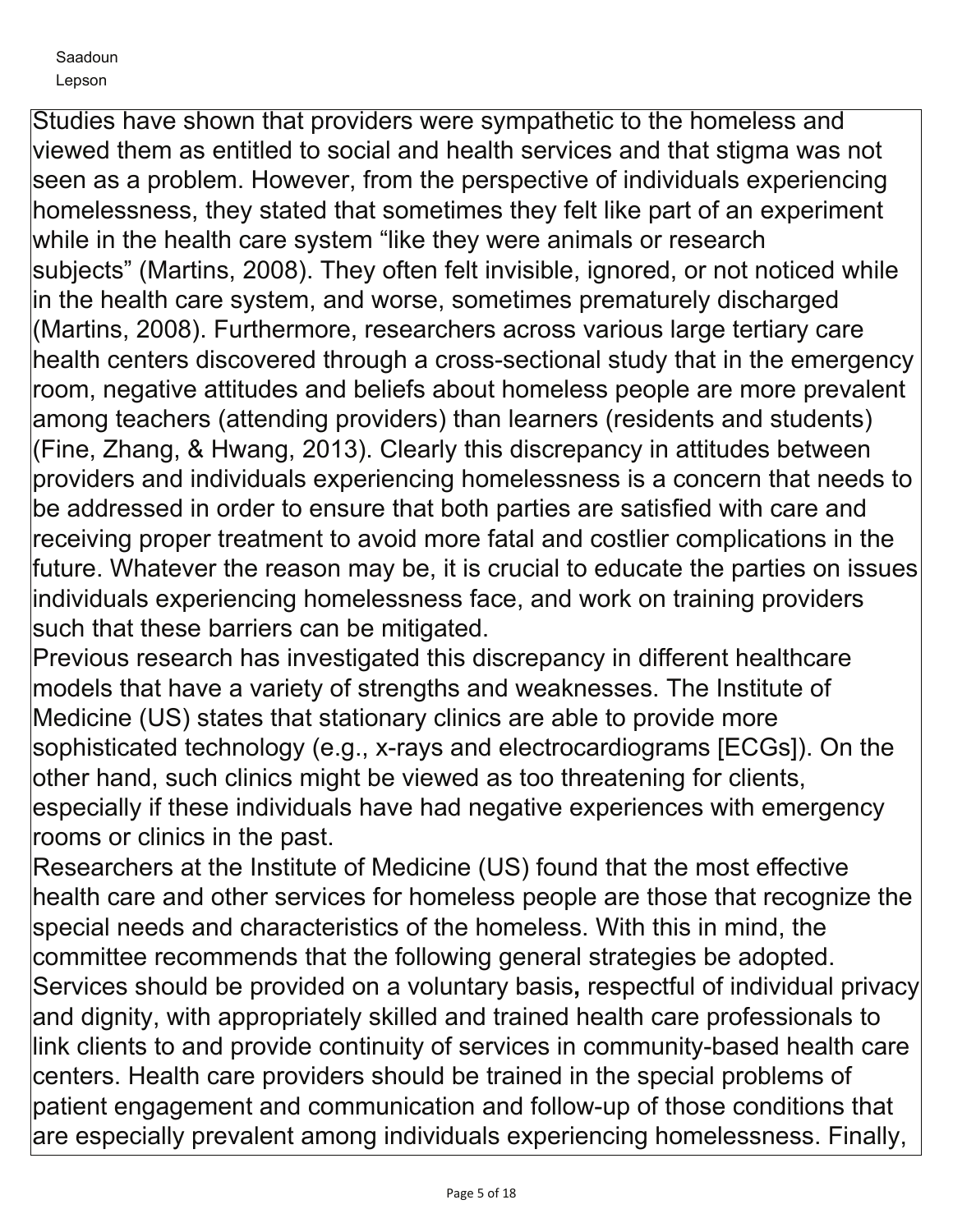techniques should be developed to address the particular difficulties homeless people have in maintaining medication or dietary regimens; and ways should be developed for homeless patients to obtain needed medicines, medical supplies, or equipment. The goal of improving such relations between providers and individuals experiencing homelessness is to identify those in need of treatment and to encourage intervention at the earliest appropriate time in order to avoid unnecessary deterioration in their health status through primary care services (Institute of Medicine (U.S.), 1988). While this previous research is applicable on a large scale, we want to learn about the specific needs and barriers for individuals experiencing homeless to receive quality-care in eastern Massachusetts health systems, where we will be working with the local populations to report and hopefully improve these attitudes.

# **7. Existing Data**

○ Yes ● No Does the proposed research involve the use of existing data, documents, records, or pathological or diagnostic specimens?

# **8. Subject Details:**

| 1 Minors (<18)<br>$\boxtimes$ Adults (≥18)<br>$\boxtimes$ Economically Disadvantaged | $\Box$ Cognitively Impaired<br>$\Box$ Educationally Disadvantaged | $\neg$ Minorities<br>l Prisoners | $\lnot$ Students<br>$\Box$ Elderly/Aged |  |
|--------------------------------------------------------------------------------------|-------------------------------------------------------------------|----------------------------------|-----------------------------------------|--|
| $\boxtimes$ Other: homeless                                                          |                                                                   |                                  |                                         |  |

Approximately how many subjects do you plan to enroll (including controls)? (Note that a modification request will need to be submitted before you may exceed this number.) 30

Describe your subjects – explain any inclusion and exclusion criteria you plan to employ.

Inclusion criteria for subjects to be recruited as research participants include the following:

 • Individual has attended the Community Day Center of Waltham (CDCW) day shelter at least once during the past month.

• Individual has experienced homelessness at least once in the past year. Homelessness is defined according to the U.S. Department of Housing and Urban Development NOTICE PIH 2013-15 (HA).

"Category 1: An individual or family who lacks a fixed, regular, and adequate nighttime residence, meaning: a. An individual or family with a primary nighttime residence that is a public or private place not designed for or ordinarily used as a regular sleeping accommodation for human beings, including a car, park, abandoned building, bus or train station, airport, or camping ground; or 3 b. An individual or family living in a supervised publicly or privately operated shelter designated to provide temporary living arrangements (including congregate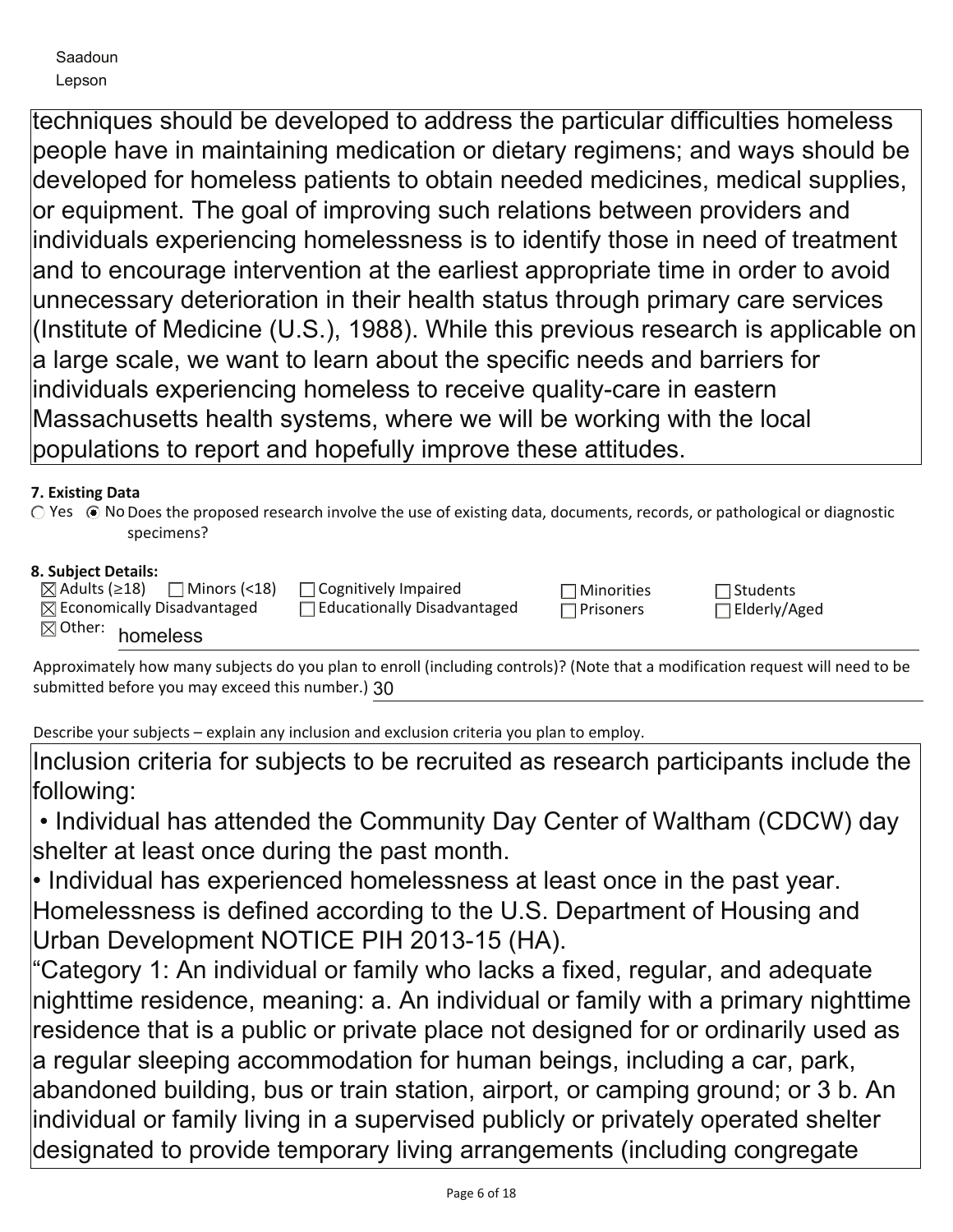shelters, transitional housing, and hotels and motels paid for by charitable organizations or by federal, state, or local government programs for low- income individuals); or c. An individual who is exiting an institution where he or she resided for 90 days or less and who resided in an emergency shelter or place not meant for human habitation immediately before entering that institution; Category 4: Any individual or family who: i. Is fleeing, or is attempting to flee, domestic violence, dating violence, sexual assault, stalking, or other dangerous or life-threatening conditions that relate to violence against the individual or a family member, including a child, that has either taken place within the individual's or family's primary nighttime residence or has made the individual or family afraid to return to their primary nighttime residence; and ii. Has no other residence; and iii. Lacks the resources or support networks, e.g., family, friends, and faith- based or other social networks, to obtain other permanent housing." (Henriquez, 2013)

Exclusion criteria for subjects to be recruited as research participants include the following:

- Individual has never experienced homelessness.
- Individual has not experienced homelessness at least once in the past year.

Justify the use of any special/vulnerable populations for this research. □ Not Applicable

This study entails the recruitment of individuals experiencing homelessness as research subjects. Individuals are considered a vulnerable population mainly due to their economically disadvantaged status. Because this study examines the barriers to healthcare individuals experiencing homelessness in the Waltham area face, the recruitment of individuals experiencing homelessness is crucial for the operation of this study. Results of this study will shed light into key areas local hospitals are neglecting in providing adequate healthcare to individuals experiencing homelessness. These key areas will be shared with local hospitals such as Newton-Wellesley Hospital with the goal of improving healthcare for this vulnerable population. Ultimately, any data collected from individuals experiencing homelessness will be used to improve their healthcare experience and to educate the Greater Boston Community on the extreme barriers to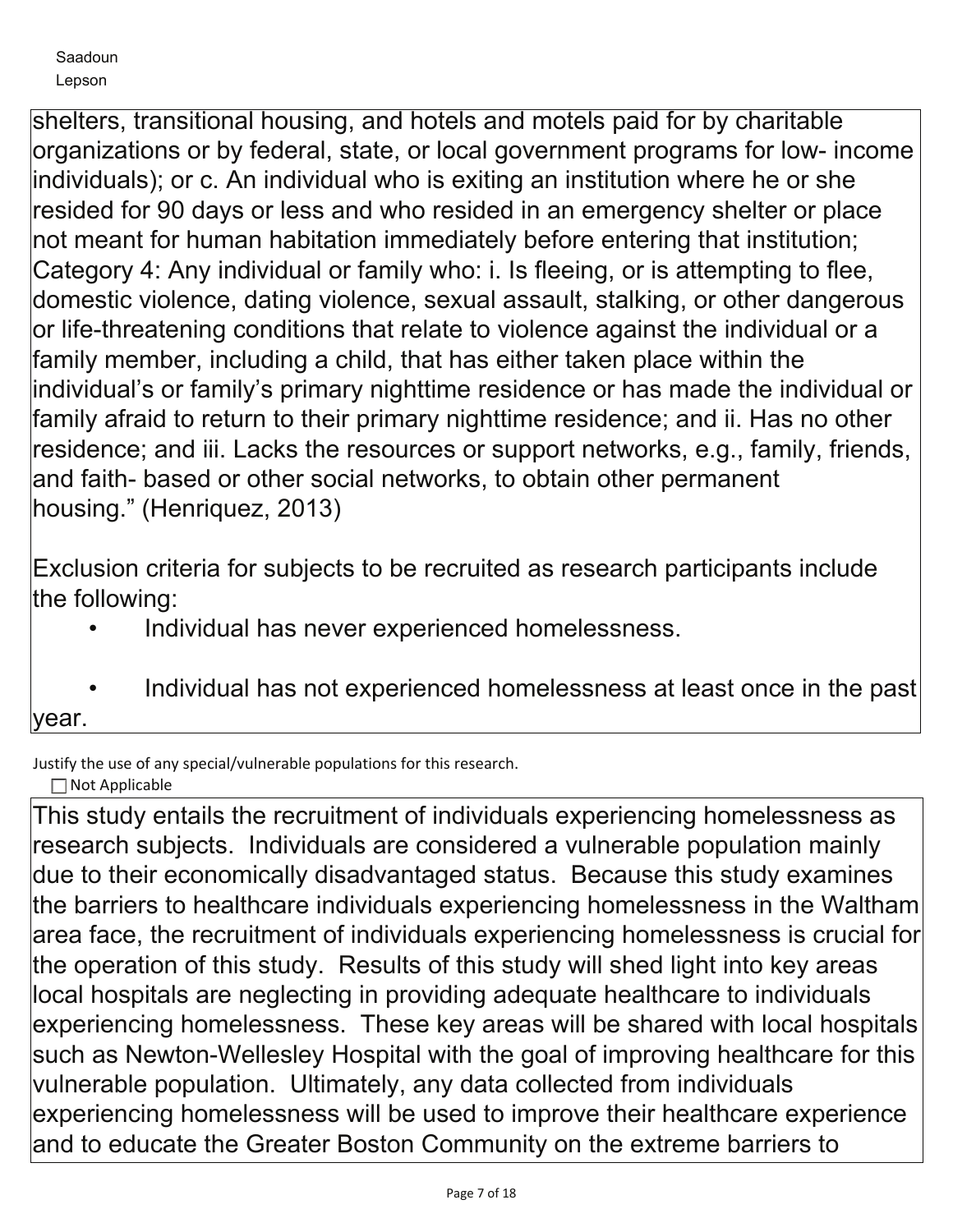healthcare access and treatment for individuals experiencing homelessness. All data collected will be anonymous to protect the privacy of individuals experiencing homelessness. Additionally, each research subject will be provided with an informed consent statement to ensure they understand the goals of this project.

# **9. Identifiers to be Collected:**

| $\boxtimes$ Names                                       | $\boxtimes$ Gender                                       |
|---------------------------------------------------------|----------------------------------------------------------|
| Addresses                                               | $\boxtimes$ Race                                         |
| Phone/Fax #s                                            | ⊤Ethnicity                                               |
| <b>Email Addresses</b>                                  | $\exists$ Religion                                       |
| Social Media Usernames or Handles                       | $\boxtimes$ Age                                          |
| <b>URL/IP Addresses</b>                                 | $\sqcap$ Marital Status                                  |
| Social Security #s                                      | $\Box$ Household Composition                             |
| Dates of Birth                                          | ∃# of Children                                           |
| Dates (of graduation, arrest, marriage)                 | Place of Birth                                           |
| Student #s                                              | Education                                                |
| License/Certificate #s                                  | 7 Major                                                  |
| Account #s                                              | Income                                                   |
| Vehicle/Serial/Device #s                                | Job Title                                                |
| Facial Photographs or Images                            | ∏Place of Work                                           |
| Biometric Identifiers, including Voice and Fingerprints | $\boxtimes$ Other:<br>Physical and mental health history |

# **10. Recruitment Methods**

Describe the recruitment methods you plan to employ. (Attach recruitment materials and site-specific permissions to recruit, if applicable.)

One week prior to the date of data collection, guests of the Community Day Center of Waltham (CDCW) will be notified of the research study. Joshua Lepson and Sankirth Madabhushi will hand-deliver flyers (attached to this proposal) detailing the basic components of the study, particularly highlighting the \$10 gift card to Hannaford's. Additionally, Joshua Lepson, Sankirth Madabhushi, and Executive Director of the CDCW Carolyn Montalto will explain the general goals of the study, what the study entails, and mention that participation is entirely optional. After explaining this, one of the three aforementioned individuals will highlight that completion of the survey questions guarantees a \$10 gift card to Hannaford's supermarket.

# **11. Study Design**

Describe the scientific design of your research. Be sure to include a discussion of the appropriateness of your chosen research methods.

The cross-sectional study will be conducted using an online survey through Brandeis Qualtrics. Online surveys are an appropriate method of delivering the study because guests of the Community Day Center of Waltham (CDCW) are proficient in computer skills and have daily access to computers each time they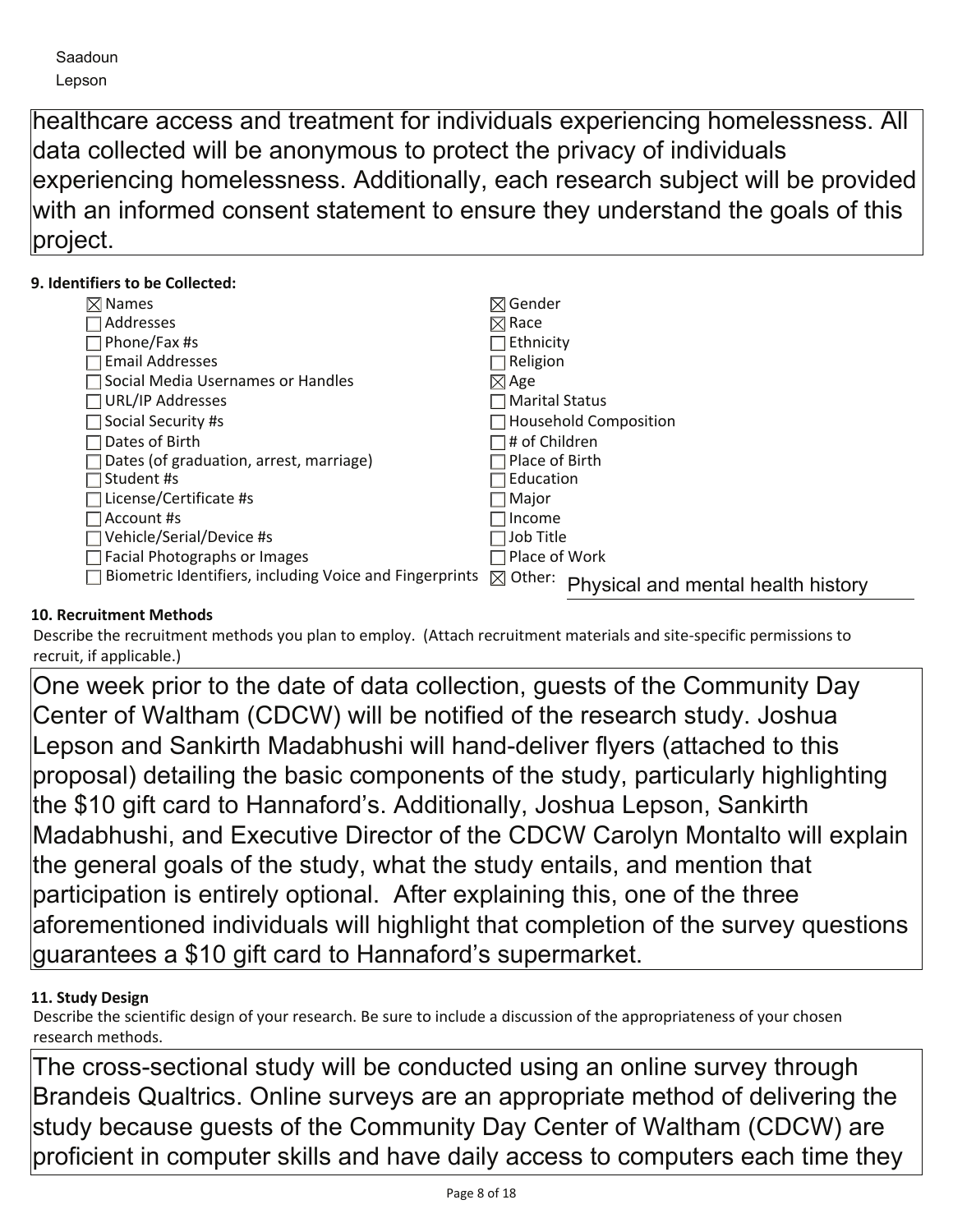attend the CDW. Should a guest of the CDCW encounter difficulties with the computer format of the survey, Joshua Lepson or Sankirth Madabhushi will serve as proxies. Joshua Lepson and Sankirth Madabhushi are both proficient in computer skills. The survey has been translated into Spanish for any CDCW guests unable to read the survey due to language barrier issues. From experience working with CDCW guests, Executive Director of the CDCW Carolyn Montalto and Joshua Lepson can attest that the only language barrier that exists among this population is between Spanish and English. Furthermore, because Joshua Lepson is proficient in Spanish, he can answer any questions Spanish speaking guests may have while reading the informed consent form and taking the survey.

Inclusion and exclusion criteria mentioned in question 8 will be used to determine which participants will serve as research subjects. There will be no control group, as there no experimental manipulation of variables will ensue. We will take a cross-sectional approach because our data will be collected to assess the prevalence of health disparities experienced by homeless individuals and will not investigate the causes of a particular intervention.

| 12. Procedures<br>What data recording methods will you employ?<br>Handwritten Notes $\boxtimes$ Computer $\Box$ Video Recording $\Box$ Audio Recording $\Box$ Photograph<br>Other:                                                                                                                                                                                                                               |
|------------------------------------------------------------------------------------------------------------------------------------------------------------------------------------------------------------------------------------------------------------------------------------------------------------------------------------------------------------------------------------------------------------------|
| What Data Collection Tools/Study Instruments will you use? (Attach all study instruments.)                                                                                                                                                                                                                                                                                                                       |
| $\boxtimes$ Online Survey<br><b>Paper Survey</b> Interview Guide Standardized Test Behavioral Measure(s)<br>$\Box$ Other:                                                                                                                                                                                                                                                                                        |
| How will you interact with your subjects/conduct your research?<br>$\Box$ In person (1 on 1) $\Box$ In person (group) $\Box$ Email $\Box$ Telephone/Skype $\Box$ Online<br>$\Box$ Standard Mail<br>$\Box$ Other:                                                                                                                                                                                                 |
| Describe all procedures, steps, and actions you will be performing in chronological order – be as detailed as possible.                                                                                                                                                                                                                                                                                          |
| Include a discussion of the specific data you will be collecting and what you plan to do with it.<br>$\overline{\phantom{a}}$<br>Describe in detail your plans for protecting the subjects' privacy and data confidentiality/anonymity, if applicable.<br>$\overline{\phantom{a}}$<br>Note: If helpful, you may use bullet points and/or attach flow charts, graphs, timelines, etc.<br>$\overline{\phantom{a}}$ |
| One week prior to the date of data collection, guests of the Community Day<br>Center of Waltham (CDCW) will be notified of the research study. Joshua<br>ll ancon and Capkirth Modelpubushi will bond deliver flyere (etteabed to this                                                                                                                                                                           |

Lepson and Sankirth Madabhushi will hand-deliver flyers (attached to this proposal) detailing the basic components of the study, particularly highlighting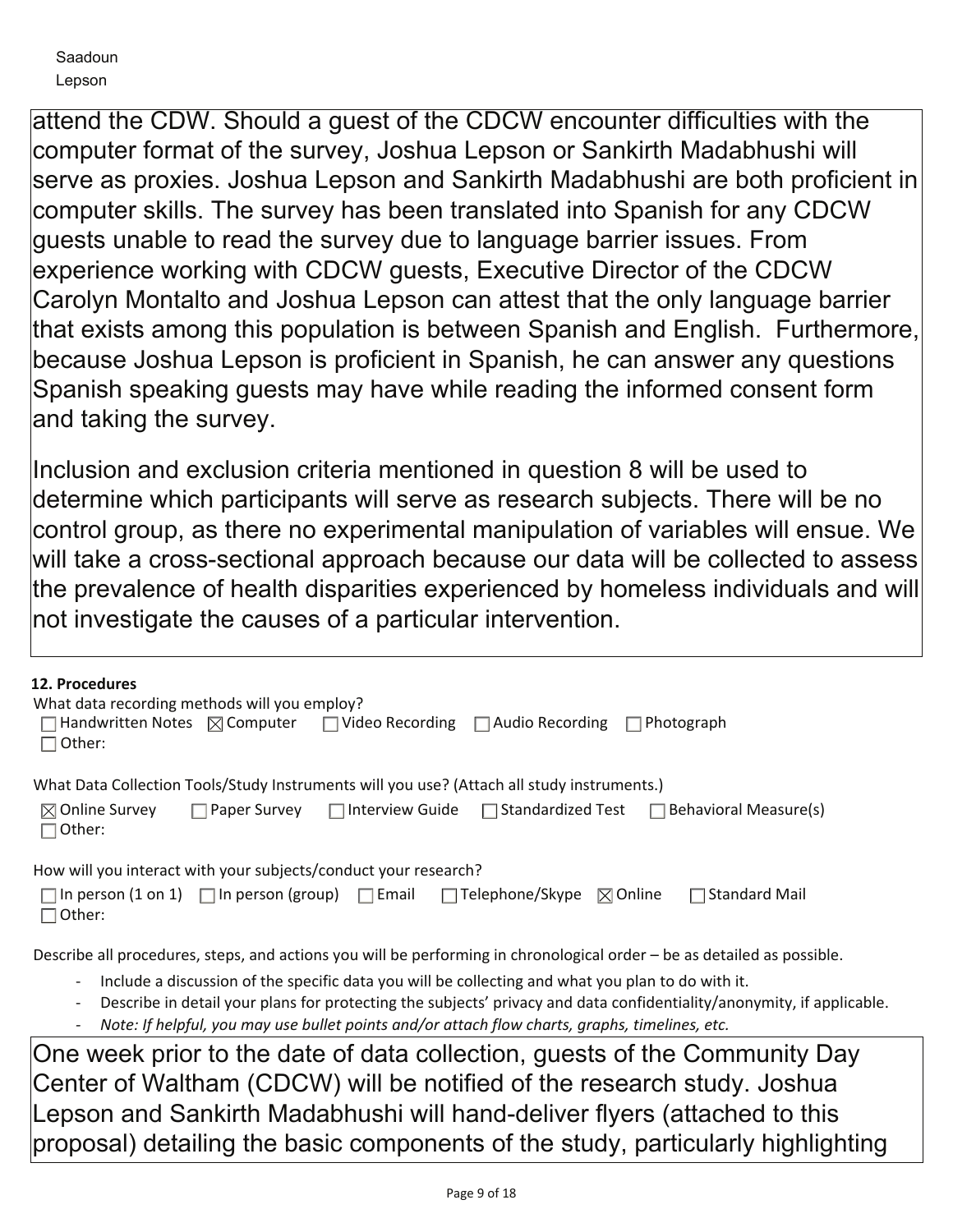the \$10 gift card to Hannaford's. Additionally, Joshua Lepson, Sankirth Madabhushi, and Executive Director of the CDCW Carolyn Montalto will explain the general goals of the study, what the study entails, and mention that participation is entirely optional. After explaining this, one of the three aforementioned individuals will highlight that completion of the survey questions guarantees a \$10 gift card to Hannaford's supermarket. One of the three aforementioned individuals will state the research study consists of anonymously answering a series of 24 questions via a confidential online survey. Questions will probe physical and mental health history, with a particular focus on the quality of medical care received and continue to receive at local hospitals. The goal of the study is to improve the care physicians provide to individuals experiencing homelessness in the Waltham area, and to educate the Greater Boston area on inequities individuals experiencing homelessness face in receiving adequate healthcare.

One week after the above announcement, Joshua Lepson and Sankirth Madabhushi will return to the CDCW to set up the online survey. As mentioned in previous questions, a private room within the CDCW will be devoted for conducting the survey. An informal announcement will be made by Executive Director Carolyn Montalto that the research survey will commence. Potential research participants, guests of the CDCW, will enter the designated study room one at a time. Inside the room, potential research participants will initially be accompanied by Joshua Lepson and or Sankirth Madabhushi who will have already pulled up the online survey via an anonymous link and entered the confidential survey password. **The terms** *anonymous* **link and** *confidential* **survey password indicates that only Joshua Lepson, Sankirth Madabhushi, and Dr. Saadoun will have access to the link where the online survey is located and the password required to enter the survey once the link is obtained.** Joshua Lepson or Sankirth Madabhushi will encourage potential participants to ask questions regarding the study and will remain in the designated study room until the potential participant either consents or does not consent to the study according to the online informed consent page. If a participant does not consent, they will be brought to a page reading "Thank you! We recognize that this survey may be challenging to complete, and we wholeheartedly respect your decision to opt out. Please exit this room and instruct a staff member you have completed the survey." If a participant does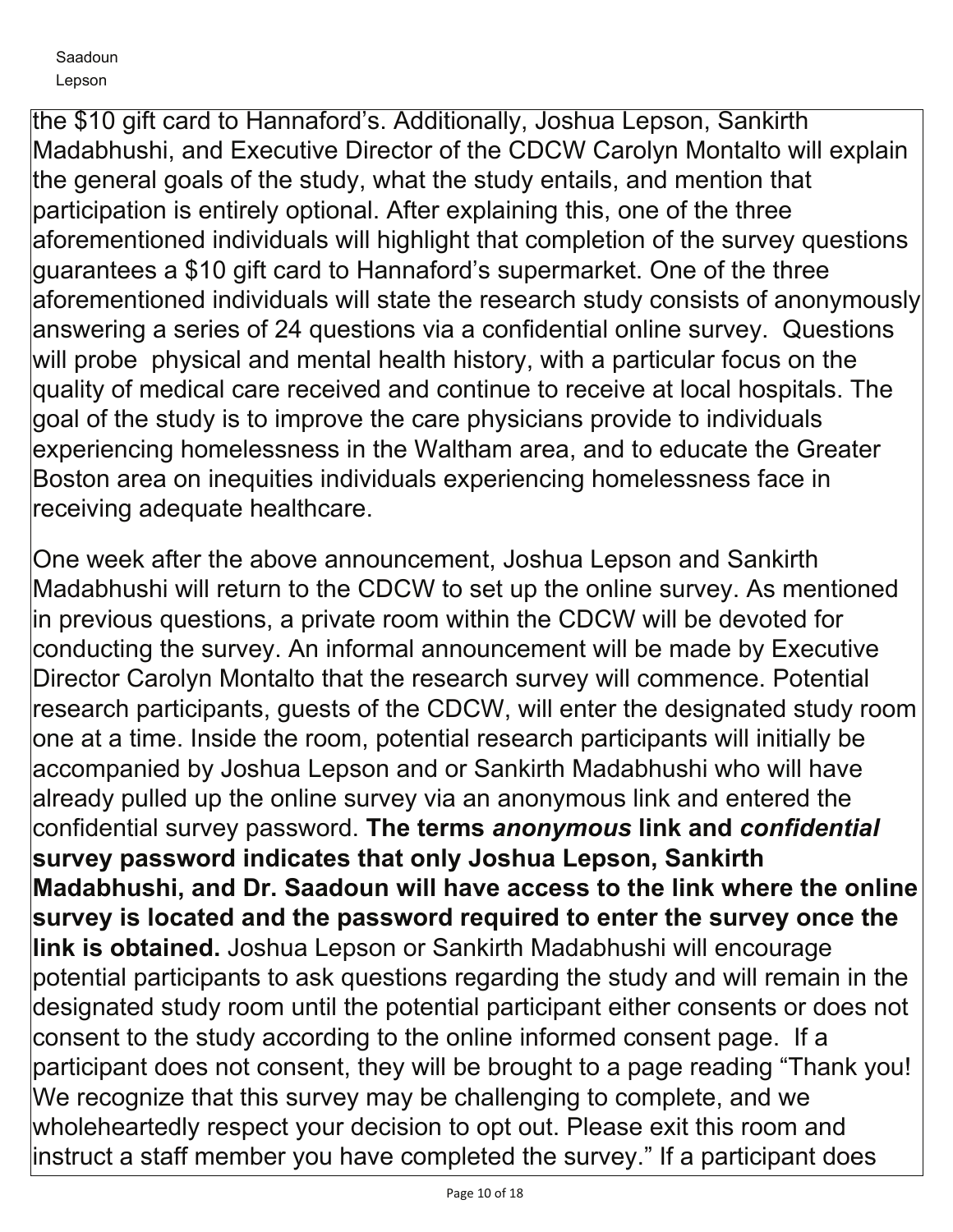consent, Joshua Lepson and or Sankirth Madabhushi will leave the designated study room and encourage the research participant to come find either one of them should they have any questions. Subjects that click on "I consent, begin the study" will be taken to the demographics section of the online survey. Subjects will input their name, age, race, and gender. Names will be coded using a random combination of characters (j3l14) and the list that links name with name code will be entirely separated from data. Names will be collected solely to ensure that two sets of responses from the same individual are not recorded. If duplicates are observed, the first set of responses will be maintained and the second set will be discarded. Race, age, and gender data will be compared to identify any correlations between a perceived lower quality of medical care by the research subjects across any of the three demographics.

After demographic information has been entered, subjects will be brought to a page concerning homelessness information. One question will be concerning inclusion/exclusion criteria: "Have you experienced homelessness at least once during the past year?" If subjects enter "No," they will be brought to the end of the survey. If a subject selects "Yes," they will be asked for how long have they been experiencing homelessness.The next section of the survey consists of questions regarding physical illness. Subjects will be asked if they have ever or currently experience any of the following physical illnesses: history of head injury, high blood pressure, heart disease, diabetes, cancer, chronic pain, arthritis, asthma, lung problems, chronic liver disease, hepatitis A, B, or C, human immunodeficiency virus (HIV), and scabies/body lice. Subjects will also be provided with an "Other (please specify):" option that allows them to enter text, and a "I don't recall the name of the illness" option. Following this question, subjects will be asked the number of times they have attended an emergency room, have been hospitalized, or have seen an outpatient physician in the past year. After, a question regarding the quality of medical care received in each of the three previous circumstances will read, "When visiting an emergency room for a **physical illness**, I felt I was given the medical care I deserved and needed." Responses will range from strongly agree to strongly disagree. Specific physical illness will be collected to establish the greatest areas of physical medical need among homeless guests of the Community Day Center of Waltham (CDCW). This information will be shared with local hospitals to identify key areas of focus for providing care to individuals experiencing homelessness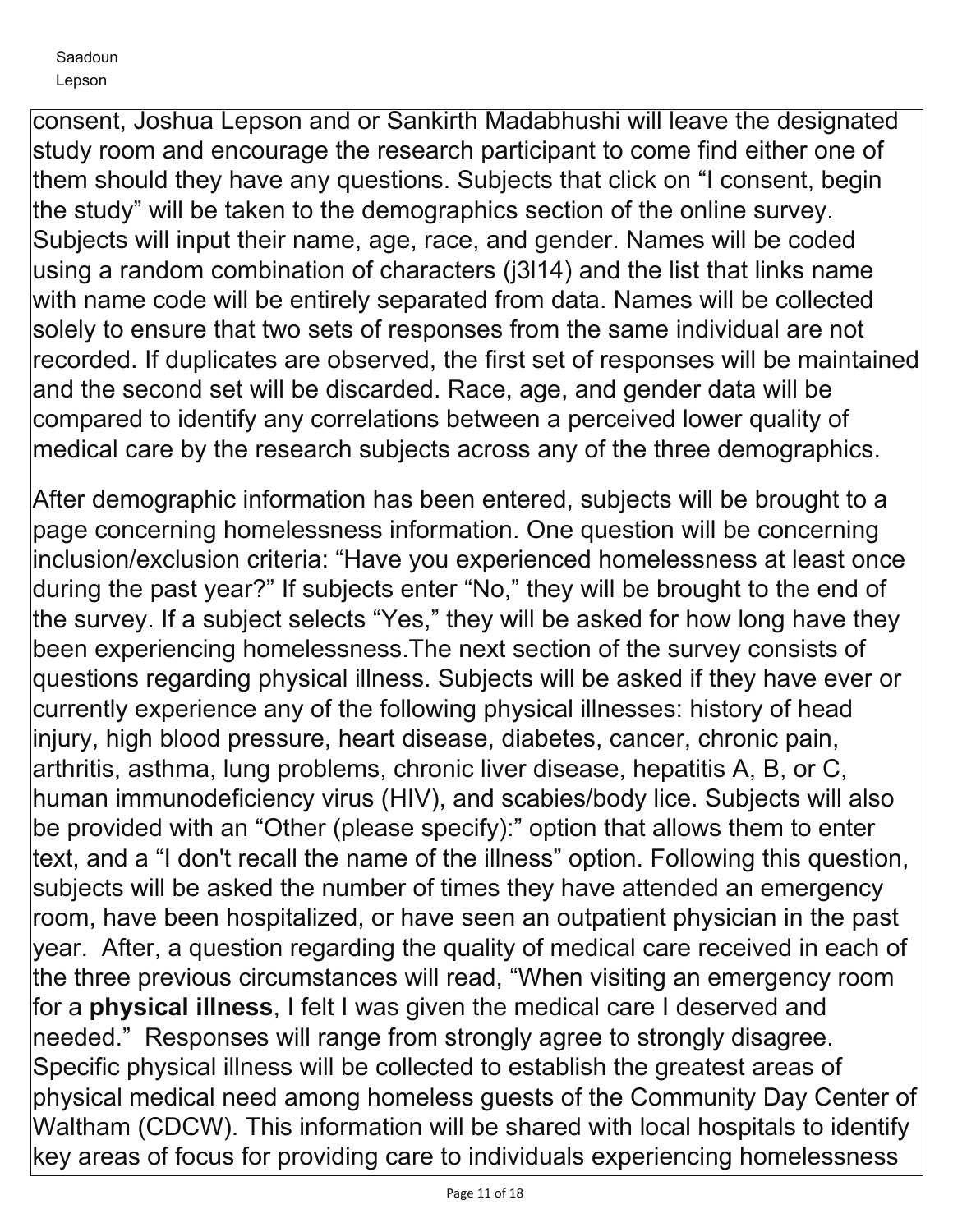in the Waltham area. Questions containing "I felt I was given the medical care I deserved and needed" will be asked to assess the degree with which research subjects feel they have been appropriately cared for in local hospitals and with local physicians. This data will be analyzed to assess the quality of medical care provided to individuals experiencing homelessness in the Waltham area from the perspective of individuals experiencing homelessness. Analysis will be compared to demographic data to investigate potential correlations. After the physical illness survey section, the same process will be repeated for mental illness in the following section. Subjects will be asked if they have ever or currently experience any of the following mental illnesses: depression, anxiety, excessive alcohol consumption requiring medical intervention, Substance use (other than alcohol and tobacco), schizophrenia, bipolar disorder, post traumatic stress disorder (PTSD), and Attention Deficit Disorder (ADD)/Attention Deficit Hyperactivity Disorder (ADHD). Following this question, the identical set of questions asked for physical illnesses will be asked for mental illnesses. Questions will commence with subjects being asked the number of times they have attended an emergency room, have been hospitalized, or have seen an outpatient physician in the past year. The identical question regarding the quality of medical care received in each of the three previous circumstances will read, "When visiting an emergency room for a **mental illness**, I felt I was given the medical care I deserved and needed." Specific mental illness will be collected to establish the greatest areas of mental health medical need among the homeless population in Waltham. This information will be shared with local hospitals to identify key areas of focus for providing care to individuals experiencing homelessness in the Waltham area.

The last section of the online survey consists of a series of questions regarding trust of local hospitals consisting of Newton-Wellesley Hospital, Mt. Auburn Hospital, and St. Elizabeth's Hospital. Subjects will be asked to rate whether they strongly agree, agree, somewhat agree, neither agree nor disagree, somewhat disagree, disagree, strongly disagree, or whether they have never been here before for the following statements regarding the aforementioned hospitals: (1) "Physicians from the following hospitals treat me with respect." and (2) "I trust physicians from the following hospitals." These questions will provide a quantitative assessment of the degree of trust among local hospitals, allowing for identification of which hospitals provide the best care to individuals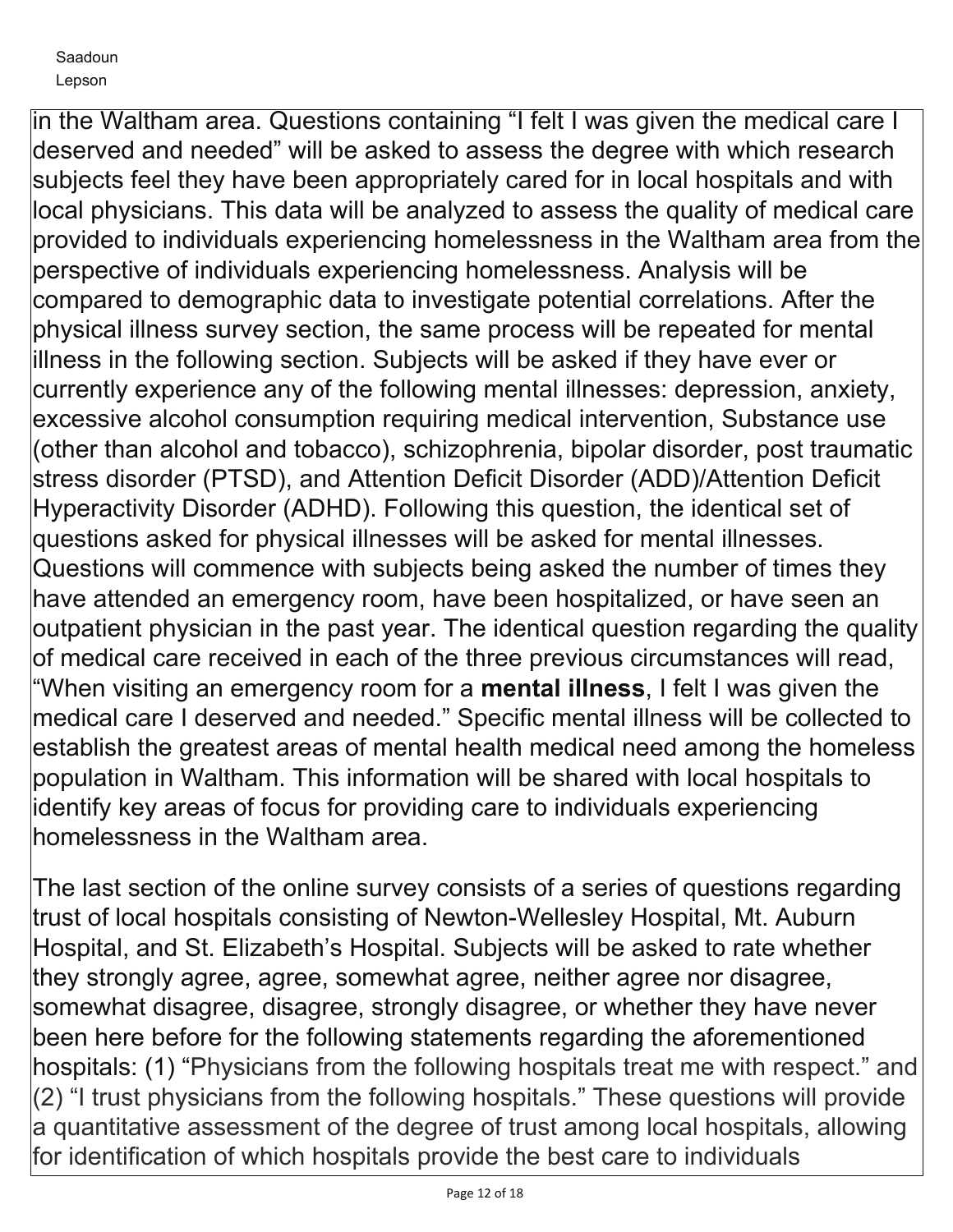experiencing homelessness from their perspective. Once this information has been ascertained, we intend to identify key aspects of care inherent to the hospitals where individuals experiencing homelessness feel they are treated with respected and feel they can trust their doctors. Additionally, this data will be shared with each respective hospital in attempt to improve healthcare for individuals experiencing homelessness at the respective hospital. When data from this research project is prepared for publication, specific names of hospitals will be omitted, and rather, an average of data across all three hospitals will be presented.

After subjects have completed the above online survey, Joshua Lepson or Sankirth Madabhushi will ask the subject to input their name in a secure online Excel spreadsheet in Brandeis Box. Once they have recorded their name, Joshua Lepson or Sankirth Madabhushi will provide the research subject with a \$10 gift card to Hannaford's. Joshua Lepson, Sankirth Madabhushi, the PI Dr. Mayada Saadoun, and anyone else the IRB requires that access be given to will have access to this Brandeis Box spreadsheet.

# **13. Deception/Incomplete Disclosure**

If using deception or incomplete disclosure, justify the need for its use in this research and describe how/when you will debrief your subjects. (Attach debriefing form, if applicable.)

 $\boxtimes$  Not Applicable

# **14. Risk and Benefits**

| What risks do you foresee for subjects in this research? Remember, all research involves some risk, even if only minimal. |                                |                  |       |            |                                             |  |
|---------------------------------------------------------------------------------------------------------------------------|--------------------------------|------------------|-------|------------|---------------------------------------------|--|
| $\Box$ Social<br>$\Box$ Other:                                                                                            | $\Box$ Psychological/Emotional | <b>TPhysical</b> | Legal | l Economic | $\boxtimes$ Loss of privacy/confidentiality |  |

Describe in more detail the risks to subjects checked above.

We will be interviewing individuals experiencing homelessness about their experiences with homelessness, their experiences with receiving healthcare, and their substance use. Therefore, the main concern would be a potential loss of privacy. However, we are using a secure means of storing this information (Brandeis Box/Qualtrics).

Describe your provisions for managing the risks discussed above.

We are using a secure means of storing this information (Brandeis Box/ Qualtrics). The survey is protected by an anonymous link and a confidential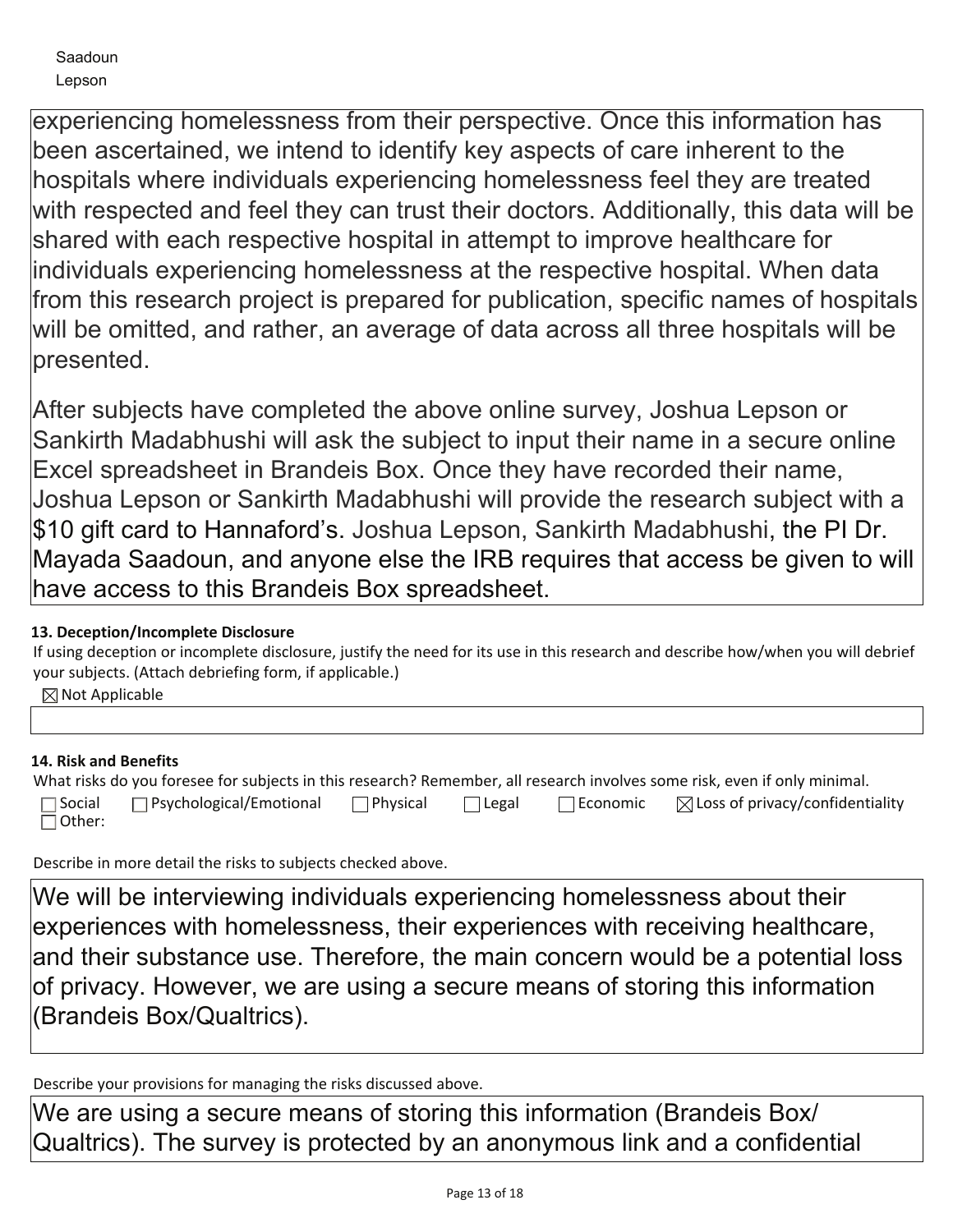password. Since Joshua Lepson and Sankirth Madabhushi will be pulling up the survey and entering the password in a private room in the Community Day Center of Waltham (CDCW), **they, along with Dr. Saadoun**, will be the only individuals with access to the anonymous link and a confidential password. **The terms** *anonymous* **link and** *confidential* **survey password indicates that only Joshua Lepson, Sankirth Madabhushi, and Dr. Saadoun will have access to the link where the online survey is located and the password required to enter the survey once the link is obtained.** This **helps** ensure privacy of research information.

Describe the anticipated benefits to subjects, society, and/or other specific groups from this research. (Note: Compensation is not a benefit.)

We will better understand the struggles of individuals experiencing homelessness as they seek healthcare. In particular, we will learn about the existing attitudes of individuals experiencing homelessness on receiving healthcare, how comfortable they are towards physicians, and if they are receiving quality care in their opinion. This will help use better understand the relationship between individuals experiencing homelessness and healthcare providers, and what aspects of this relationship need to be improved.

# **15. Costs and Compensation**

Describe any costs to subjects for their involvement in this research (time, transportation, economic – loss of work, need for child care – etc.).

The individuals experiencing homelessness will be answering a survey that **takes about 30 minutes.**

Describe any form of compensation subjects will receive (cash, gift card, course credit, medical care) as well as the terms and conditions of receiving the compensation (e.g., partial compensation for partial participation, etc.). □ Not Applicable

The homelessness individuals who we will interview will receive a \$10 Hannaford's gift card as an incentive and reward. This gift card will give individuals the opportunity to purchase healthy food and need-based supplies for their well-being.

# **16. Informed Consent**

Select all that apply:

- The proposed research will follow standard procedures for obtaining *documented* informed consent.
- $\boxtimes$  Approval for a waiver of *documented* informed consent is being requested.

*Note: One of the two following conditions must be met:*

 $\Box$  The consent document would provide the only link to the subject and the principal risk of the research would be a breach of confidentiality.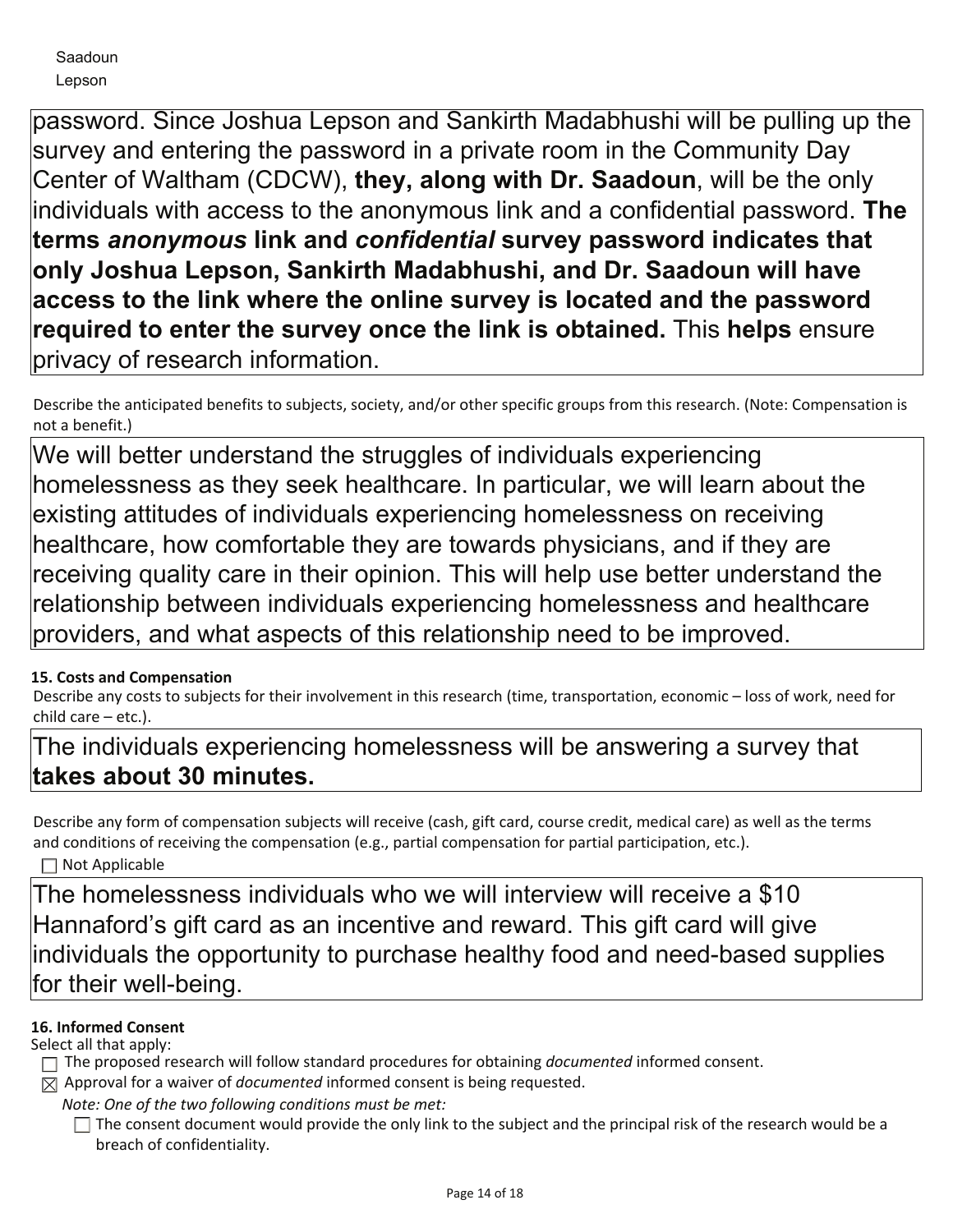#### Saadoun

Lepson

 $\boxtimes$  The risk to the subjects is minimal and consent would not be required outside the research context.

 $\Box$  Approval for an alteration to or waiver of informed consent is being requested.

 $\Box$  The proposed research involves children.

Describe the circumstances surrounding your informed consent procedures – remember that obtaining informed consent is a continuous process.

- Describe the setting in which you will be obtaining informed consent, along with any special considerations you will make for vulnerable or non-English speaking subjects (e.g. witnesses or translators).
- If your subjects include children (<18), describe both the parental consent and child assent processes.
- Attach all consent documents and scripts.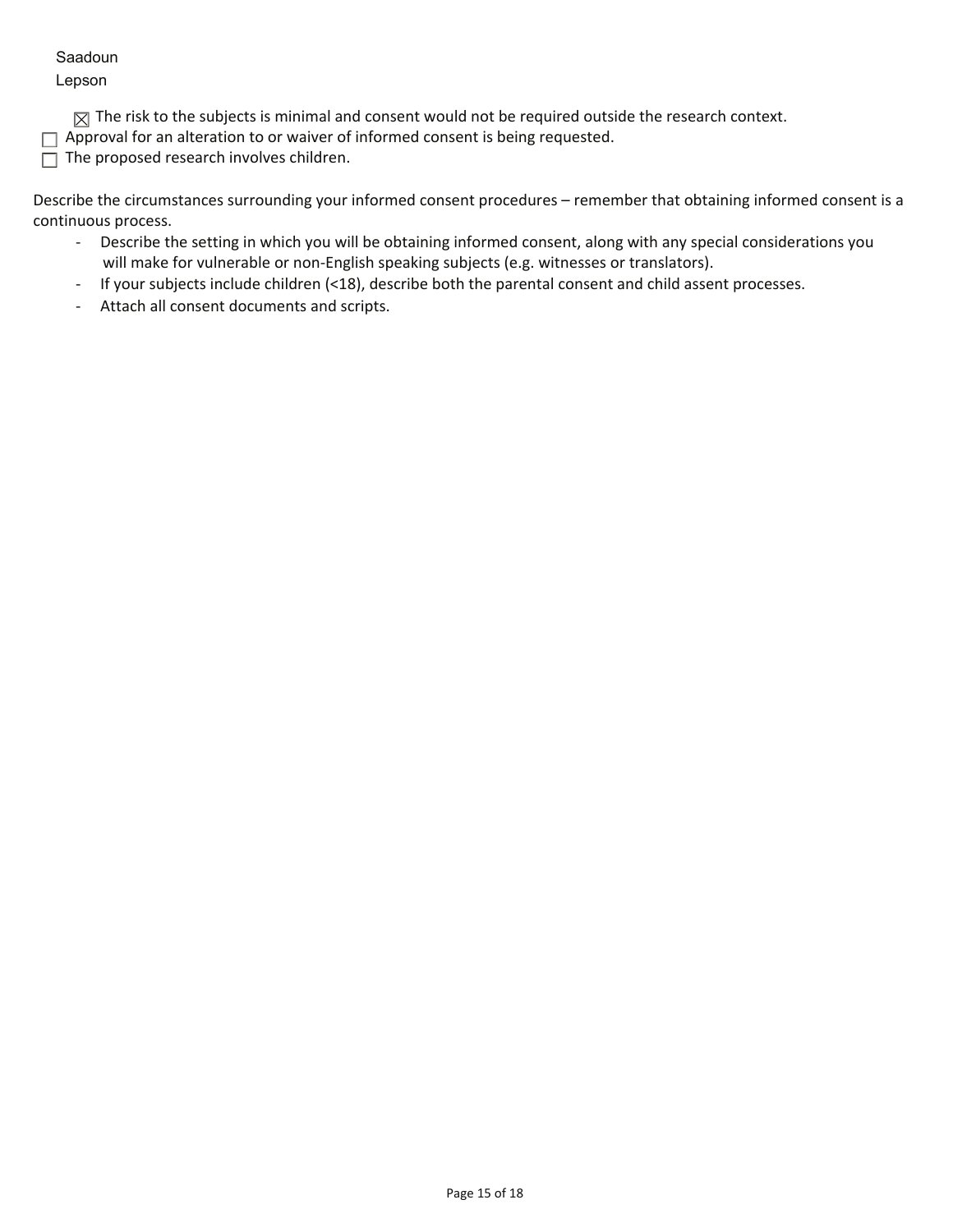□ Not Applicable: A waiver of informed consent is being requested.

As mentioned in previous questions, a private room within the CDCW will be devoted for conducting the online survey. An informal announcement will be made by Executive Director Carolyn Montalto that the research survey will commence. Potential research participants, guests of the Community Day Center of Waltham (CDCW), will enter the designated study room one at a time. Inside the room, potential research participants will initially be accompanied by Joshua Lepson and or Sankirth Madabhushi who will have already pulled up the online survey via an anonymous link and entered the confidential survey password. Joshua Lepson or Sankirth Madabhushi will explain that the first page of the online survey represents an informed consent form that explains the details of the survey and allows you to either voluntarily consent or not consent to the providing your information for this survey. Joshua Lepson or Sankirth Madabhushi will encourage potential participants to ask questions regarding the study and will remain in the designated study room until the potential participant either consents or does not consent to the study according to the online informed consent page. If a participant does not consent, they will be brought to a page reading "**Thank you!** We recognize that this survey may be challenging to complete, and we wholeheartedly respect your decision to opt out. Please exit this room and instruct a staff member you have completed the survey." If a participant does consent, Joshua Lepson and or Sankirth Madabhushi will leave the designated study room and encourage the research participant to come find either one of them should they have any questions. The survey will be translated into Spanish for any CDCW guests unable to read the survey due to language barrier issues. From experience working with CDCW guests, Executive Director of the CDCW Carolyn Montalto and Joshua Lepson can attest that the only language barrier that exists among this population is between Spanish and English. Furthermore, because Joshua Lepson is proficient in Spanish, he can answer any questions Spanish speaking guests may have while reading the informed consent form and taking the survey.

 <sup>-</sup> If requesting a waiver of standard *documented* informed consent procedures, detail the reasons why and the conditions that necessitate the request.

If requesting an alteration to or waiver of informed consent, detail the reasons why and the conditions that necessitate the request.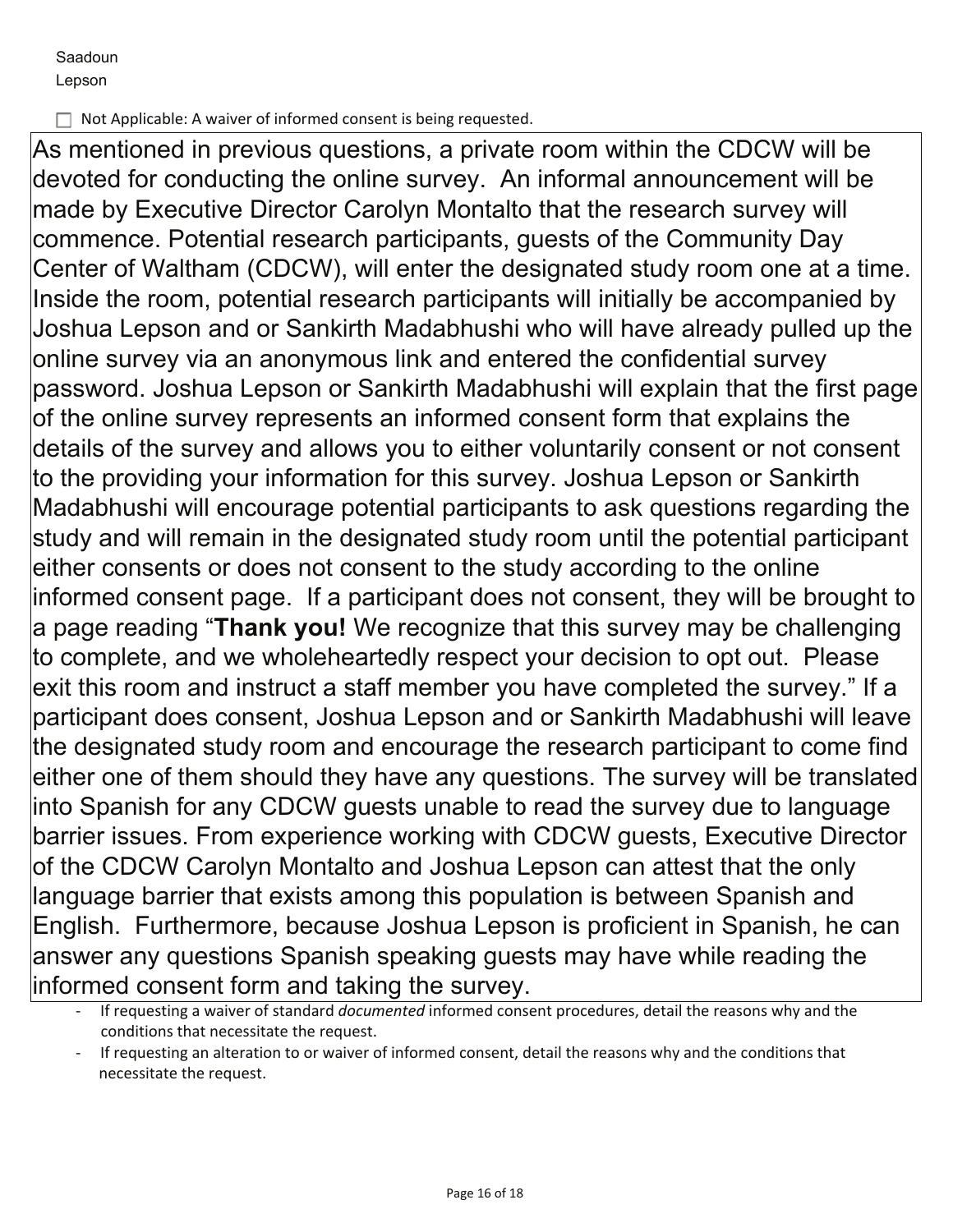Not Applicable: Standard procedures for obtaining documented informed consent will be followed.

**An approval for a waiver of documented informed consent is being requested because the risk to research subjects is minimal and consent would not be required outside of the research context. A non-traditional consent form excluding a section where research subjects explicitly sign the consent form is included as the first question in the online survey (see attached survey form). This non-traditional consent form contains all components of a traditional informed consent form except for a physical signature from research subjects. Thus, research subjects will still be extensively informed as the the content of the study, the potential risks involved, potential benefits, and will consent to survey participation by clicking either "I consent, begin the study" or "I do not consent, I do not wish to participate" in question 1 of the survey.** 

**Furthermore, because the risks involved in this research study solely consist of accidental disclosure of survey information and since online surveys typically do not require consent forms outside of a research setting, we are requesting permission for a waiver of documented informed consent. Additionally, because names collected will be coded using a random combination of characters (j3l14) and the list that links names with the name code will be entirely separated from survey data, accidental disclosure of survey data cannot be tied to the name of the individual who gave the responses. This further substantiates that accidental disclosure of data poses a minimal risk.**

# **17. Data Storage**

Describe what you will do with the data you collect (including consent forms, surveys, notes, recordings, etc.). Discuss:

- Where and how they will be stored (note that it is Brandeis University policy that whenever possible, data should be kept on a secure server such as box.com).
- When and how they will be destroyed (note that it is Brandeis University policy that all research data be retained for a minimum of three years after the study has been closed by the IRB and the final report has been submitted to the funder, if applicable).
- Who will have access to them (note that all key personnel must always have access to all data).

The data will be recorded on Brandeis Qualtrics and the data/statistics and the excel sheet will be stored on Brandeis Box. They will be stored for 3 years (until June 2021) and will be deleted off of Brandeis Box afterwards. The individuals with access will be Joshua Lepson, Sankirth Madabhushi, and Mayada Saadoun.

# **18. Additional Committee Approvals**

 $\bigcirc$  Yes  $\bigcirc$  No This research involves human blood, fluids, tissues, or cell lines; infectious agents; select agents; or rDNA.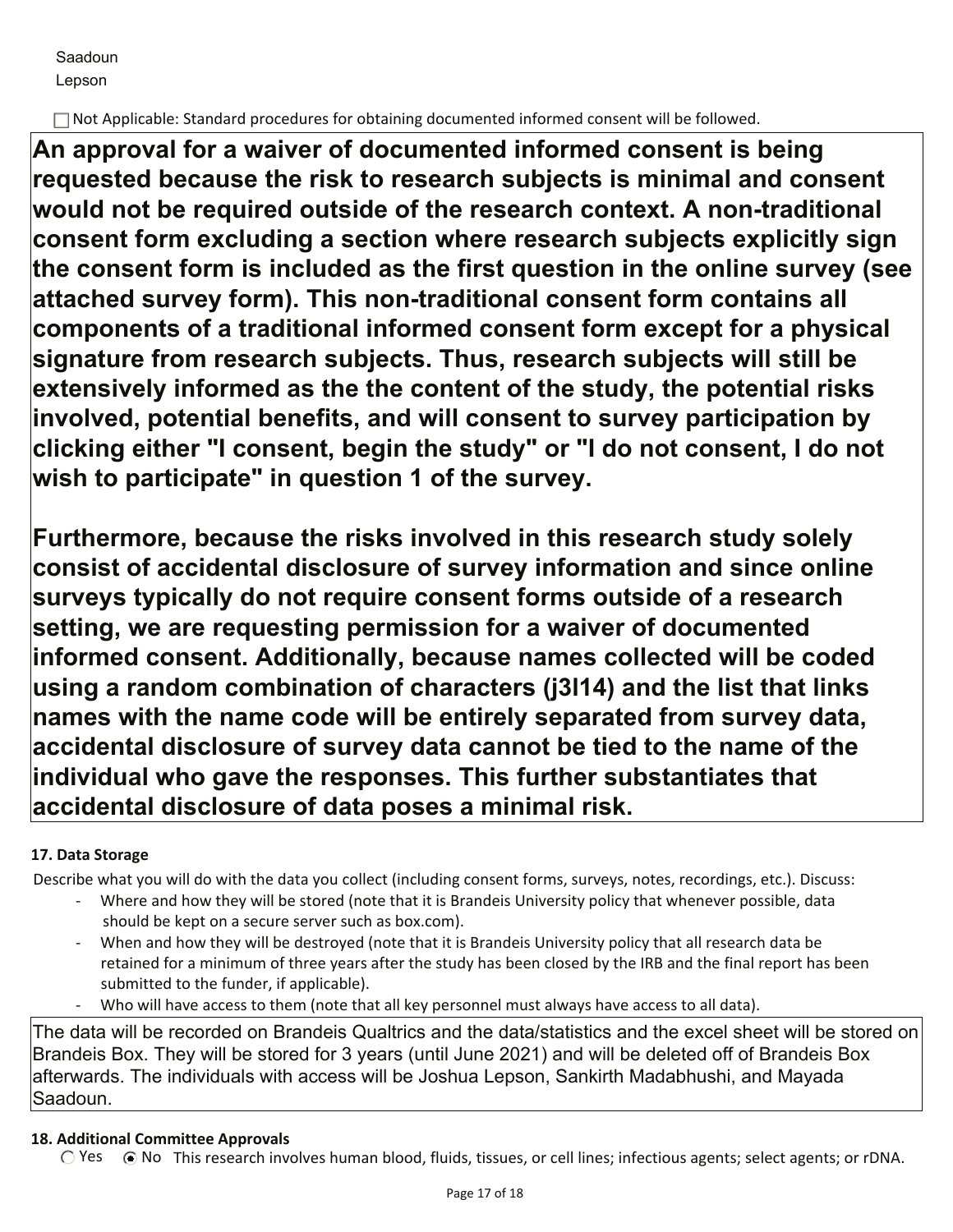Lepson

 $\bigcirc$  Yes  $\bigcirc$  No This research involves animals.

# **19. Bibliography/Citations**

List the works you cited in this application (particularly in your discussion of previous related research).

Fine, A. G., Zhang, T., & Hwang, S. W. (2013). Attitudes towards homeless people among emergency department teachers and learners: a cross-sectional study of medical students and emergency physicians. *BMC Medical Education*, *13*, 112. https://doi.org/10.1186/1472-6920-13-112

Henriquez, S.B. (2013). Guidance on housing individuals and families experiencing homelessness through the Public Housing and Housing Choice Voucher programs. *U.S. Department of Housing and Urban Development Office of Public and Indian Housing: NOTICE PIH 2013-15 (HA)*. https://www.hud.gov/sites/documents/PIH2013-15.PDF

Institute of Medicine (U.S.) (Ed.). (1988). *Homelessness, health, and human needs*. Washington, D.C: National Academy Press.

Martins, D. C. (2008). Experiences of Homeless People in the Health Care Delivery System: A Descriptive Phenomenological Study. *Public Health Nursing*, *25*(5), 420–430. https://doi.org/10.1111/j.1525-1446.2008.00726.x

# **20. Supporting Documents**

Please attach to this application:

 **Assurance**: PI or Faculty-Student

**Consent Documents**: Informed consent/assent forms, information sheets, consent/assent scripts, computer consent screen  **Recruitment Materials**: Fliers, texts of e-mails or letters, scripts for phone calls, etc., as well as site-specific permissions

to recruit if working with an outside organization (i.e., letters of permission from each organization that details their understanding of your project, their support and involvement in your project, and the duration of their involvement in your project)

**Study Instruments**: Surveys, questionnaires, interview guides, tests, photographs, equipment diagrams or photographs, etc.  **Translation Certification(s)**, if applicable

**Permission Letter(s)**: Data Use Agreements (DUAs), Memorandums of Understanding (MOUs), etc.

**Grant Proposal**, if applicable

**International Research Addendum**, if applicable

 **Other:**

#### **21. Additional Comments**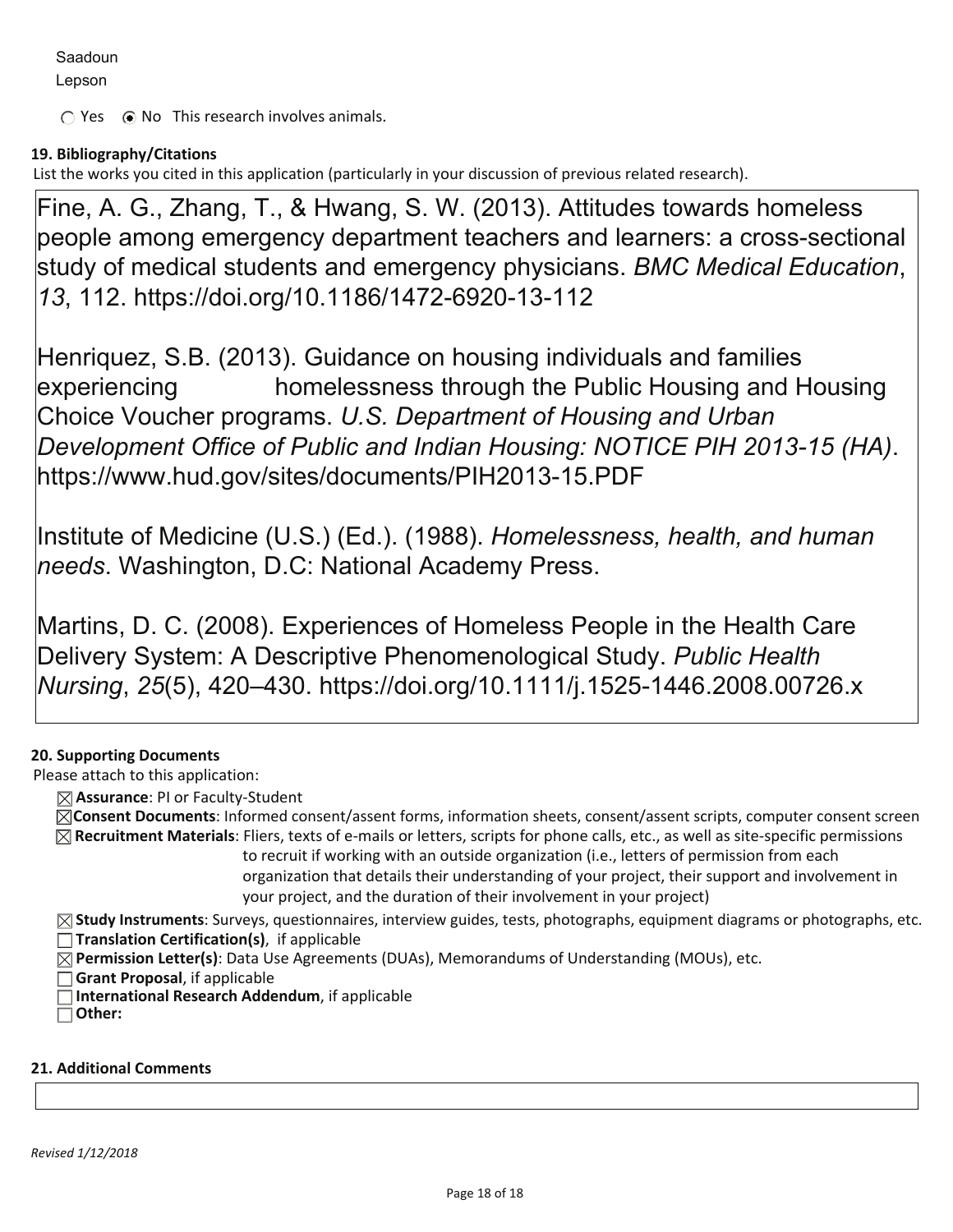#### **RICH/COLLINS COMMUNITY LEADERSHIP AND IMPACT FELLOWSHIP Mid-Year Grant Report**: Expected Completion of Project: Fall 2018 *Joshua Lepson*

#### **Part 1: Narrative Report**

Homelessness is a pervasive issue that innervates every racial, gender, and social class in the United States. Within Massachusetts, 17,565 individuals were classified as experiencing homelessness as of January 2017<sup>1</sup>. Among these 17,565 individuals, many live in Cambridge and Boston, but others reside in Waltham, MA. Within Waltham, many individuals experiencing homelessness utilize the resources of the Community Day Center of Waltham (CDCW), a local Waltham shelter agency dedicated to assisting individuals experiencing homelessness. Conservative estimates taken by the CDCW tallied over 600 individuals utilizing the shelter's resources in 2015. Of these 500 individuals, roughly 87% suffer from at least one persistent health issue or medical condition according to an unofficial health survey conducted at the CDCW (internal, unpublished data). Further, this survey found that among CDCW guests, 48% were hospitalized and 68% used an Emergency Room in the past year. Using the conservative estimate of 600 guests per year, 522 guests suffer from at least one health issue, 240 were hospitalized in the past year, and 408 attended an Emergency Room in the past year. Clearly, the CDCW homeless guest population is plagued by many health issues that require urgent medical attention at local hospitals. Unfortunately, a quick conversation with CDCW guests reveals that when they attend local hospitals, they face gross mistreatment at the hands of emergency medical technicians, physicians, and nurses at some of the world's most prestigious hospitals. For example, one guest suffering from terminal bone cancer in his legs even mentioned being pushed out of a local Emergency Room and forced to walk miles back to Waltham where he had no home. This type of mistreatment is confirmed in literature, where individuals experiencing homelessness cite feeling ignored and treated like animals in the health care system<sup>2</sup>.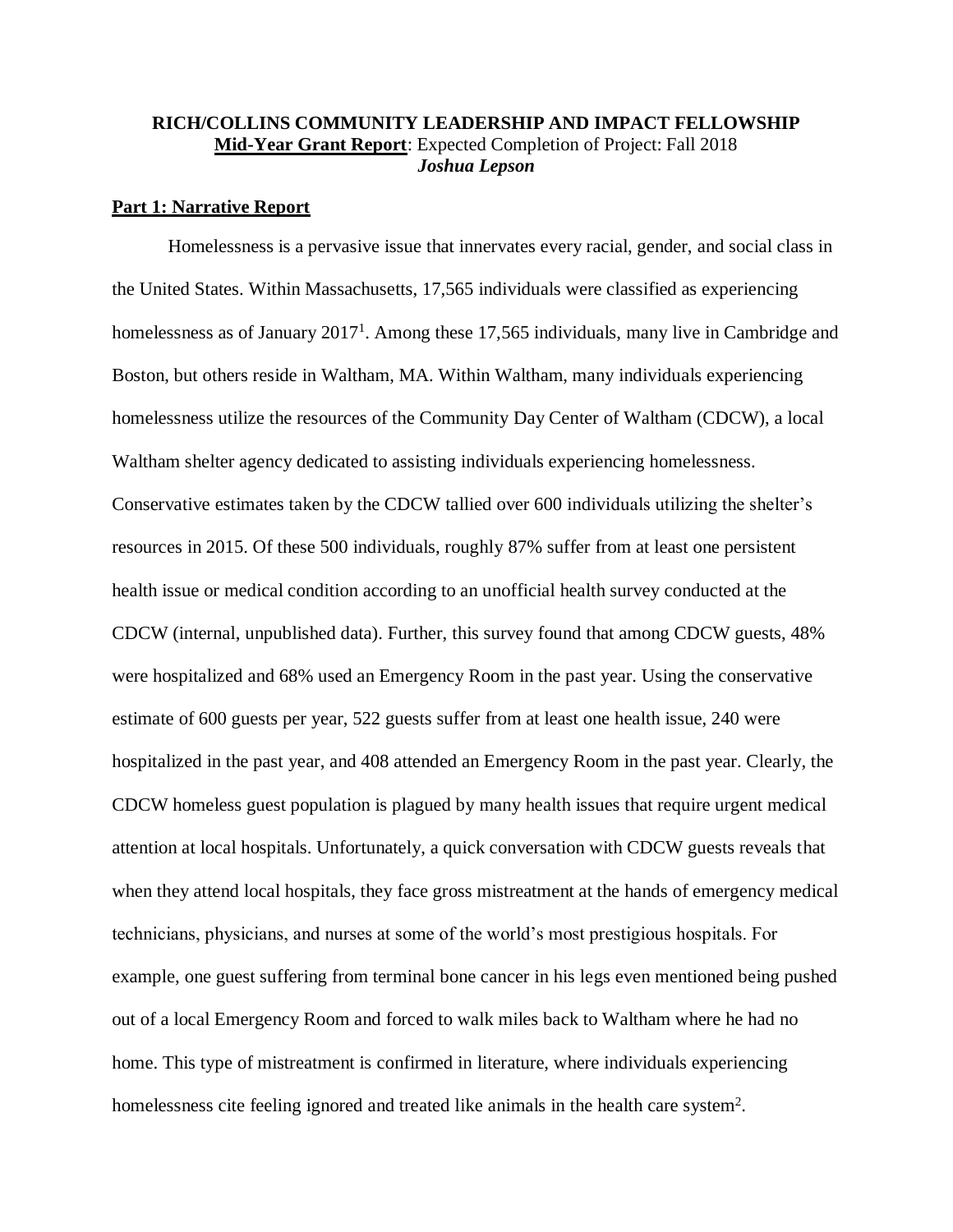Considering this pattern of healthcare mistreatment among individuals experiencing homelessness, I deemed it essential to launch a research project detailing the stigmas individuals experiencing homelessness in Waltham face in local hospitals.

This project, officially titled "Healthcare Mistreatment Among Individuals Experiencing Homelessness" under the Brandeis University Institutional Review Board (IRB) proposal, aims to educate the Greater Boston Community on the extreme barriers to healthcare access and treatment individuals experiencing homelessness face. Partnering with the CDCW, my team and I will conduct an IRB sanctioned research project consisting of an online survey aimed at quantifying the quality of healthcare CDCW guests experiencing homelessness feel they are receiving. My team consists of Dr. Mayada Saadoun, Senior Research Associate and Lecturer within the Heller School for Social Policy and Management at Brandeis University, fellow undergraduate investigator Sankirth Madabhushi, Executive Director of the CDCW Carolyn Montalto, and myself.

Because we are conducting a scientific research study involving humans, we submitted an IRB proposal at the Brandeis University Human Research Protection Program. Initially, my plan was to obtain IRB approval by early April 2018 and commence the research study mid-April. However, I ran into several obstacles with the IRB proposal. My team and I submitted the first round of the IRB proposal March 12th, which clocked in at 60 pages. This document consisted of the official IRB documentation, as well as the entire research survey in both English and Spanish. Although this initial proposal required weeks of arduous work, the meticulous structure of an IRB proposal allowed for my project and team to become organized and clear with our research plans. With acknowledgement of this hard work, the Brandeis Human Research Protection Program replied on March 29th with several revisions to include in the IRB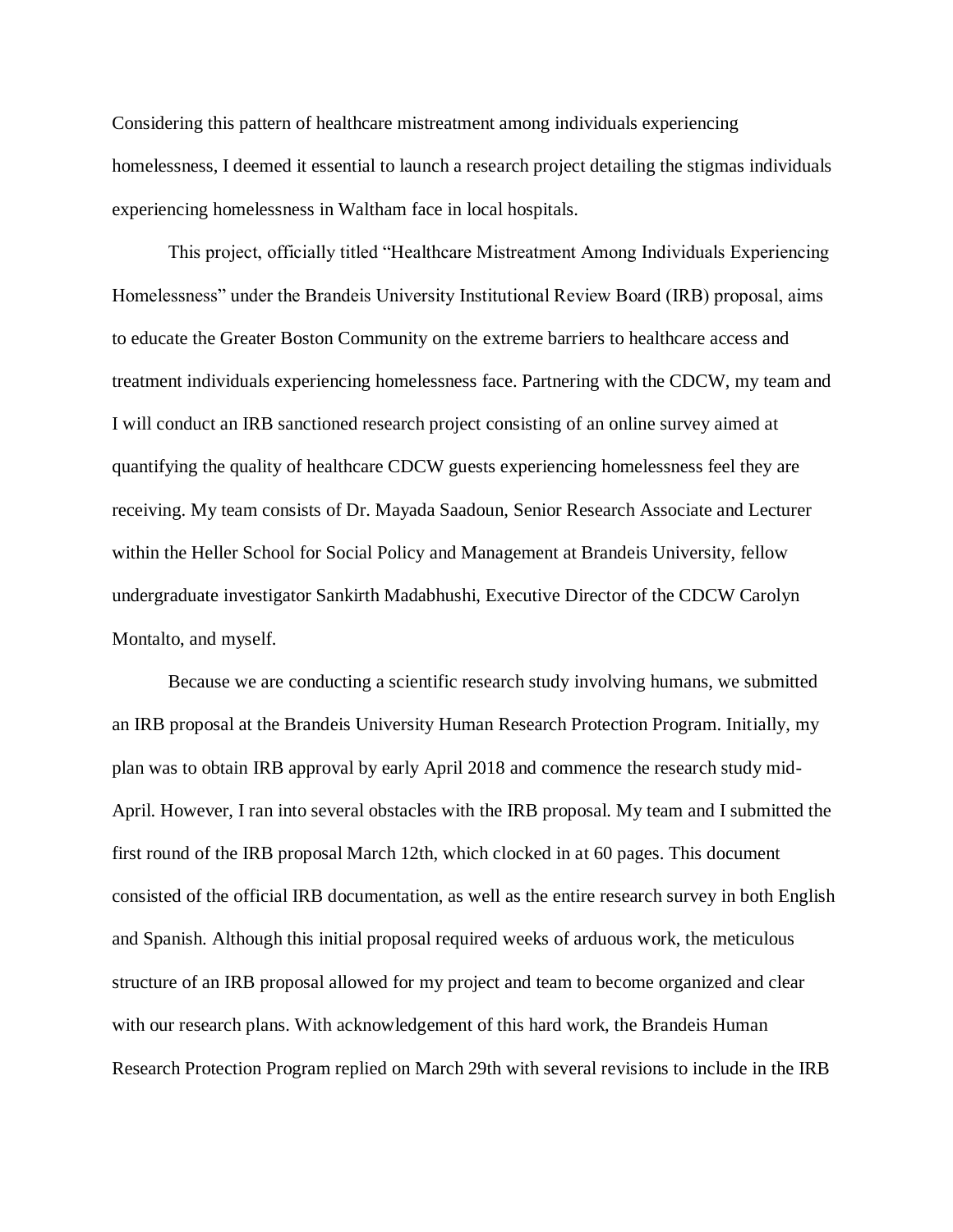proposal. My team and I assiduously addressed these changes and submitted a second revised proposal on April 9th. This revised proposal spanned 64 pages. The Brandeis Human Research Protection Program replied on April 19th with another round of revisions, which my team and I are still working on addressing.

Currently, my plan is to fastidiously review the current IRB proposal, addressing each revision suggested by the Brandeis Human Research Protection Program with care and detail. I have learned that every word counts with IRB proposals, and terms such as anonymous and confidential have different meanings in the IRB world than in traditional diction. Ideally, this IRB proposal will be accepted by the Brandeis University Human Research Protection Program in mid-June, allowing for my team and myself to commence the online survey towards the end of June (2018). After completing one to two weeks of data collection, I will analyze the data with Dr. Mayada Saadoun in July. Following analysis, I plan to assemble a presentation for local hospitals, the CDCW itself, the Waltham public, and for the Brandeis University community. Additionally, under the guidance of Dr. Mayada Saadoun, my team and I will begin writing results for journal publication following data analysis.

#### **References**

<sup>1</sup> The U.S. Department of Housing and Urban Development: OFFICE OF COMMUNITY PLANNING AND DEVELOPMENT. (Dec. 2017). *State Estimates: Homelessness in the United States.* https://www.hudexchange.info/resources/documents/2017-AHAR-Part-1.pdf

<sup>2</sup> Martins, D. C. (2008). Experiences of Homeless People in the Health Care Delivery System: A Descriptive Phenomenological Study. *Public Health Nursing*, *25*(5), 420–430. https://doi.org/10.1111/j.1525-1446.2008.00726.x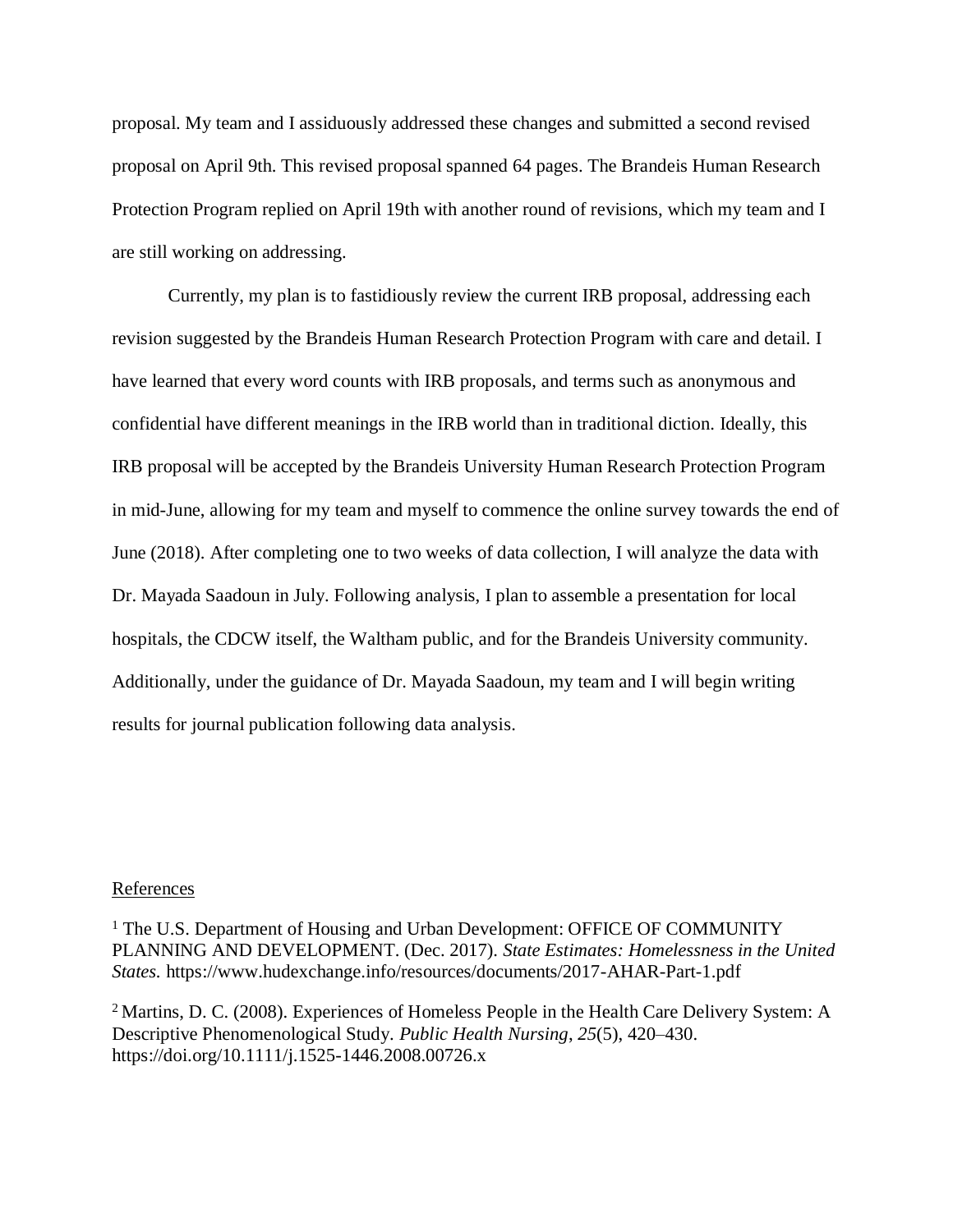#### **Part 2: The Evaluation**

As mentioned in the previous section, this research project is ongoing and thus, evaluations will be completed once IRB-approved data can be collected. Once IRB approval is achieved, I envision several evaluative components. Primarily, the online survey completed by CDCW guests experiencing homelessness will serve as a principal method of assessment. Data obtained from the survey will be quantitative in nature and will be subjected to statistical analyses. This research survey is attached below as a separate pdf document titled, "Survey (English) revised.pdf". Questions such as "When I stayed overnight at a hospital as a patient (non-emergency room visit) for a **mental illness**, I felt I was given the medical care I deserved and needed." will be examined to determine the percentage of CDCW guests experiencing homelessness who feel they are given deficient medical care. These results can be further compared to demographic data obtained from earlier questions in effort to establish racial and or gender associated differences in medical care among the Waltham homeless population. This type of data is crucial to understanding the landscape of healthcare from the perspective of individuals experiencing homelessness and for quantifying what has been merely anecdotal reporting of healthcare mistreatment. Following data collection and statistical analysis, results will be summarized as graphs and synthesized into a presentation. A major goal is for local hospitals such as Newton Wellesley Hospital (NWH) to convene a meeting in which the aforementioned presentation is discussed in the context of improving healthcare for individuals experiencing homelessness in the Waltham area. NWH is of particular interest because CDCW guests are required by law to attend the NWH emergency room since it is geographically closest to the shelter. The mere presence of this meeting will serve as a success since the process of mitigating healthcare mistreatment for the homeless population first relies upon local hospitals acknowledging the extent of this mistreatment. Even if local hospitals such as NWH are resistant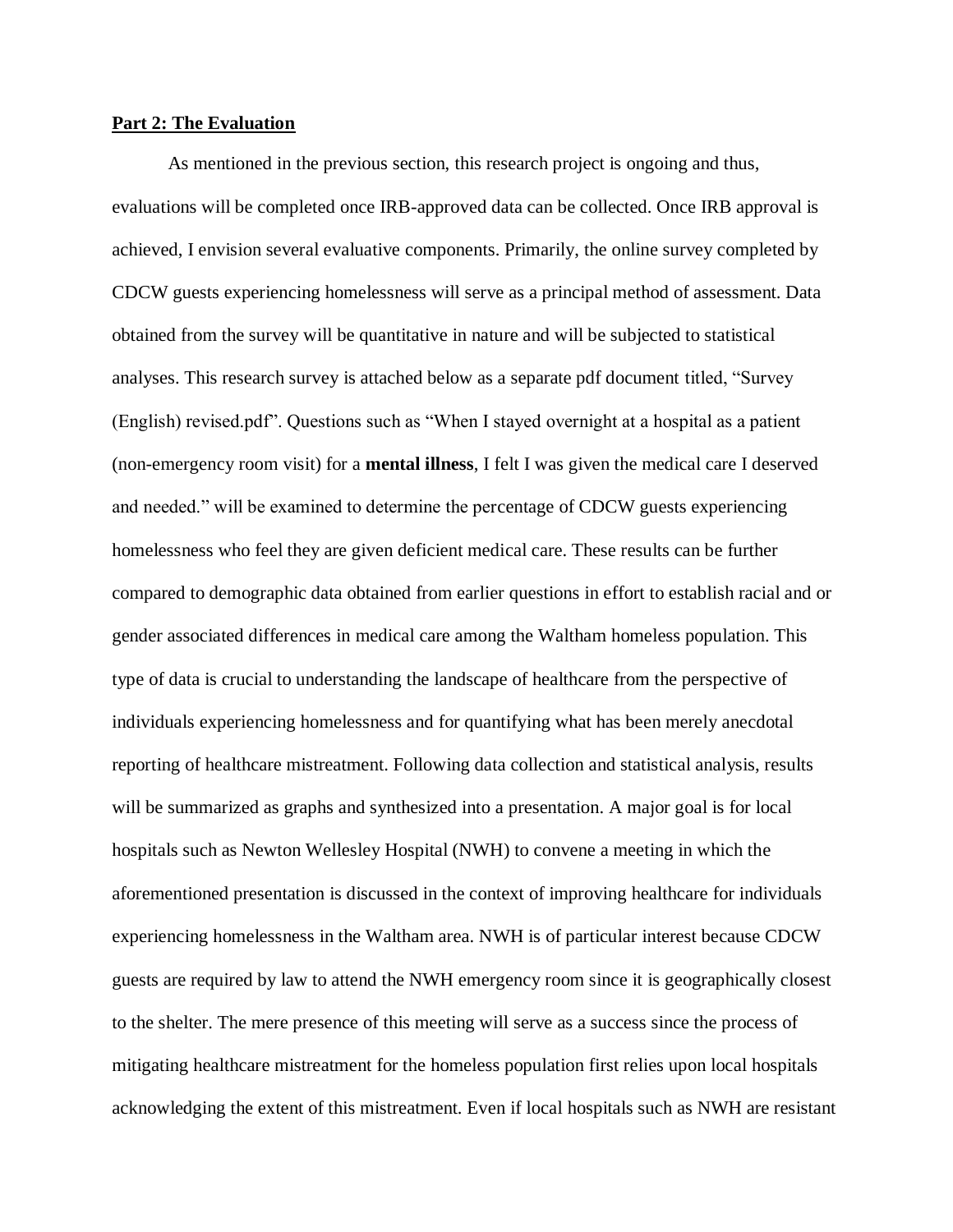to convening a meeting centered around healthcare mistreatment among the Waltham homeless population, local physicians and hospitals can learn about the results of the research survey via publication. After collecting data, I, along with my team, aim to publish a research article in a reputable journal detailing results from the study. I believe the acceptance of a research article in an established journal would be a tremendous success. A publication would educate a broader audience of healthcare providers regarding the extent of healthcare mistreatment among individuals experiencing homelessness, with the ultimate goal of ameliorating this injustice.

#### **Part 3: Final Budget**

*PLEASE SEE ATTACHED EXCEL SHEET TITLED, "*Budget (mid grant)."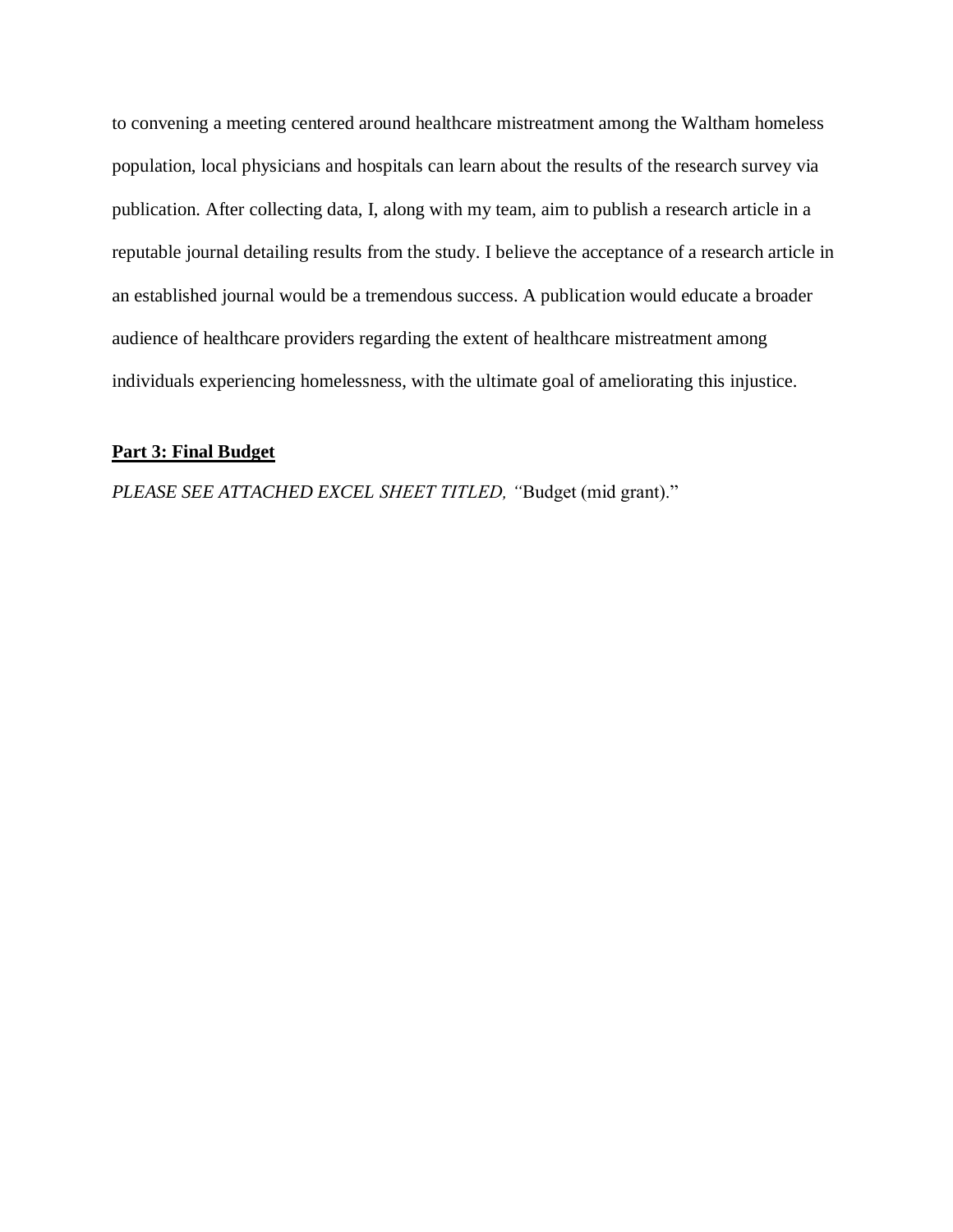#### **Part 4: Personal Growth/Reflection and Final Thoughts**

I feel grateful and lucky to be participating in the Rich/Collins Community Leadership and Impact Fellowship. Because of this fellowship, I have grown as a person and advanced career goals. From a career standpoint, this fellowship has and continues to provide me with essential experience in the field of human research and public health. Coming into this fellowship in January, I was primarily a basic scientist trained in using animal models to uncover molecular mechanisms underlying fundamental biological processes. Through this fellowship, I have and am continuing to learn how to conduct research with human subjects. In the short period of four months, I have delved into the world of human public health research; I have written an entire IRB proposal; I have designed a research survey; I have communicated with major hospitals in the Waltham area; I have learned the difficulties individuals experiencing homelessness face in receiving adequate healthcare. All of these experiences will benefit my future ambitions in medicine, seeing as I plan to be a physician intimately involved in human research. Crucially, none of these learning experiences would be possible without the framework of the Rich/Collins fellowship. I would be unable to conduct a research project investigating healthcare mistreatment among individuals experiencing homelessness without monetary and staff support generously supplied by this fellowship.

Further, the Rich/Collins fellowship has enabled me to pursue a community based project which I am passionate about. In working with the Community Day Center of Waltham (CDCW) and serving on their Board of Directors prior to this fellowship, I received a slight glimpse into the degree of healthcare mistreatment individuals experiencing homelessness in Waltham regularly face. I was shocked and sickened by the notion that an individual could be treated as a second-class citizen by healthcare providers in the most prestigious hospitals simply because they are experiencing homelessness. I also felt powerless in the face of this mistreatment, fearing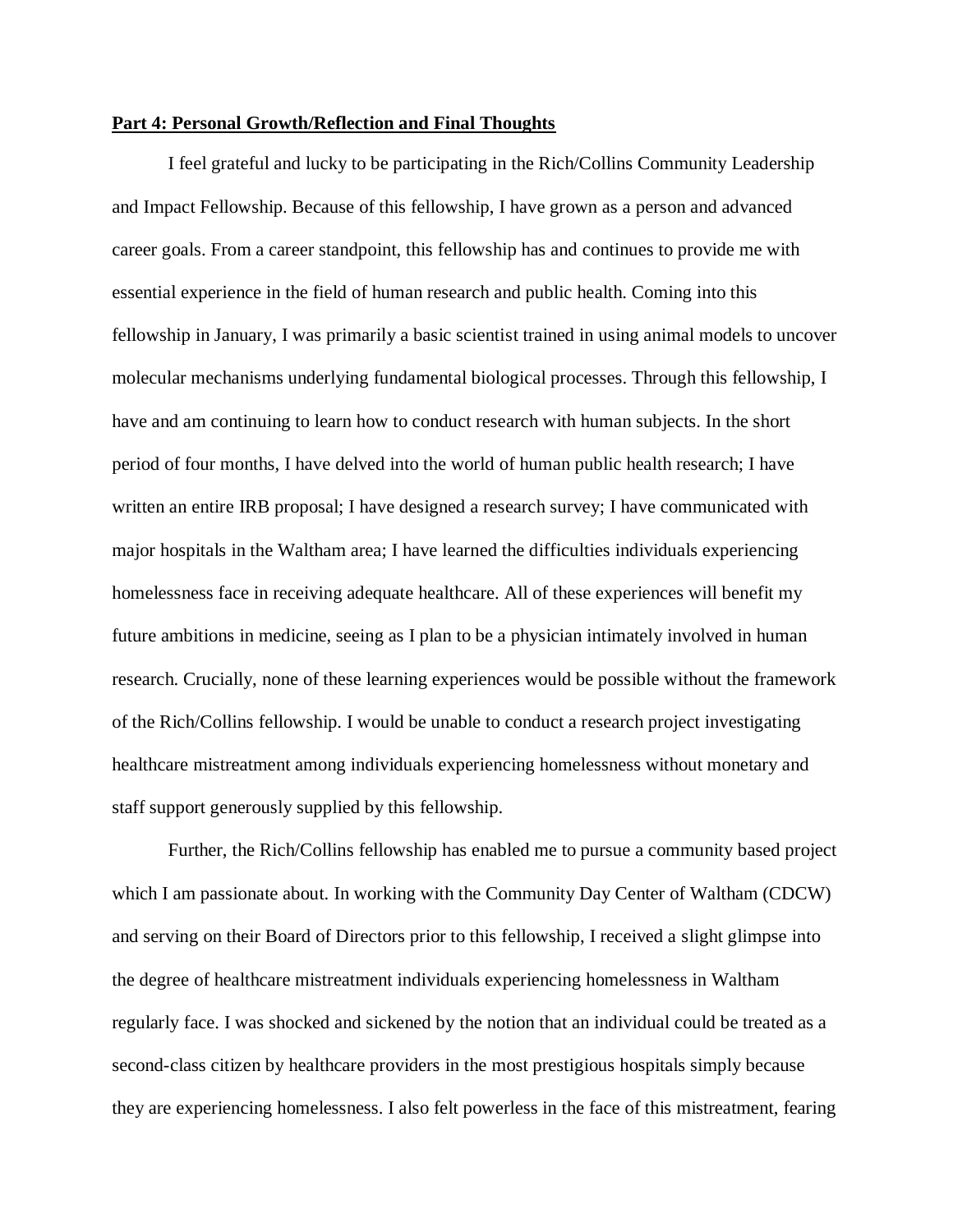that an undergraduate such as myself lacks the experience and resources required to change this deeply entrenched social inequity. The Rich/Collins fellowship drastically changed this misguided perception of helplessness I harbored. The Rich/Collins fellowship has provided me with the monetary and professional resources needed to pursue a research study investigating healthcare mistreatment among individuals experiencing homelessness. Although I have yet to complete the research study, I am confident I can create a lasting impact in the Waltham and Boston community. I believe once healthcare providers are provided with statistics and personal narratives regarding the extent of healthcare mistreatment among individuals experiencing homelessness, they will feel obligated to change their standards of care such that the homelessness population feels they are treated with the care and respect they deserve in hospitals.

Finally, the Rich/Collins fellowship has enabled me to grow personally. Through this fellowship, I have assembled a team to assist me in this project, communicated with key hospital personnel, and discovered my passion for public health research. I learned how to effectively lead a team, communicating with all parties and establishing organized deadlines for each team member. I learned how to use all the resources at my disposal, whether it be public health experts at the Heller School for Social Policy and Management or undergraduates passionate about public health. I feel eternally grateful for this fellowship, for without it, I would be incapable of conducting a research study I am passionate about and would have never received the invaluable experience of conducting a research study with human subjects.

Looking forwards, I hope the finalized IRB proposal will be accepted by the Brandeis University Human Research Protection Program in mid-June (2018), allowing me to commence the research study towards the end of June. I will then devote my resources towards data analysis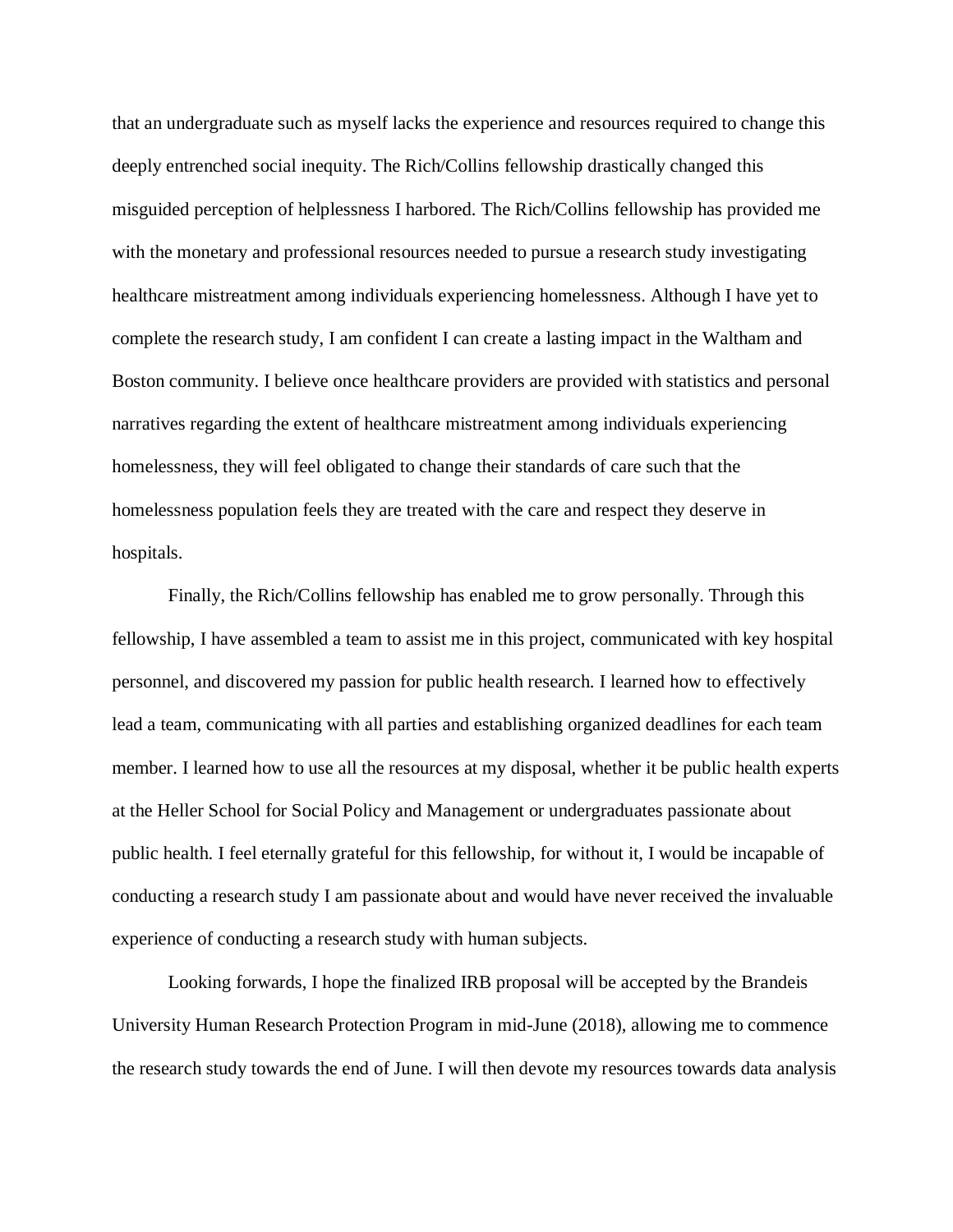and communication with local hospitals both via a private presentation and through publication. I eagerly await the opportunity to collect data, as I feel the results will be instrumental in mediating healthcare changes among individuals experiencing homelessness.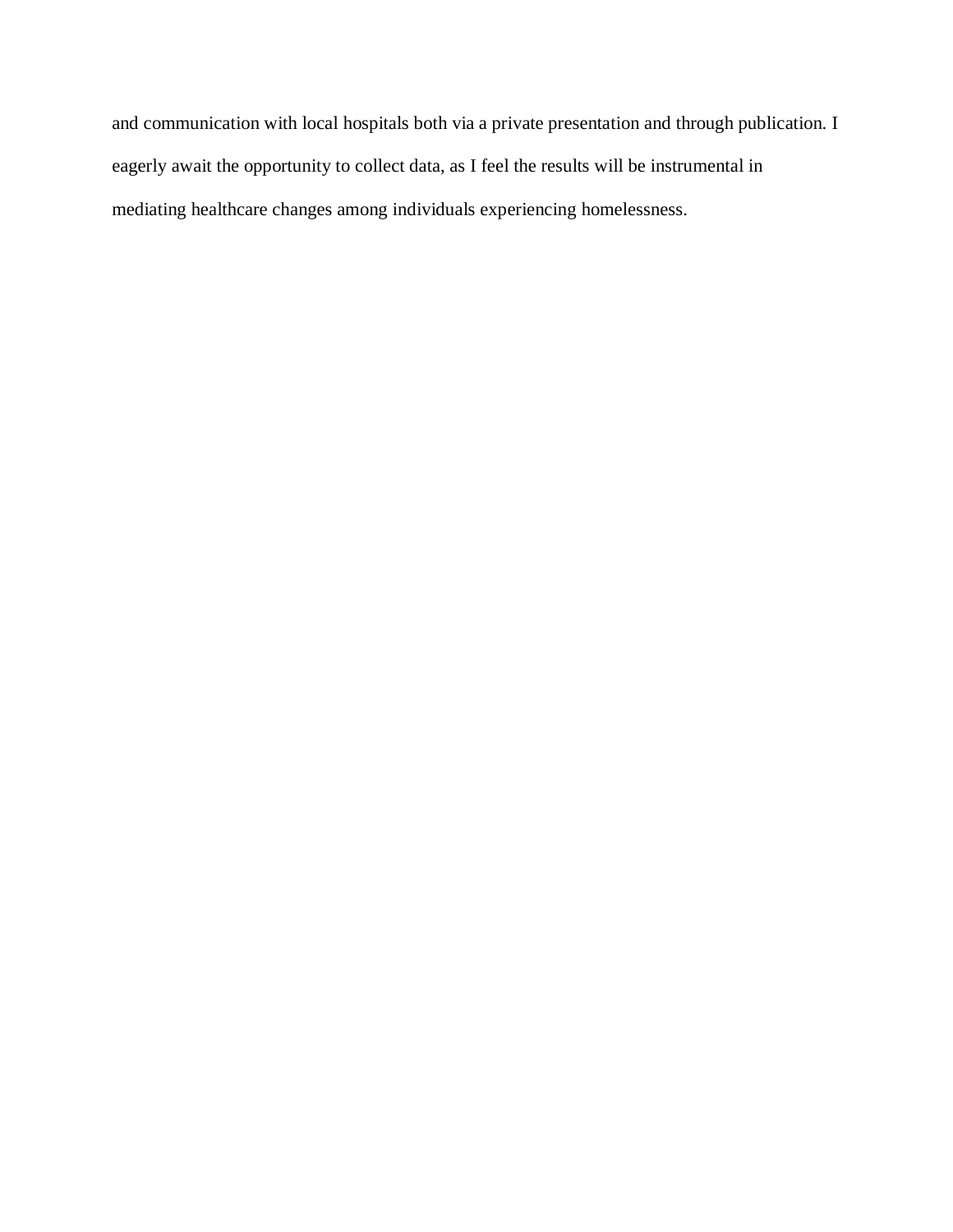# **Homelessness & Healthcare**

## Q1 INFORMED CONSENT

#### **Quality of healthcare among individuals experiencing homelessness**

You are invited to participate in a research study being conducted by Community Day Center of Waltham (CDCW) board member Joshua Lepson, a **Bachelor of Science** candidate in Biology at Brandeis University, and a fellow **Bachelor of Science** candidate in Health: Science, Society, and Policy and Biology, Sankirth Madabhushi. The study is being conducted under the supervision of Dr. Mayada Saadoun, Senior Research Associate and Lecturer within the Heller School for Social Policy and Management at Brandeis University.

Please read this page carefully and do not hesitate to ask **Joshua Lepson, Sankirth Madabhushi, or Carolyn Montalto (Executive Director of the Community Day Center of Waltham) any questions you may have.**

If you choose to participate in this study, **you will be asked to click "I consent, begin the study" at the bottom of this page.** Note that **your decision to consent or not consent to participate in this study is entirely confidential; your decision will only be shared with Joshua Lepson, Sankirth Madabhushi, and Dr. Mayada Saadoun.** 

#### **What is the topic of this study?**

We are conducting this research study because we are interested in understanding the quality of healthcare individuals experiencing homelessness receive. By gaining an understanding of the quality of healthcare individuals experiencing homelessness receive, we will be able to recommend significant changes in the ways in which healthcare is delivered to individuals experiencing homelessness in local hospitals.

#### **Why have you been asked to participate in this study?**

You are being asked to participate in this study because you utilize the resources of the Community Day Center of Waltham, a non-profit organization that frequently assists individuals experiencing homelessness.

#### **If you consent, what will you have to do for this study?**

If you consent to participating in this study, you will be given **an** online survey containing questions regarding your basic demographics, past medical history, **and** experiences with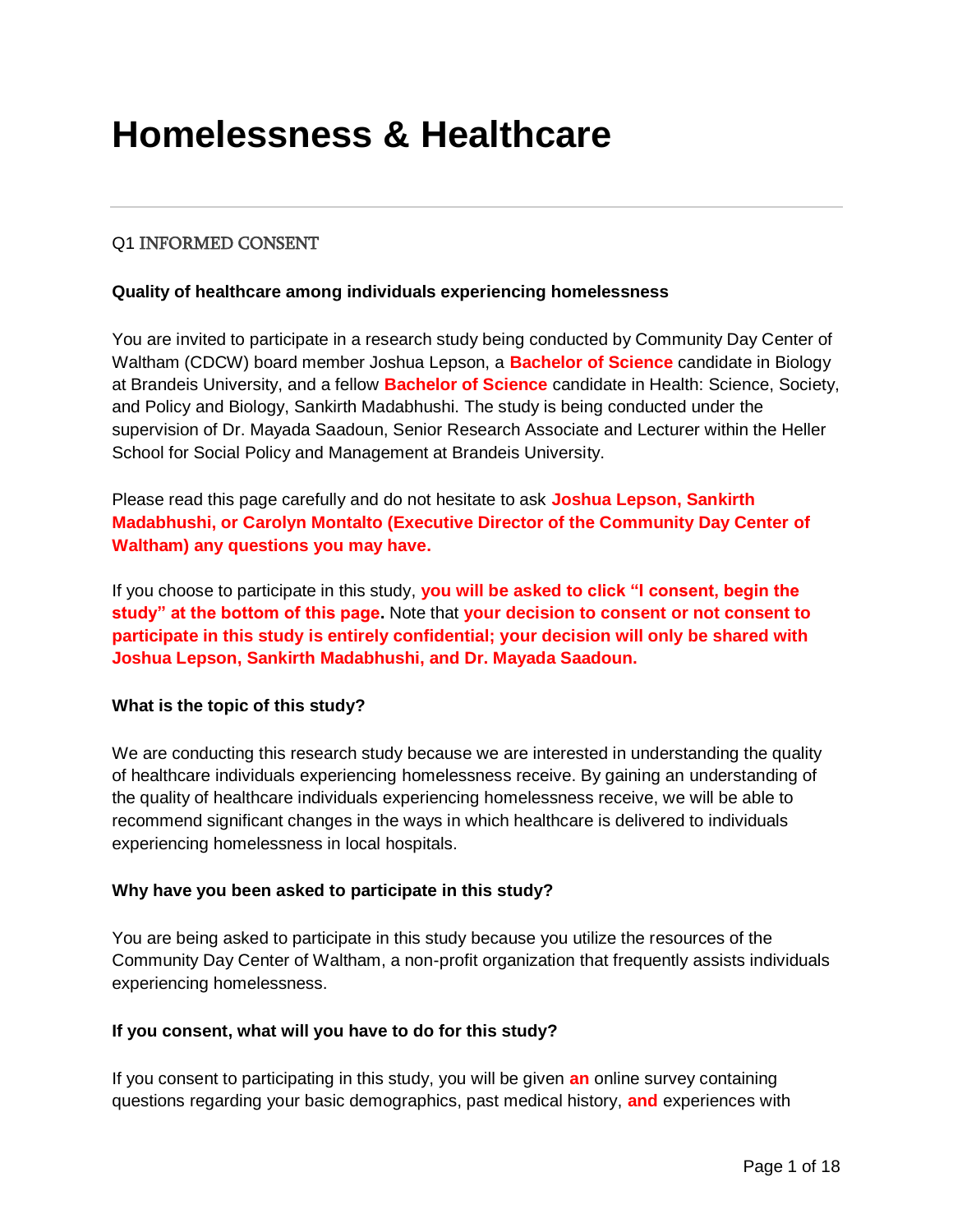doctors **during visits both inside and outside of hospitals**. The online survey consists of 25 questions and should take roughly 30 minutes to complete.

#### **What are the potential risks involved with this study?**

Although your responses to every question will be entirely separated from your name (entirely confidential), some of the questions involve difficult topics. You are free to skip any question and **ask Joshua Lepson or Sankirth Madabhushi to move onto a different section**.

There will always be a risk regarding accidental **sharing** of information with individuals not connected with this study. However, we will take great measures to secure your information and ensure any accidental **sharing does not occur**.

#### **Is there any benefit to participating in this study?**

There are no direct benefits to participating in this study, but we hope the study results will lead to improved healthcare at local hospitals for individuals experiencing homelessness.

#### **Will you receive anything for participating in this study? Is there any cost?**

You will be given a \$10 gift card to Hannaford supermarket & pharmacy upon completion of the online survey. The only cost will be a small section of your time.

#### **What measures will be taken to ensure protection of my responses?**

All information collected through the online survey will remain confidential to the extent permitted by law. Your name will be encrypted with a random sequence of letters and numbers (ex: t9z371). The document that connects your name with the encrypted code will be entirely separate from your responses to the survey questions. In other words, there will be no way to connect your name to your responses. All data, including your responses to survey questions and the document connecting your name to the encrypted code will be stored electronically through a secure, password protected and encrypted Brandeis University service. The researchers **Joshua Lepson, Sankirth Madabhushi, and Dr. Mayada Saadoun** will be the only ones with access to this protected information.

When the data from the online survey is reported in research publications and presentations, it will only be classified according to general trends **(ie: X% of people experiencing homelessness trust physicians)**. Your personal information will be completely separated from data that is presented **to** the general public.

#### **Can I stop the survey partway through if I change my mind?**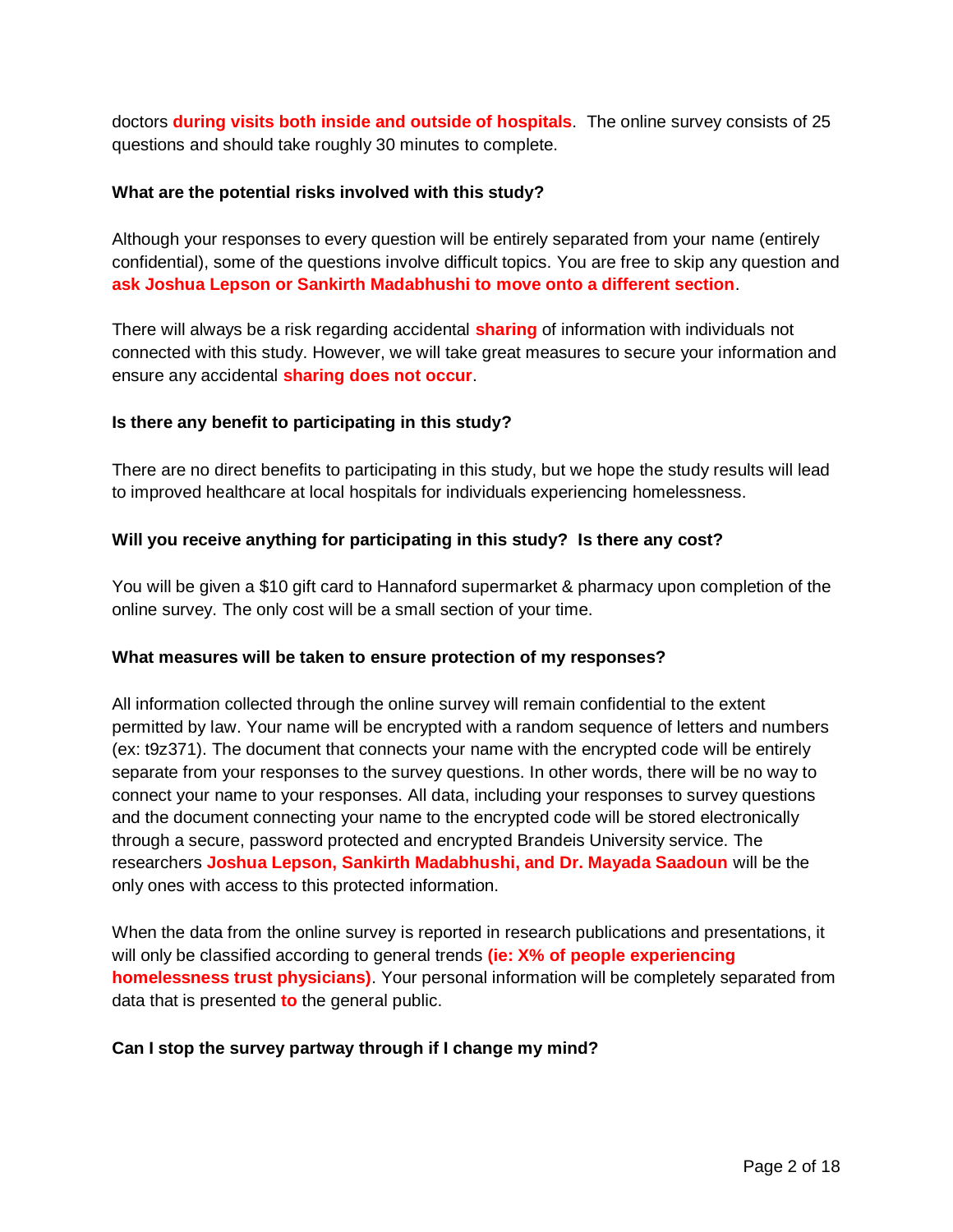**Yes**. Since participation in this study is entirely **your choice**, you **have** the right to refuse participation in part or all of the study at any point. If you choose to participate now, **you are still free to change your mind** at any point after the survey is complete. Additionally, you may refuse to answer any question in the online survey - simply skip the question(s) and move on.

#### **Who can I contact if I still have questions?**

Should you have any questions regarding this research study, please do not hesitate to contact Joshua Lepson at [jlepson36@brandeis.edu,](mailto:jlepson36@brandeis.edu) **Sankirth Madabhushi at [sankirth@brandeis.edu,](mailto:sankirth@brandeis.edu) or Dr. Mayada Saadoun at [mayada@brandeis.edu](mailto:mayada@brandeis.edu)** . If you have any questions concerning your personal rights as a research subject in this study and are interested in speaking with an individual not directly involved in **organizing** this study, please contact the Brandeis University Institutional Review Board (the University's Committee devoted to the Protection of Human Subjects in research) at 781-736-**8133** or [irb@brandeis.edu](mailto:irb@brandeis.edu) .

### **Subject's Consent**

By clicking "I consent, begin the study" below, I agree that I have carefully read the contents of this consent form, have been encouraged to ask questions throughout the process, and have obtained sufficient answers to my questions. I understand that participating in this survey is entirely voluntary, and that I may terminate my participation in the study at any time for any reason.

 $\bigcirc$  I consent, begin the study (1)

 $\bigcirc$  I do not consent, I do not wish to participate (2)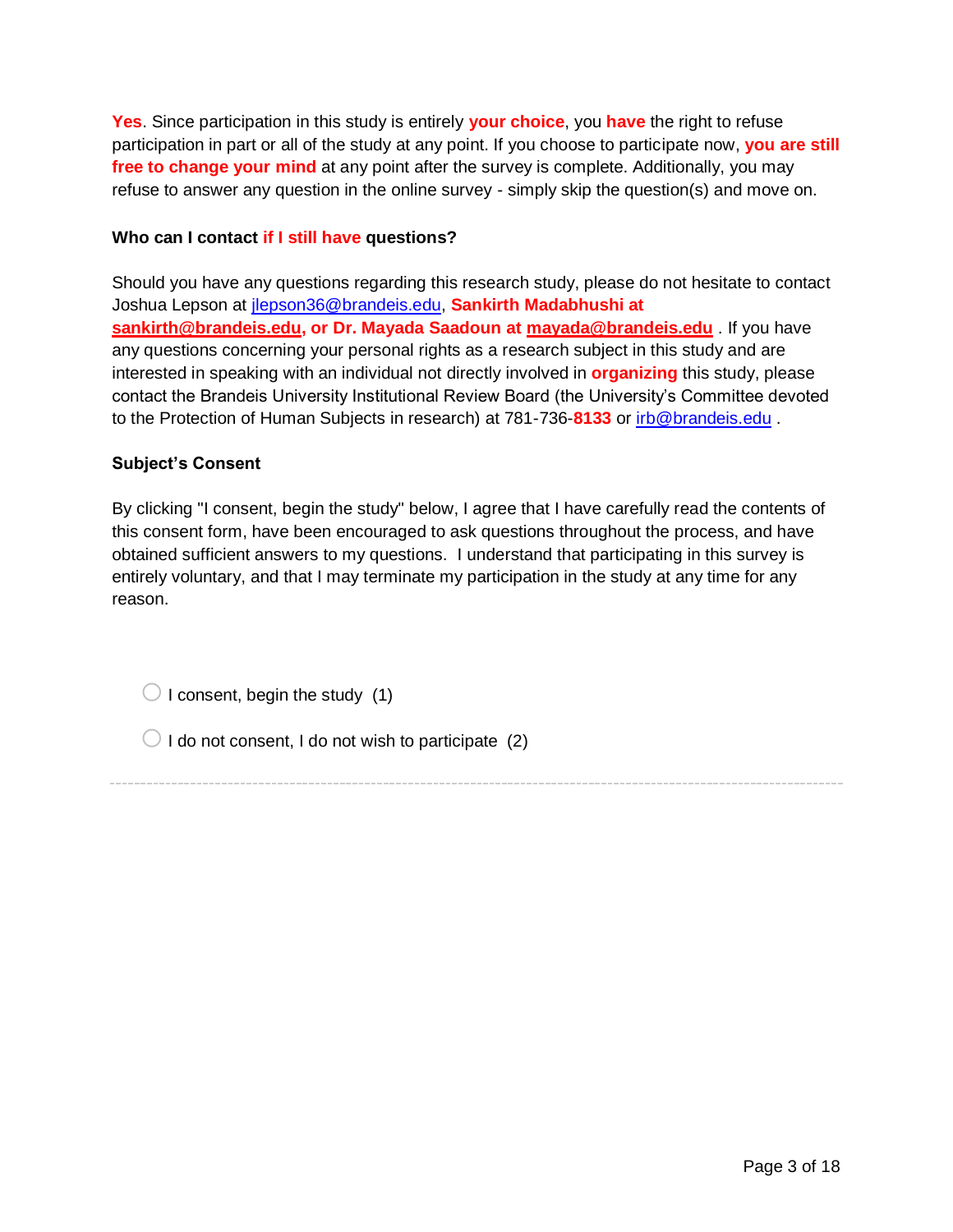*Display This Question: If Q1 = I do not consent, I do not wish to participate*

Opt-out **Thank you!**

We recognize that this survey may be challenging to complete, and we wholeheartedly respect your decision to opt out. Please exit this room and instruct a staff member you have completed the survey.

Q2 Please enter your name.

*Your name will NOT be tied to your responses in any way. This is solely so we can keep track of any duplicate responses. Your responses are entirely confidential.*

\_\_\_\_\_\_\_\_\_\_\_\_\_\_\_\_\_\_\_\_\_\_\_\_\_\_\_\_\_\_\_\_\_\_\_\_\_\_\_\_\_\_\_\_\_\_\_\_\_\_\_\_\_\_\_\_\_\_\_\_\_\_\_\_

\_\_\_\_\_\_\_\_\_\_\_\_\_\_\_\_\_\_\_\_\_\_\_\_\_\_\_\_\_\_\_\_\_\_\_\_\_\_\_\_\_\_\_\_\_\_\_\_\_\_\_\_\_\_\_\_\_\_\_\_\_\_\_\_

Q3 Please enter your age.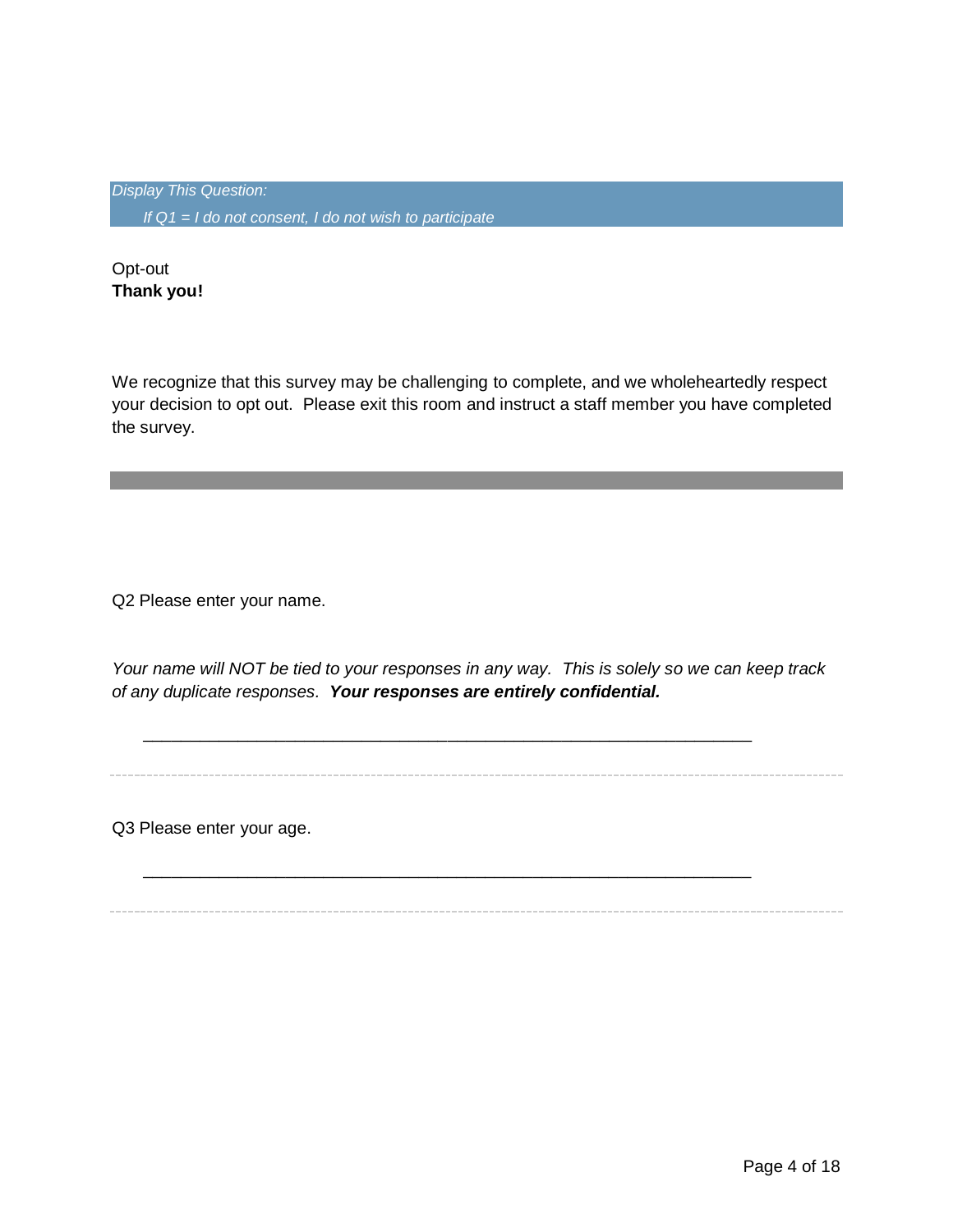Q4 Enter which gender you identify with.

 $\bigcirc$  Male (1)  $\bigcirc$  Female (2)  $\bigcirc$  Gender fluid (3)

 $\bigcirc$  Other (4)

Q5 Enter which race you identify with.

| $\bigcirc$ African-American/Black (1) |
|---------------------------------------|
| $\cup$ White/Caucasian (2)            |
| $\bigcirc$ Latino/Hispanic (3)        |
| $\bigcirc$ Asian (4)                  |
| $\bigcirc$ Native American (5)        |

 $\bigcirc$  Other (please specify in this case) (6)

\_\_\_\_\_\_\_\_\_\_\_\_\_\_\_\_\_\_\_\_\_\_\_\_\_\_\_\_\_\_\_\_\_\_\_\_\_\_\_\_\_\_\_\_\_\_\_\_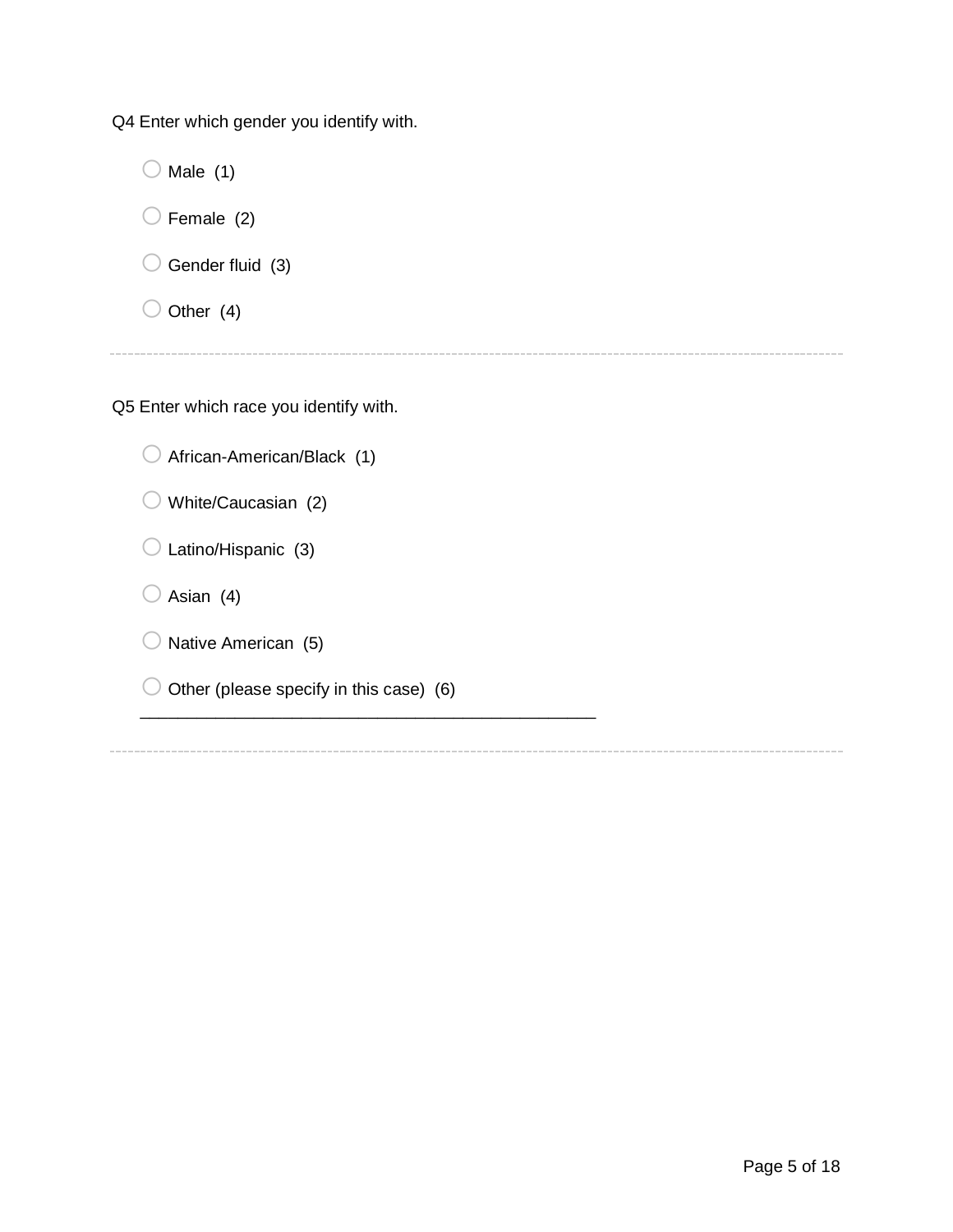Q6 Have you experienced homelessness at least once during the past year?

| Yes $(1)$        |  |
|------------------|--|
| $\supset$ No (2) |  |

Q7 For how long have you been experiencing homelessness (your most recent experience if you been have homeless more than once)?

| Less than one month (1)    |
|----------------------------|
| One to six months (2)      |
| Six months to one year (3) |
| Longer than one year (4)   |
|                            |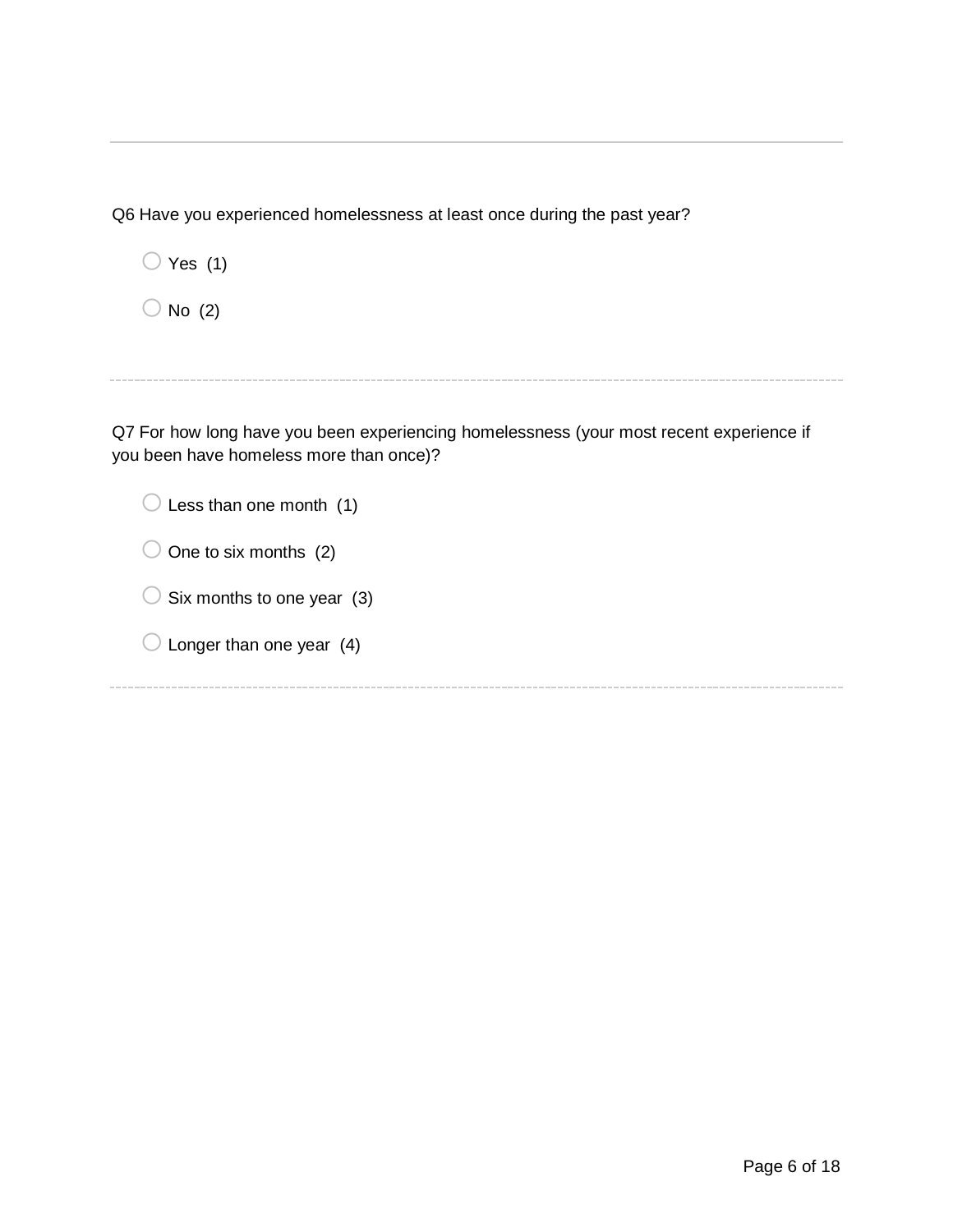Q8 Have you attended an emergency room, been hospitalized, **or** seen a doctor **at least once** during the past **two years**?

 $\bigcirc$  Yes (1)  $\bigcirc$  No (2)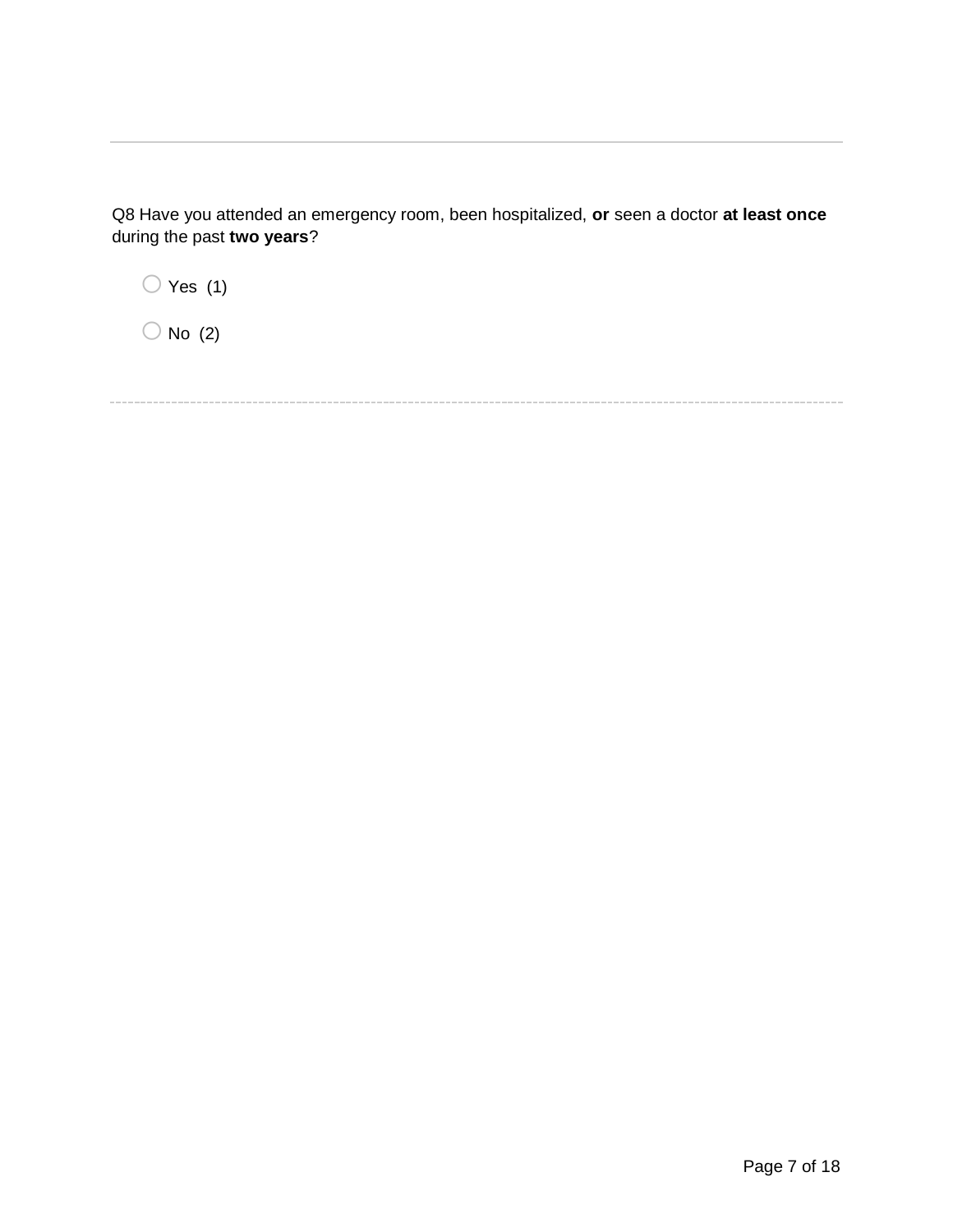Q9 Select any of the following choices that are true regarding your **current and past** physical illness history (note: this does not include mental illness/substance use disorders, which will be asked later).

History of head injury (1) High blood pressure (2) ▢Heart Disease (3) Diabetes (4) Cancer (5) ▢Chronic pain (6) Arthritis (7)

Asthma (8)

▢Lung problems (9)

Hepatitis A (10)

Hepatitis B (11)

Hepatitis C (12)

▢Human Immunodeficiency Virus (HIV) (13)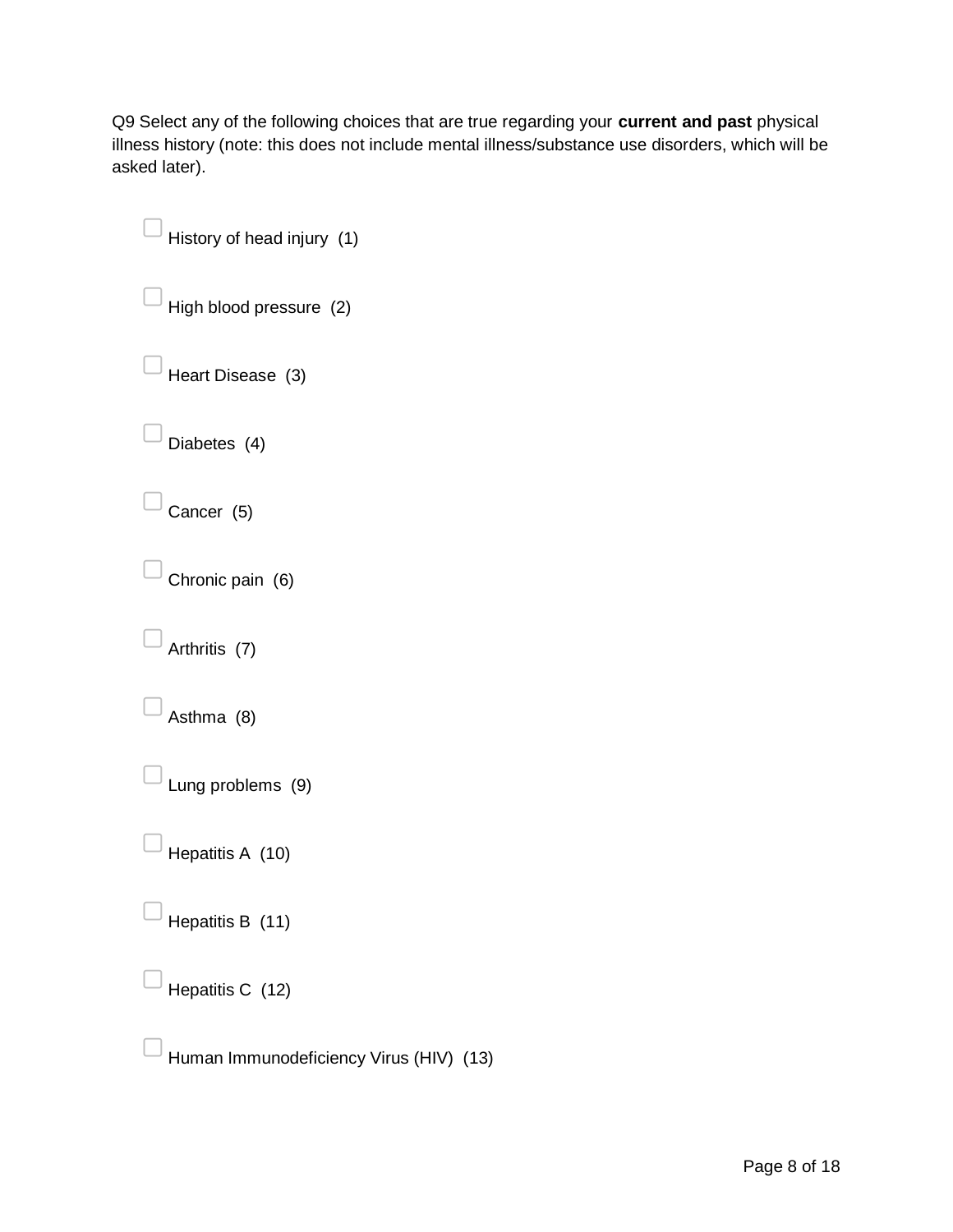| Scabies/body lice $(14)$ |  |
|--------------------------|--|

 $\overline{\phantom{a}}$  Chronic Liver Disease (15)

Other (please specify): (16)

 $\Box$  I don't recall the name of the illness (17)

\_\_\_\_\_\_\_\_\_\_\_\_\_\_\_\_\_\_\_\_\_\_\_\_\_\_\_\_\_\_\_\_\_\_\_\_\_\_\_\_\_\_\_\_\_\_\_\_

Page 9 of 18

Q10 In the past year, how many times have you attended an emergency room for any of the previously listed **physical illnesses**?

- $\bigcirc$  0 (1)  $\bigcirc$  1 (2)  $\bigcirc$  2 (3)  $\bigcirc$  3 (4)
- 
- $\bigcirc$  4 (5)
- $\bigcirc$  5+ (6)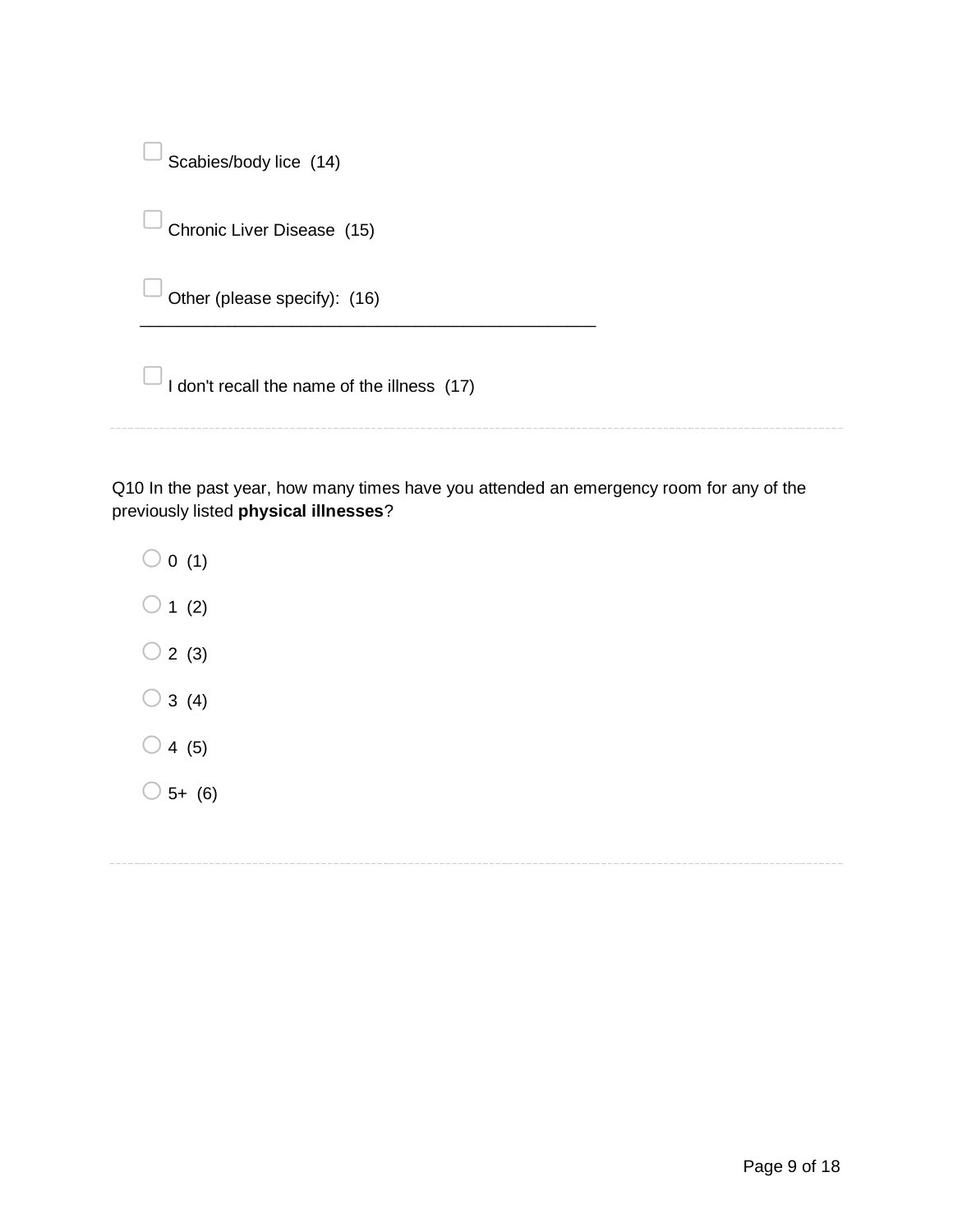Q11 When visiting an emergency room for a **physical illness**, I felt I was given the medical care I deserved and needed.

 $\bigcirc$  Strongly agree (1)

 $\bigcirc$  Agree (2)

- $\bigcirc$  Somewhat agree (3)
- $\bigcirc$  Neither agree nor disagree (4)
- $\bigcirc$  Somewhat disagree (5)

 $\bigcirc$  Disagree (6)

 $\bigcirc$  Strongly disagree (7)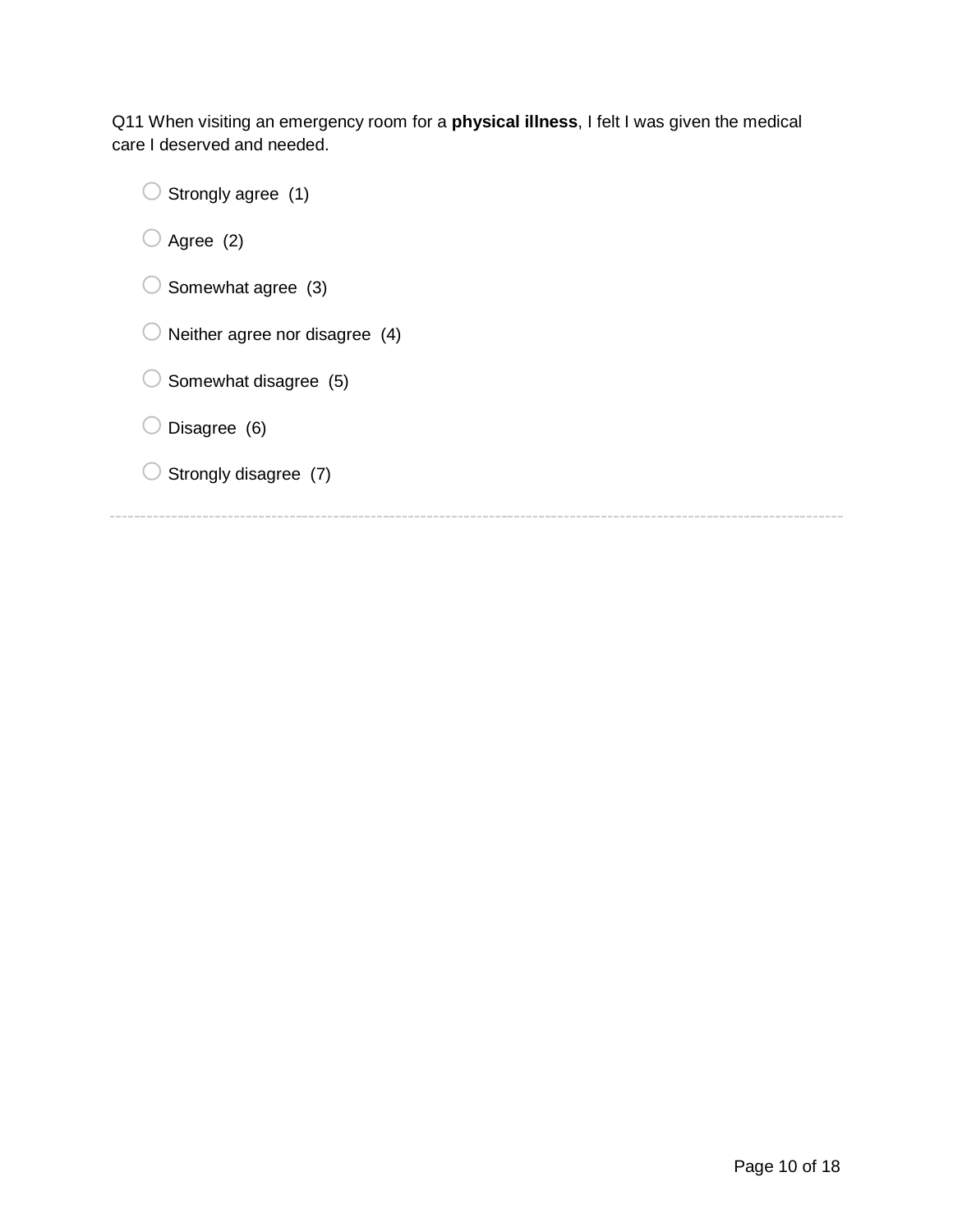Q12 In the past year, how many times have you been hospitalized for a **physical illness**?

| $\mathcal{C}$<br>0(1) |  |
|-----------------------|--|
| 1(2)                  |  |
| 2 (3)                 |  |
| 3(4)                  |  |
| 4(5)                  |  |
| 5+<br>(6)             |  |

*Skip To: Q14 If Q12 = 0*

Q13 When I was hospitalized for a **physical illness**, I felt I was given the medical care I deserved and needed.

 $\bigcirc$  Strongly agree (1)

 $\bigcirc$  Agree (2)

| $\bigcirc$ Somewhat agree (3) |  |
|-------------------------------|--|

 $\bigcirc$  Neither agree nor disagree (4)

| $\bigcirc$ Somewhat disagree (5) |  |
|----------------------------------|--|

# $\bigcirc$  Disagree (6)

 $\bigcirc$  Strongly disagree (7)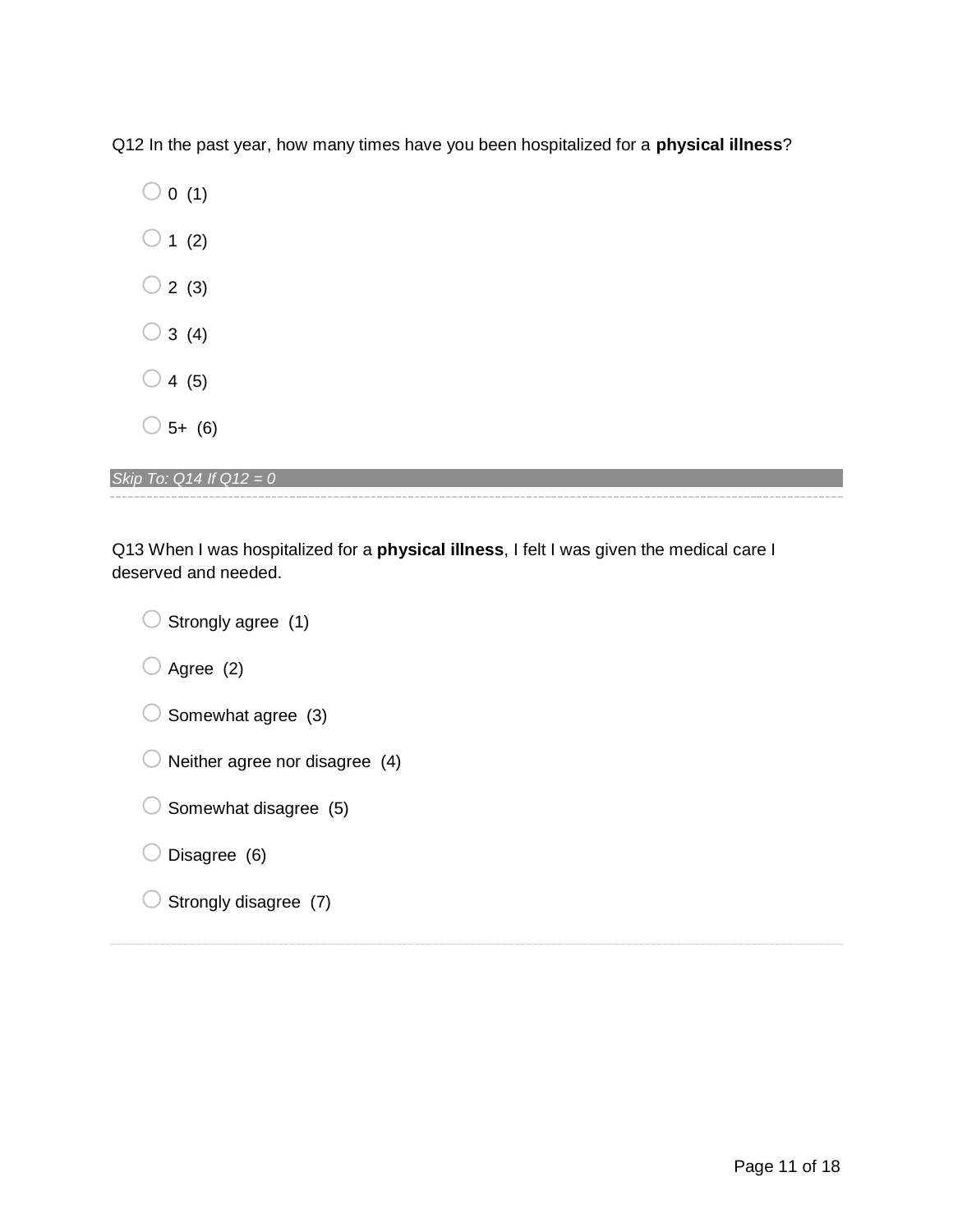Q14 In the past year, how many times have you seen an outpatient physician (a physician who saw you when you were not admitted to the hospital/Emergency room) for a **physical illness**?

 $\bigcirc$  0 (1)  $\bigcirc$  1 (2)  $\bigcirc$  2 (3)  $\bigcirc$  3 (4)  $\bigcirc$  4 (5)  $\bigcirc$  5+ (6)

*Skip To: End of Block If Q14 = 0*

Q15 When visiting my outpatient physician for a **physical illness**, I felt I was given the medical care I deserved and needed.

 $\bigcirc$  Strongly agree (1)  $\bigcirc$  Agree (2)  $\bigcirc$  Somewhat agree (3)  $\bigcirc$  Neither agree nor disagree (4)  $\bigcirc$  Somewhat disagree (5)  $\bigcirc$  Disagree (6)  $\bigcirc$  Strongly disagree (7)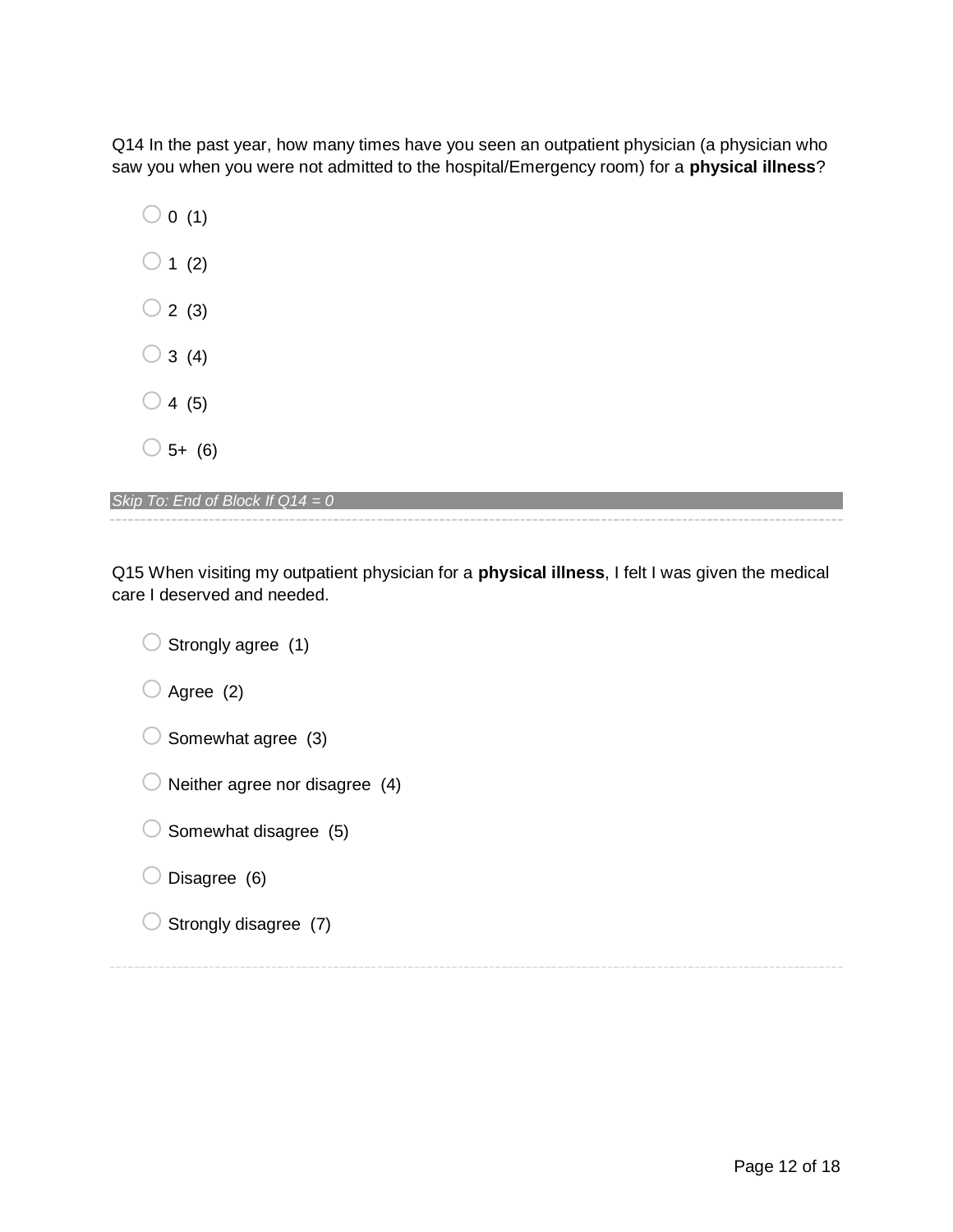|               | <b>Display This Question:</b> |
|---------------|-------------------------------|
| If $QS = Yes$ |                               |

Q16 Select any of the following choices that are true regarding your **current and past** history of **mental illness**.

| Depression (1)                                                                       |
|--------------------------------------------------------------------------------------|
| Anxiety (2)                                                                          |
| Alcohol consumption (3)                                                              |
| Substance use (other than alcohol and tobacco) (4)                                   |
| Schizophrenia (5)                                                                    |
| Bipolar Disorder (6)                                                                 |
| Post Traumatic Stress Disorder (PTSD) (7)                                            |
| Attention Deficit Disorder (ADD)/Attention Deficit Hyperactivity Disorder (ADHD) (8) |
|                                                                                      |
| I don't recall the name of the mental illness (10)                                   |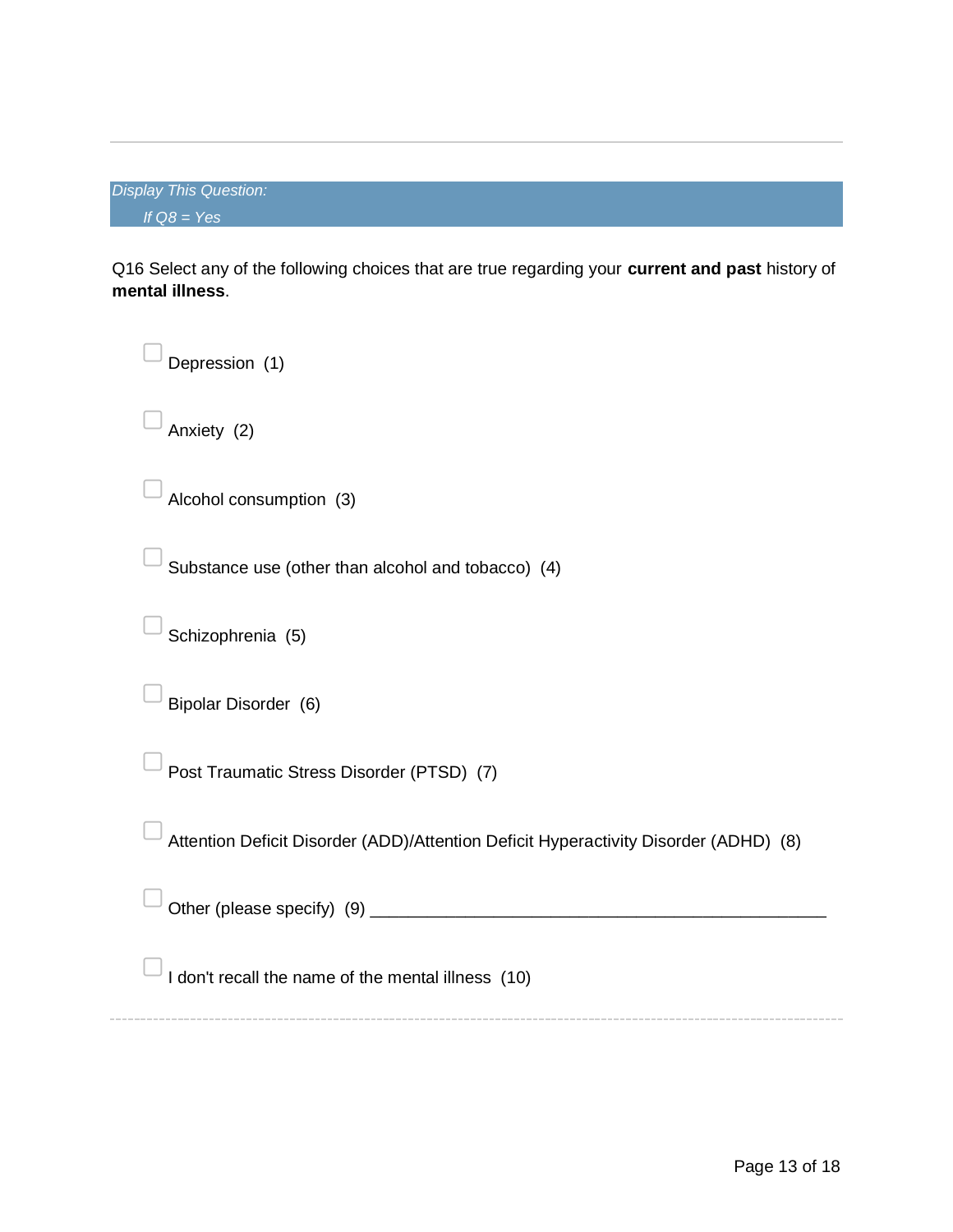*Display This Question: If Q8 = Yes*

Q17 In the past year, how many times have you attended an emergency room for any of the previously listed **mental illnesses**?

 $\bigcirc$  0 (1)  $\bigcirc$  1 (2)  $\bigcirc$  2 (3)  $\bigcirc$  3 (4)  $\bigcirc$  4 (5)  $\bigcirc$  5+ (6)

*Skip To: Q19 If Q17 = 0*

Q18 When visiting an emergency room for a mental illness, I felt I was given the medical care I deserved and needed.

| $\bigcirc$ Strongly agree (1)             |
|-------------------------------------------|
| $\bigcirc$ Agree (2)                      |
| $\bigcirc$ Somewhat agree (3)             |
| $\bigcirc$ Neither agree nor disagree (4) |
| $\bigcirc$ Somewhat disagree (5)          |
| $\bigcirc$ Disagree (6)                   |
| $\bigcirc$ Strongly disagree (7)          |
|                                           |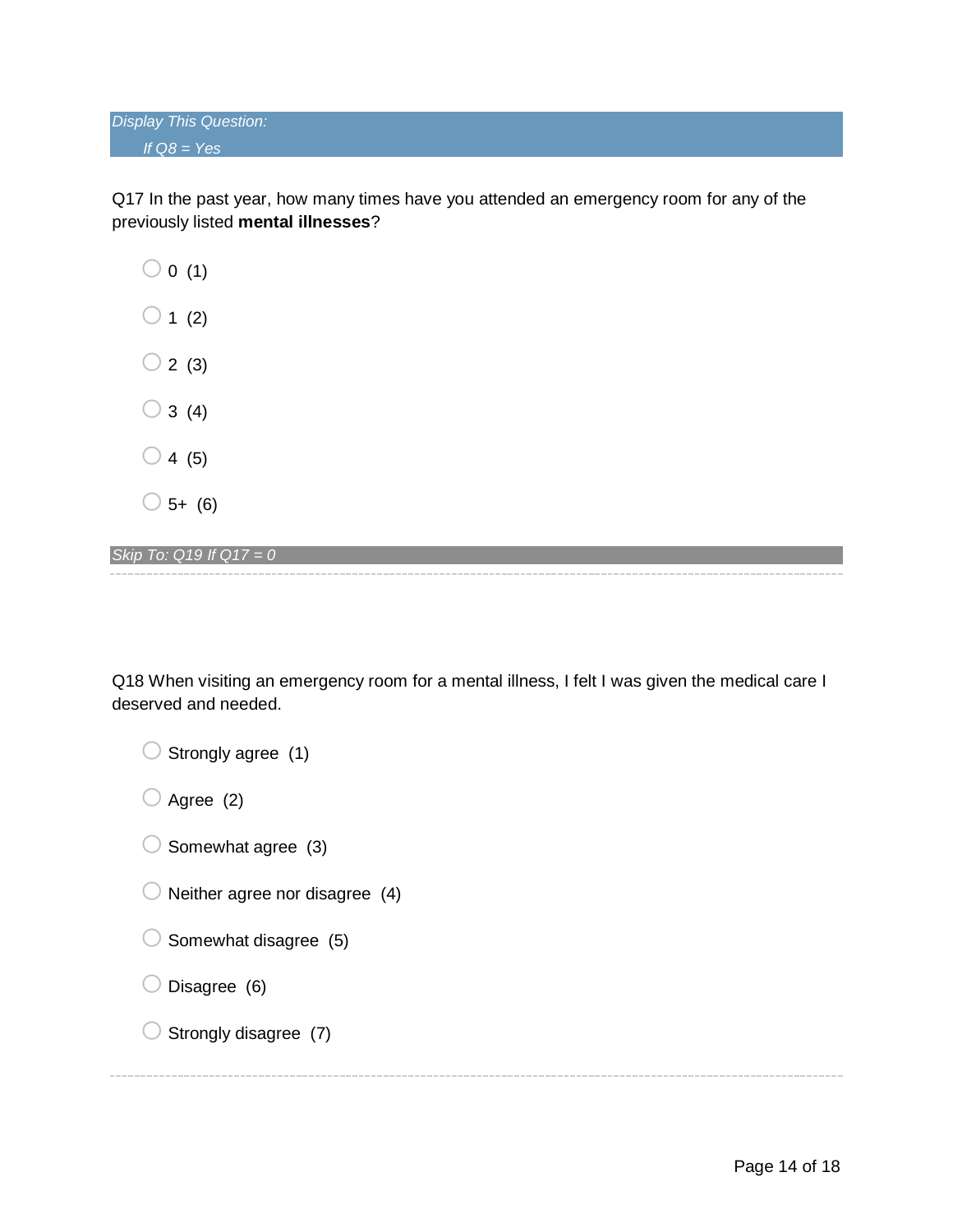*Display This Question: If Q8 = Yes*

Q19 In the past year, how many times have you been stayed overnight at a hospital as a patient (non-emergency room visit) for a **mental** illness?

| $\bigcirc$ 0 times (1) |
|------------------------|
| $\bigcirc$ 1 time (2)  |
| $\bigcirc$ 2 times (3) |
| $\bigcirc$ 3 times (4) |
| $\bigcirc$ 4 times (5) |
| $\bigcup$ 5+ times (6) |
|                        |

| Skip To: $Q21$ If $Q19 = 0$ times |  |  |
|-----------------------------------|--|--|
|                                   |  |  |
|                                   |  |  |
| <b>Display This Question:</b>     |  |  |
| If $Q8 = Yes$                     |  |  |

Q20 When I stayed overnight at a hospital as a patient (non-emergency room visit) for a **mental illness**, I felt I was given the medical care I deserved and needed.

 $\bigcirc$  Strongly agree (1)  $\bigcirc$  Agree (2)  $\bigcirc$  Somewhat agree (3)  $\bigcirc$  Neither agree nor disagree (4)  $\bigcirc$  Somewhat disagree (5)  $\bigcirc$  Disagree (6)  $\bigcirc$  Strongly disagree (7)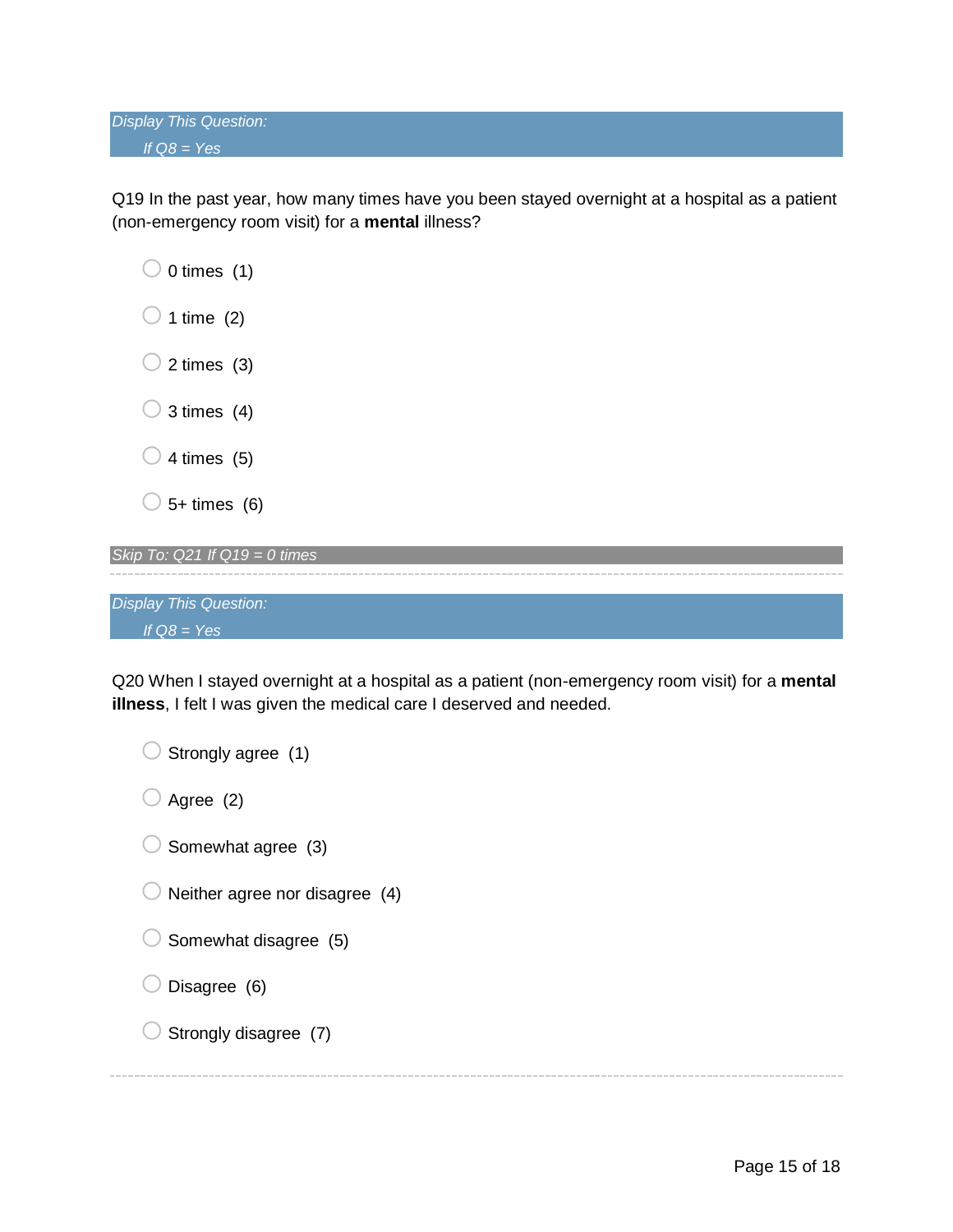Q21 In the past year, how many times have you seen an outpatient physician (a physician who saw you when you were not admitted to the hospital/emergency room) for any of the previously listed **mental illnesses**?

 $\bigcirc$  0 (1)  $\bigcirc$  1 (2)  $\bigcirc$  2 (3)  $\bigcirc$  3 (4)  $\bigcirc$  4 (5)  $\bigcirc$  5+ (6)

*Skip To: End of Block If Q21 = 0*

*Display This Question: If Q8 = Yes*

Q22 When visiting my outpatient physician (a physician who saw you when you were not admitted to the hospital/emergency room) for a mental illness, I felt I was given the medical care I deserved and needed.

 $\bigcirc$  Strongly agree (1)

 $\bigcirc$  Agree (2)

- $\bigcirc$  Somewhat agree (3)
- $\bigcirc$  Neither agree nor disagree (4)
- $\bigcirc$  Somewhat disagree (5)
- $\bigcirc$  Disagree (6)
- $\bigcirc$  Strongly disagree (7)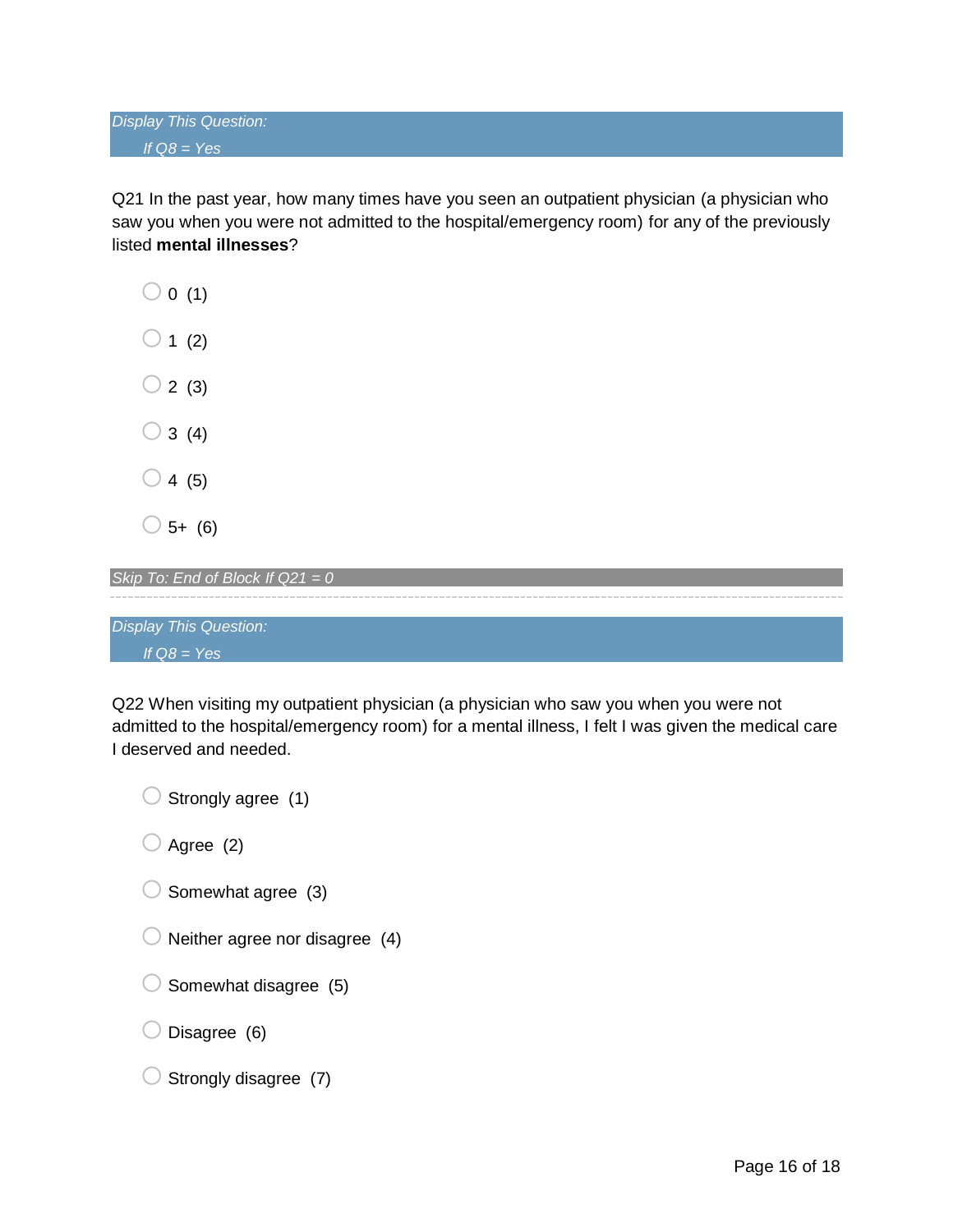### **End of Block: Mental Illnesses**

# **Start of Block: Hospital Trust**

|                                         | Strongly<br>agree<br>(1) | Agree<br>(2) | Somewhat<br>agree (3) | Neither<br>agree<br>nor<br>disagree<br>(4) | Somewhat<br>disagree<br>(5) | Disagree<br>(6) | Strongly<br>disagree<br>(7) | have<br>never<br>been<br>here<br>(8) |
|-----------------------------------------|--------------------------|--------------|-----------------------|--------------------------------------------|-----------------------------|-----------------|-----------------------------|--------------------------------------|
| Newton-<br>Wellesley<br>Hospital<br>(1) |                          |              |                       |                                            |                             |                 |                             |                                      |
| Mt.<br>Auburn<br>Hospital<br>(2)        |                          |              |                       |                                            |                             |                 |                             |                                      |
| St.<br>Elizabeth's<br>Hospital<br>(3)   |                          |              |                       |                                            |                             |                 |                             |                                      |
|                                         |                          |              |                       |                                            |                             |                 |                             |                                      |

# Q23 Physicians from the following hospitals treat me with respect.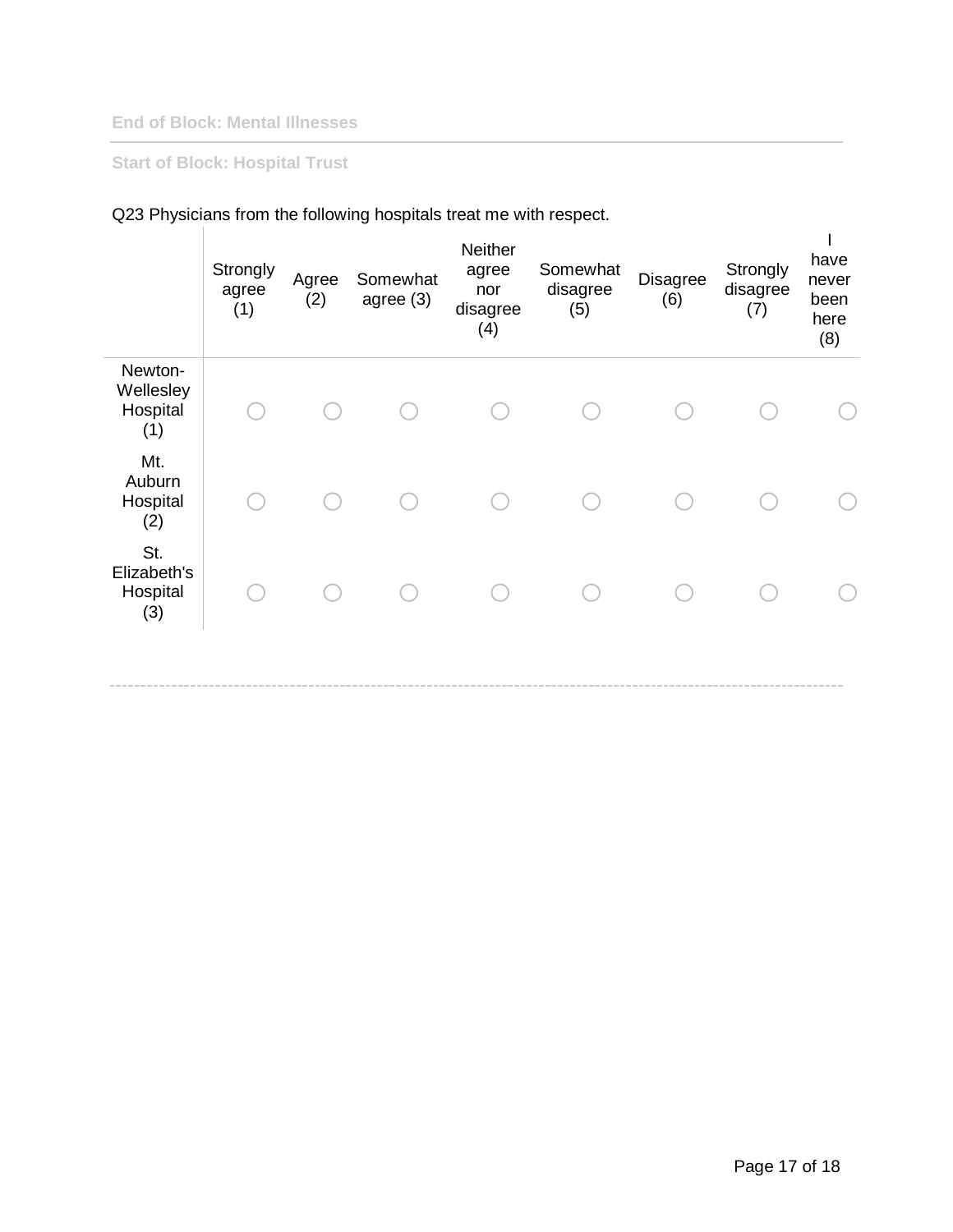|                                         | Strongly<br>agree<br>(1) | Agree<br>(2) | Somewhat<br>agree (3) | Neither<br>agree<br>nor<br>disagree<br>(4) | Somewhat<br>disagree<br>(5) | <b>Disagree</b><br>(6) | Strongly<br>disagree<br>(7) | have<br>never<br>been<br>here<br>(8) |
|-----------------------------------------|--------------------------|--------------|-----------------------|--------------------------------------------|-----------------------------|------------------------|-----------------------------|--------------------------------------|
| Newton-<br>Wellesley<br>Hospital<br>(1) |                          |              |                       |                                            |                             |                        |                             |                                      |
| Mt.<br>Auburn<br>Hospital<br>(2)        |                          |              |                       |                                            |                             |                        |                             |                                      |
| St.<br>Elizabeth's<br>Hospital<br>(3)   |                          |              |                       |                                            |                             |                        |                             |                                      |
| Page Break                              |                          |              |                       |                                            |                             |                        |                             |                                      |

Q24 I trust physicians from the following hospitals.

**Q25** 

#### Thank you!

We recognize that this survey may have been challenging to complete, and we thank you for your willingness to participate.

**Should you have any questions regarding this research study, please do not hesitate to contact Joshua Lepson at jlepson36@brandeis.edu, Sankirth Madabhushi at sankirth@brandeis.edu, or Dr. Mayada Saadoun at mayada@brandeis.edu. If you have any questions concerning your personal rights as a research subject in this study and are interested in speaking with an individual not directly involved in conducting this study, please contact the Brandeis University Institutional Review Board (the University's Committee devoted to the Protection of Human Subjects in research) at 781-736-8133 or irb@brandeis.edu .**

**Please exit this room and instruct Joshua Lepson and or Sankirth Madabhushi that you have completed the survey. Joshua Lepson and or Sankirth Madabhushi will provide you with your \$10 Hannaford's gift card.**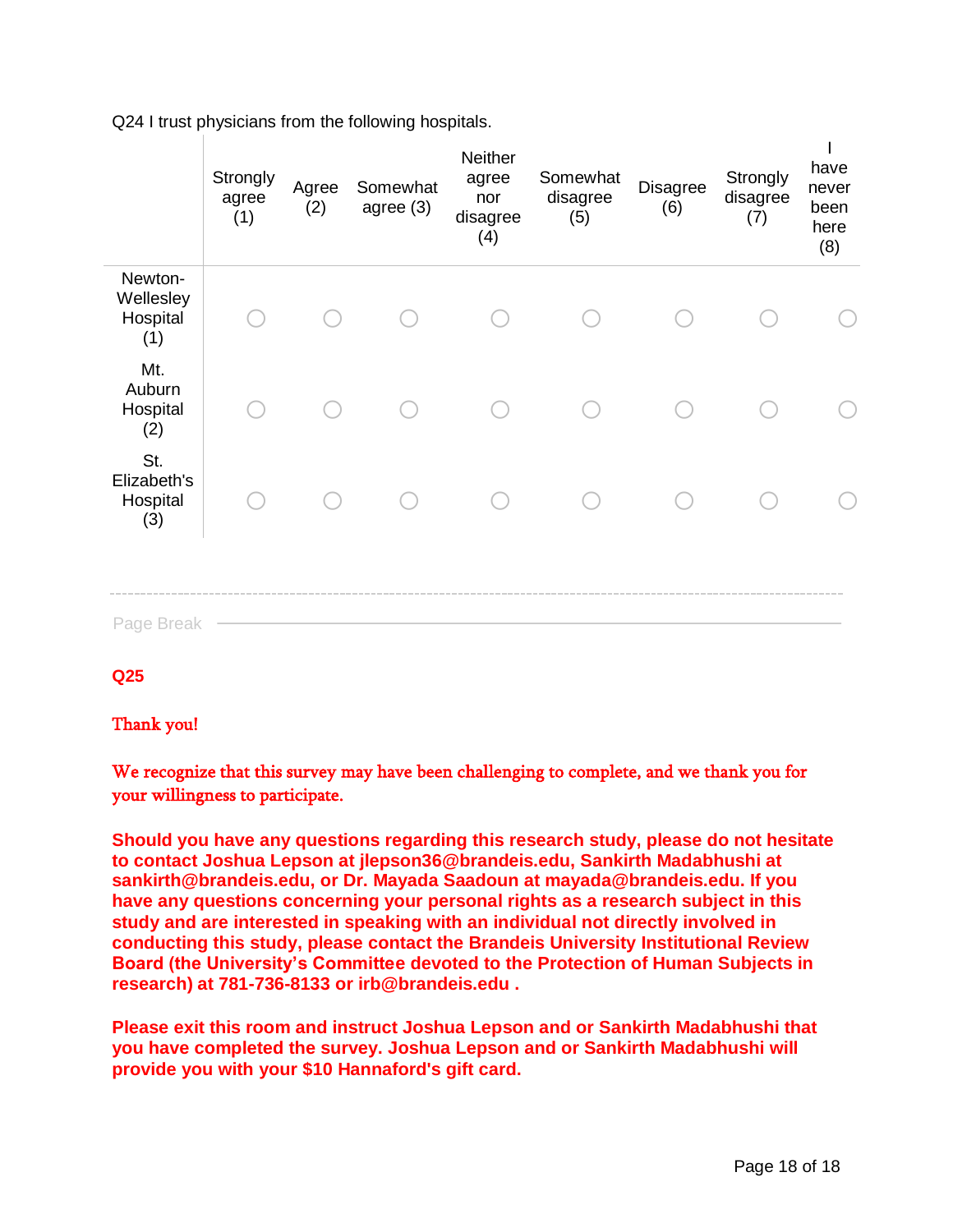# **Brandeis University Rich/Collins Community Leadership Impact Fellowship Department of Community Service UPDATED BUDGET**

|                         | <b>Exploring Healthcare</b> |
|-------------------------|-----------------------------|
|                         | Mistreatment among          |
|                         | Individuals                 |
|                         | <b>Experiencing</b>         |
| <b>Name of Program:</b> | <b>Homelessness</b>         |

٦

Г



| Expenses              |                        |    |      |                                                 |
|-----------------------|------------------------|----|------|-------------------------------------------------|
| Item                  | Purpose                |    |      | Total # Needed   Cost Per Item   Estimated Cost |
|                       |                        |    |      |                                                 |
| Hannaford Supermarket |                        |    |      |                                                 |
| <b>Gift Cards</b>     | Incentivize Interviews | 50 | \$10 | \$507.50                                        |
|                       |                        |    |      |                                                 |

| An additional \$200 was    |    |         |            |
|----------------------------|----|---------|------------|
|                            |    |         |            |
| directed towards gift      |    |         |            |
| cards with an adjusted     |    |         |            |
| estimate of the number of  |    |         |            |
| participants in the        |    |         |            |
| research study. All gift   |    |         |            |
| cards will be given to     |    |         |            |
| research participants, and |    |         |            |
| will be exclusively        |    |         |            |
| directed towards a         |    |         |            |
| healthier option of        |    |         |            |
| Hannaford supermarket.     |    |         |            |
| Total Spent so Far:        |    |         | \$507.50   |
| Initial Budget Awarded:    |    |         | \$910      |
|                            |    |         |            |
|                            |    |         |            |
| <b>Current Remaining</b>   |    |         |            |
| Budget:                    |    |         | \$402.50   |
|                            |    |         |            |
|                            |    |         |            |
|                            |    |         |            |
| <b>Totals</b>              | 50 | \$10.00 | \$2,327.50 |